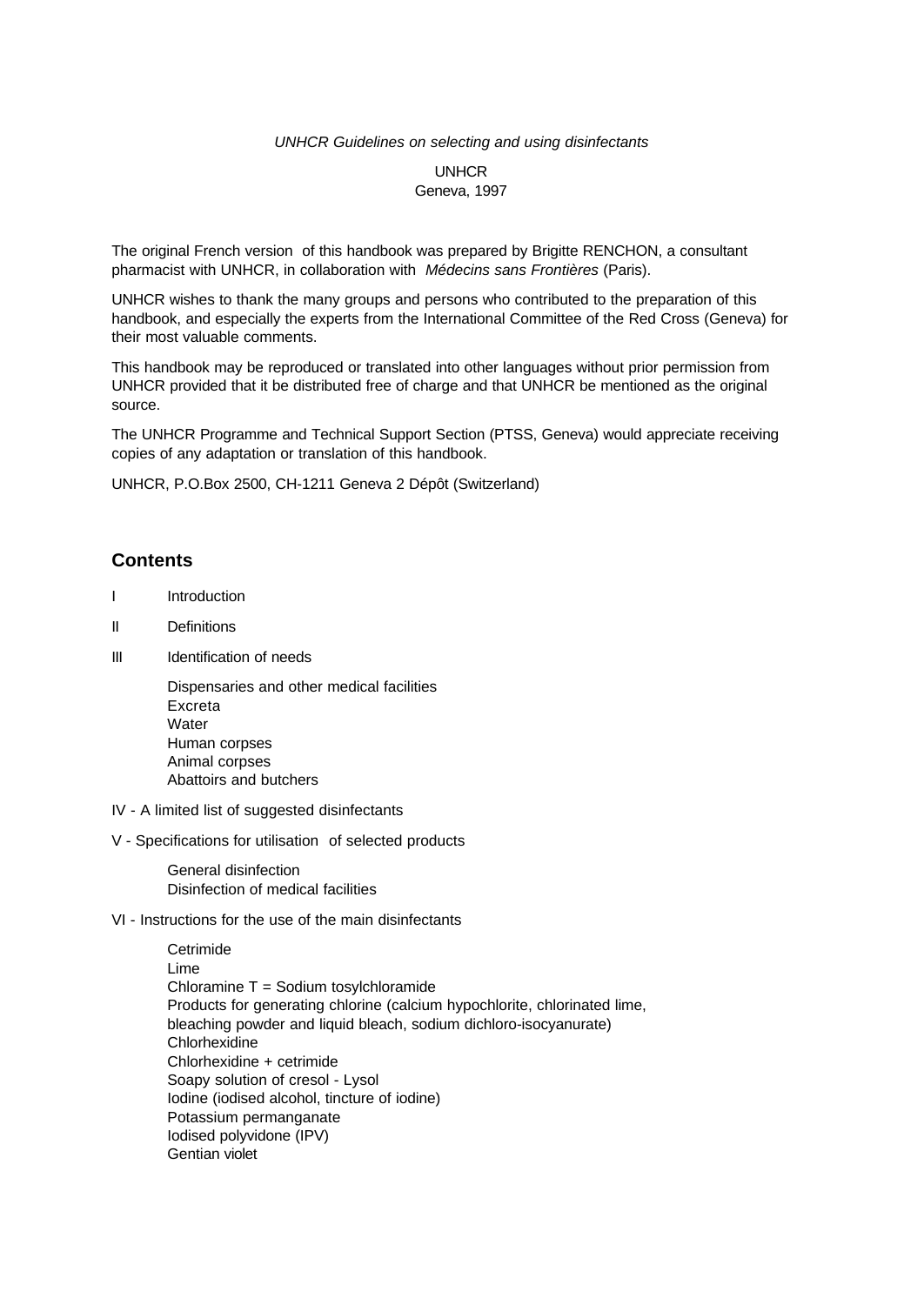VII - Technical specifications for implementing disinfection

 Disinfecting and sterilising medical equipment Special disinfecting measures relating to AIDS Evacuation and decontamination of soiled materials Final disinfecting and sterilising of instruments and reusable materials Preparation and storage of antiseptic solutions Essential precautions Disinfecting a well Disinfecting a water reservoir Chlorinating drinking water - Technique

- Factors to be checked to ensure efficient chlorination
- Implementing chlorination
- Measuring free residual chlorine and measuring pH
- Chlorinating water directly in wells
- Disinfection measures in cases of cholera epidemics
- Measures to be taken at the processing centre
- Measures to be taken in the camp
- Measures to be taken with water

VIII - Appendices

 Main disinfectants - arguments in favour of their selection or rejection in conditions specific to refugee situations Comparative table of prices of different disinfectants

IX - Bibliography

X - Index

## **I - Introduction**

This Handbook is for medical and sanitation officers and anyone else involved directly in medical care, environmental hygiene or any other measure to combat infection. There are paragraphs particularly relevant to each of these.

Experience has shown that, in matters of disinfection, questions or practical problems very frequently crop up. This is mainly due to the particular circumstances found in refugee situations, the excessive variety of disinfectants available and a lack of precision or contradictions found in publications.

 In practice, disinfectants are frequently used in an improper fashion which often makes them ineffective or at times even dangerous. More effective, selective and rational use would help avoid both infections and also the waste of money and energy.

The MAIN PART of this Handbook comprises:

- A *lexicon of important terms* relating to disinfection (Chapter II);
- An *analy*sis *of needs in refugee situations,* that is to say a discussion of the advisability of using disinfectants in different applications (Chapter III);
- A *list of the best-suited disinfectants to* meet the needs.(Chapter IV);
- *Specifications for* u*tilisation* of the products selected (Chapter V);
- Instructions for use of each product selected (Chapter VI). This chapter also includes a number of instructions for use of disinfectants which are not on the list but are frequently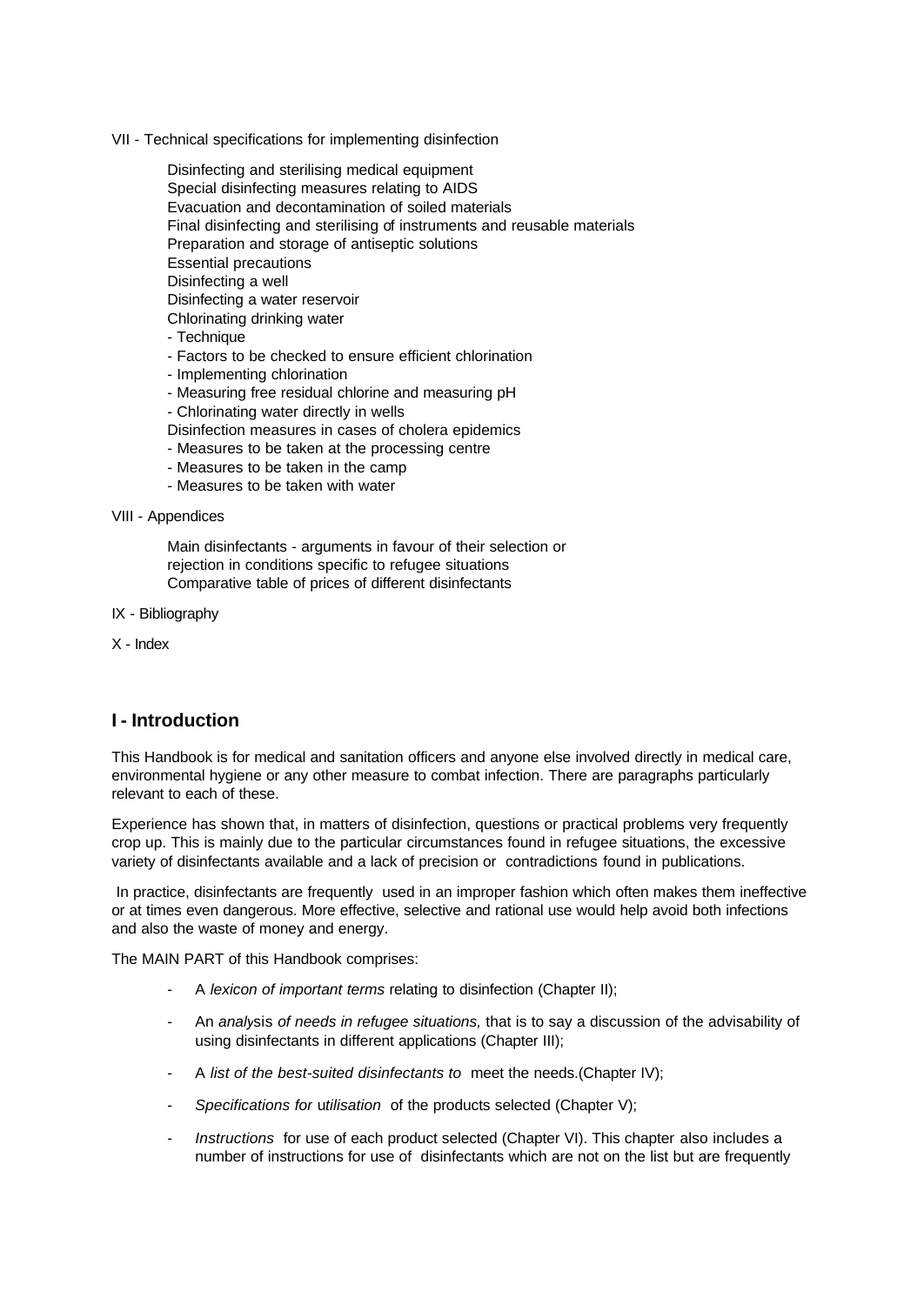met in practice;

- Finally, *technical specifications* concerning the implementation of disinfection (Chapter VII). special disinfecting measures relating to AIDS, the disinfection and sterilisation of medical equipment, the precautions essential when preparing and storing antiseptic solutions, the disinfection of a well or water reservoir, chlorinating of water and disinfecting measures to be taken in cases of cholera epidemics.

The APPENDICES are less directly useful in the field but they discuss the selection made and provide additional information.

- *Appendix A* reviews the main disinfectants by analysing the advantages and disadvantages for use in refugees situations.
- Appendix B gives a comparative table of the prices of the main disinfectants purchase prices, cost prices of the ready-to-use product in the field taking into account transport costs.

Finally, the INDEX at the end of the Handbook will help the reader in seeking answers to any problems which may arise with regard to disinfection.

## **II - Definitions**

As certain terms relating to disinfectants have variable or imprecise meanings, the following definitions will be adopted in this Handbook:

**Disinfection:** The elimination or destruction of a large part of the undesirable micro-organisms<sup>(1)(1)</sup> borne by a material or other object.

**Thorough disinfection:** The elimination or destruction of all micro-organisms except the most resistant i.e. bacterial spores.

**Decontamination:** Disinfecting of items soiled by infectious matter (pus, blood, excrement, etc.).

**Disinfectant:** A product for disinfection.

**Antiseptics:** A disinfectant that can be applied to living tissue (skin, wounds, mucosa) without causing harm.

**Sterilisation:** The elimination or destruction of all micro-organisms carried by any material or object.

**Asepsis:** Prevention of contamination by micro-organisms.

## **III - Identification of needs**

The particular conditions of refugee situations call for a precise analysis of disinfection needs. This analysis will help avoid any excessive reaction such as exaggerated concern or, conversely, dangerous negligence.

### **Dispensaries and other medical facilities**

Dispensaries are certainly the places where the use of disinfectants is most obvious and most necessary, for these premises receive infected persons who have come for treatment and other particularly sensitive persons (the sick and injured). Moreover, it is here that acts conducive to the introduction of germs into the human body are performed and the recent appearance of the AIDS virus (HIV) has considerably increased the risks of any form of medical treatment conducted without the necessary aseptic precautions.

Above all, the following must be disinfected :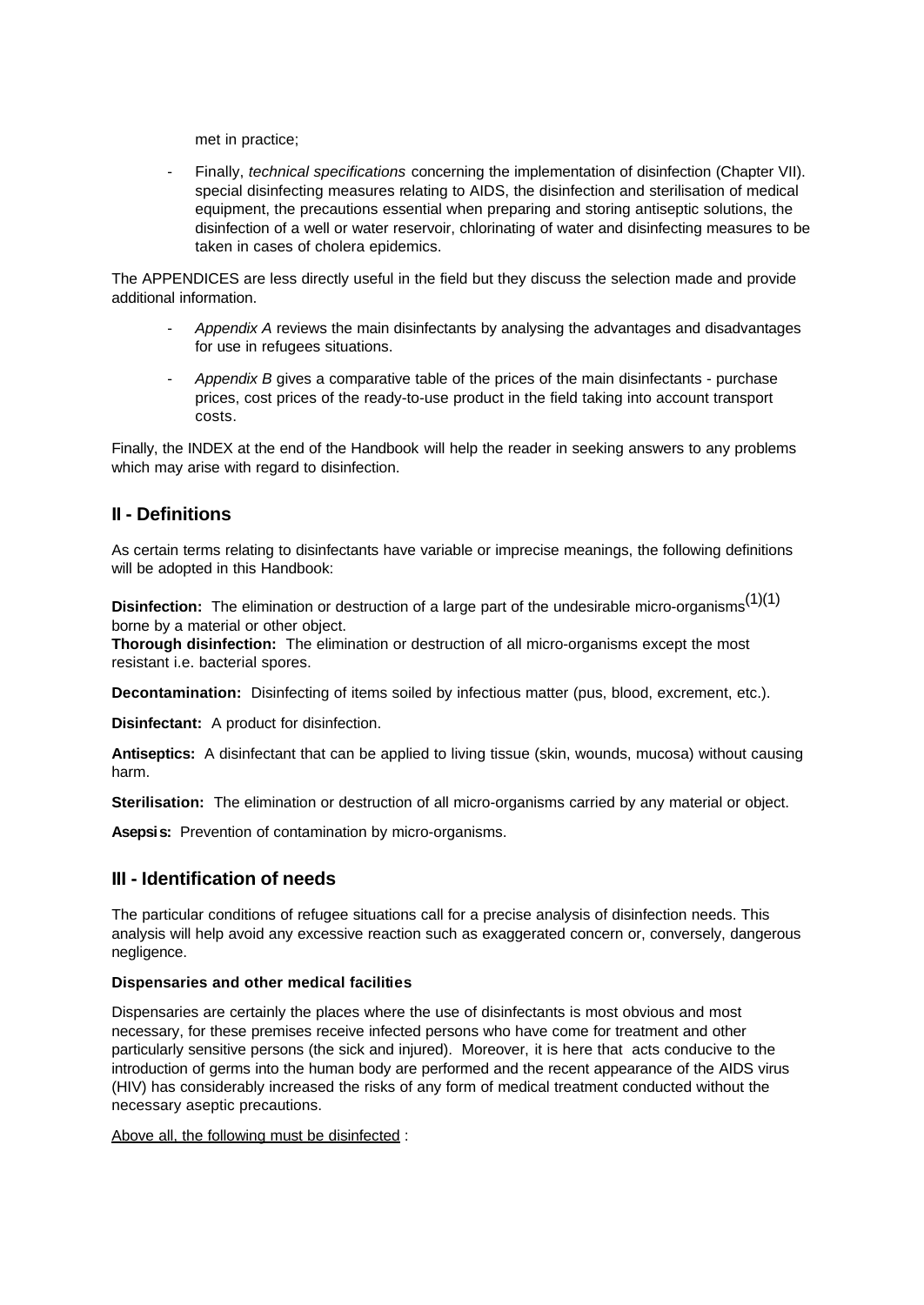- *wounds* (open or infected)
- *infections of the mucosa or skin, etc.*
- *the skin, before certain medical acts* (injection, incision, introduction of an intravenous drip, etc.)
- *the hands of the nursing staff*
- instruments and other medical equipment
- working tables
- *the clothes and covers of certain patients* (typhus, cholera, etc.)
- *any material in contact with medical waste* (refuse bins)
- *the floors*, if possible (cement, wooden or tiled floors).

Disinfection does not suffice for:

- *medical waste* (bandages, needles, syringes or other single-use materials, laboratory materials, operating-theatre waste). These must absolutely be incinerated separately from other waste and if possible daily (attention : pricking or cutting objects are particularly dangerous to handle).
- *Needles, syringes, surgical instruments*

Indeed, all equipment which comes into contact with sterile parts of the body must be sterile (page 35).

In the field, true sterilisation can generally be achieved only by using an autoclave (a small pressure-cooker type autoclave is most suitable, relatively cheap and very quickly amortized). In certain cases a good electrically-operated hot-air steriliser could be used.

If true sterilisation cannot be achieved, the equipment must undergo thorough disinfecting - boiling for 20 minutes, or disinfecting with a very powerful disinfectant (page 36).

So the needs for disinfection of medical facilities are therefore multiple and extremely varied. There is no single product which can meet all these needs.

Chapter IV gives a list of the best-suited products for use in the field.

### **Excreta**

There is a very great temptation to try to disinfect excreta, which are known to be dangerous and highly contaminated, especially in periods of epidemics.

It is quite illusory and pointless to want to disinfect excreta. Illusory because the disinfectant applied will act only on the surface and pointless because the disinfection will occur quite naturally by biological processes if the excreta are kept in a pit or a tank or simply buried for a sufficient amount of time. BUT EVERYTHING MUST BE DONE TO STOP THE SPREAD OF EXCRETA. IF DEFECATION IS ALLOWED TO OCCUR WITHOUT CONTROL, NO DISINFECTION MEASURE CAN PREVENT THE DANGERS (defecation must take place in supervised places such as pits, latrines trenches or defecation fields).

In the case of occasional soiling of the ground by excreta, that excreta must be collected and buried or evacuated to latrines or trenches rather than simply covered with disinfectants.

*In defecation trenches,* lime may be used, not for disinfection (ineffective), but to limit odours and flies. The same effect is obtained by covering excreta with cinders or earth but the use of lime nevertheless helps in using the same trench for longer because it requires a lesser volume.

*In defecation fields,* it is preferable to cover the excreta with a spadeful of earth (except if it is very hot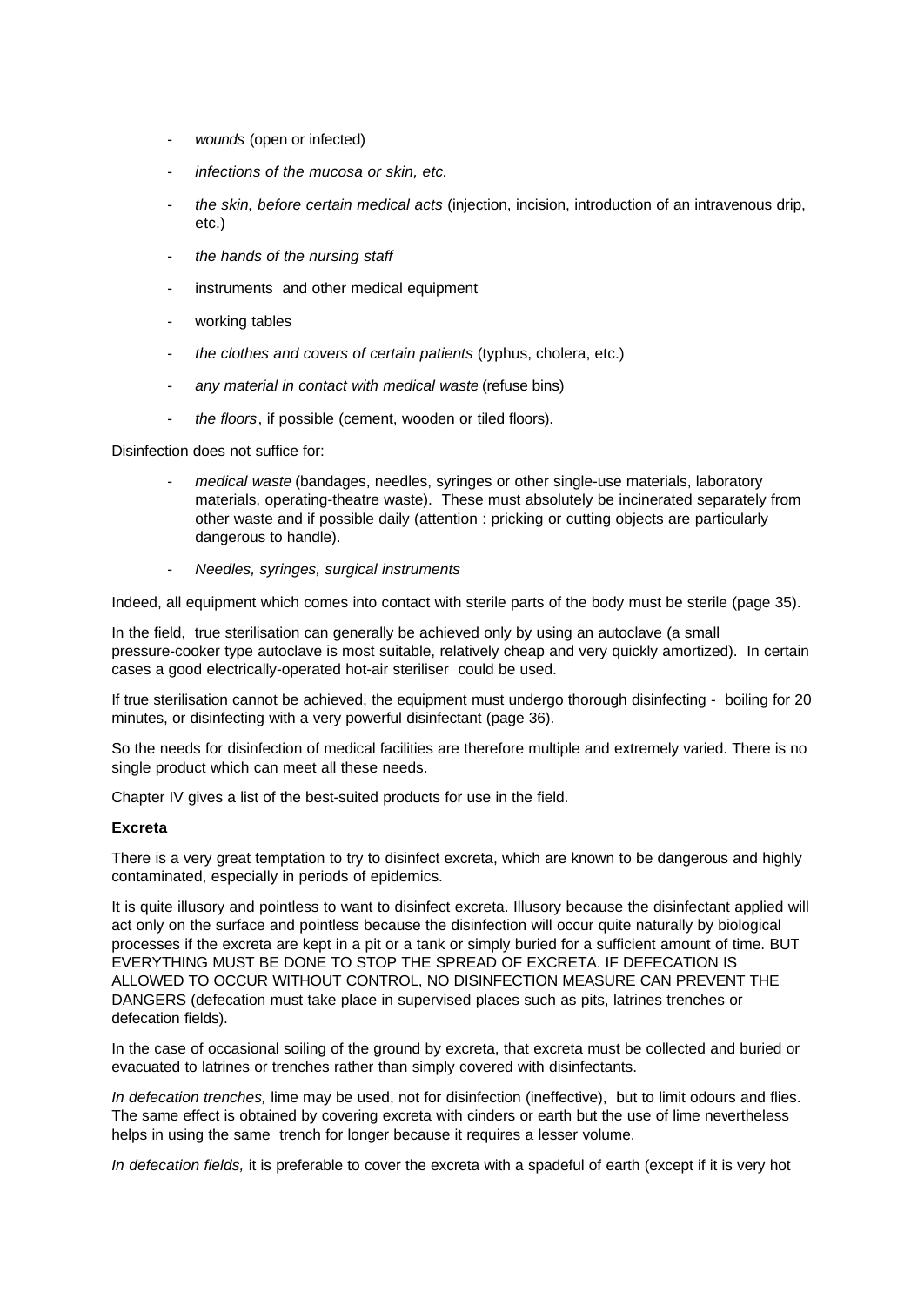and very dry because the sun and the dryness will then act as disinfectants themselves).

*In pit latrines,* the addition of disinfectants is not only ineffective from a disinfection point of view but also counter-indicated because it inhibits the natural biological decomposition process (the reduction in volume is therefore far slower and the pits fill up far more quickly).

The addition of large quantities of phenolic disinfectants (creosol, Lysol, etc.) is more strictly counter-indicated because of the risk of pollution that they constitute for the underlying water tables.

The installation of a ventilation pipe fitted with a fly (and mosquito) trap grill is a less costly solution which will last longer than the addition of lime in dealing with the problem of flies and odours. This is the principle of the Ventilated Improved Pit Latrine as described by Winblad and Kilama in *Sanitation Without Water* (see bibliography page 53).

In no case should insecticides be used in latrines to solve a problem of flies or mosquitoes as this will simply favour the emergence of resistance.

*For the maintenance of public latrines* the external parts of the latrines (wooden floors, cement slabs, door handles, etc.) should be cleaned and disinfected daily (even several times a day) to prevent the spread of faecal germs on the hands and feet of the users. However, it would be as well not to pour disinfectants into the latrines because they can hinder their operation (only chlorine in small quantities can be used without danger).

*Material coming into contact with excreta, and hence soiled,* must be disinfected to avoid the spread of faecal germs. Particular disinfection measures to be taken in case of cholera epidemics are given on page 47.

### **Water**

It is impossible to give an absolute definition as to when and how water should be treated in a refugee situation. That will depend on too many factors and such a problem can obviously not be covered in this Handbook.

There are, however, emergency cases where a total guarantee of the quality of the water has to be given (e.g. cholera or typhoid epidemics or the threat thereof) and, in these circumstances disinfection (chlorinating) of the water is generally the fastest and most reliable solution.

The indications given in the practical specification sheet (page 42) will help non-specialists to master this technique better.

Chlorinating is, however, not presented as a universal solution for it is a relatively complicated process which calls for constant attention and special equipment (reservoirs, a chlorine generating product and residual chlorine testing kits).

Once the emergency has passed, the choice of a method for supplying water which does not call for treatment and the implementation of effective water-protection measures are preferable to any treatment. If treatment is, nevertheless, essential, a filtering process would no doubt prove much better over the long term.

A technical specification sheet (page 39) explains how to disinfect a well after accidental pollution (for example an animal falling into it), after floods or when it is brought back into service after a period of disuse.

A technical specification sheet (page 41) explains how to disinfect a reservoir.

### **Human corpses**

In general corpses are not particularly dangerous unless death was due to the plague, typhus or cholera.

In the case of the plague or typhus, the danger comes from lice or fleas. This being so, any corpses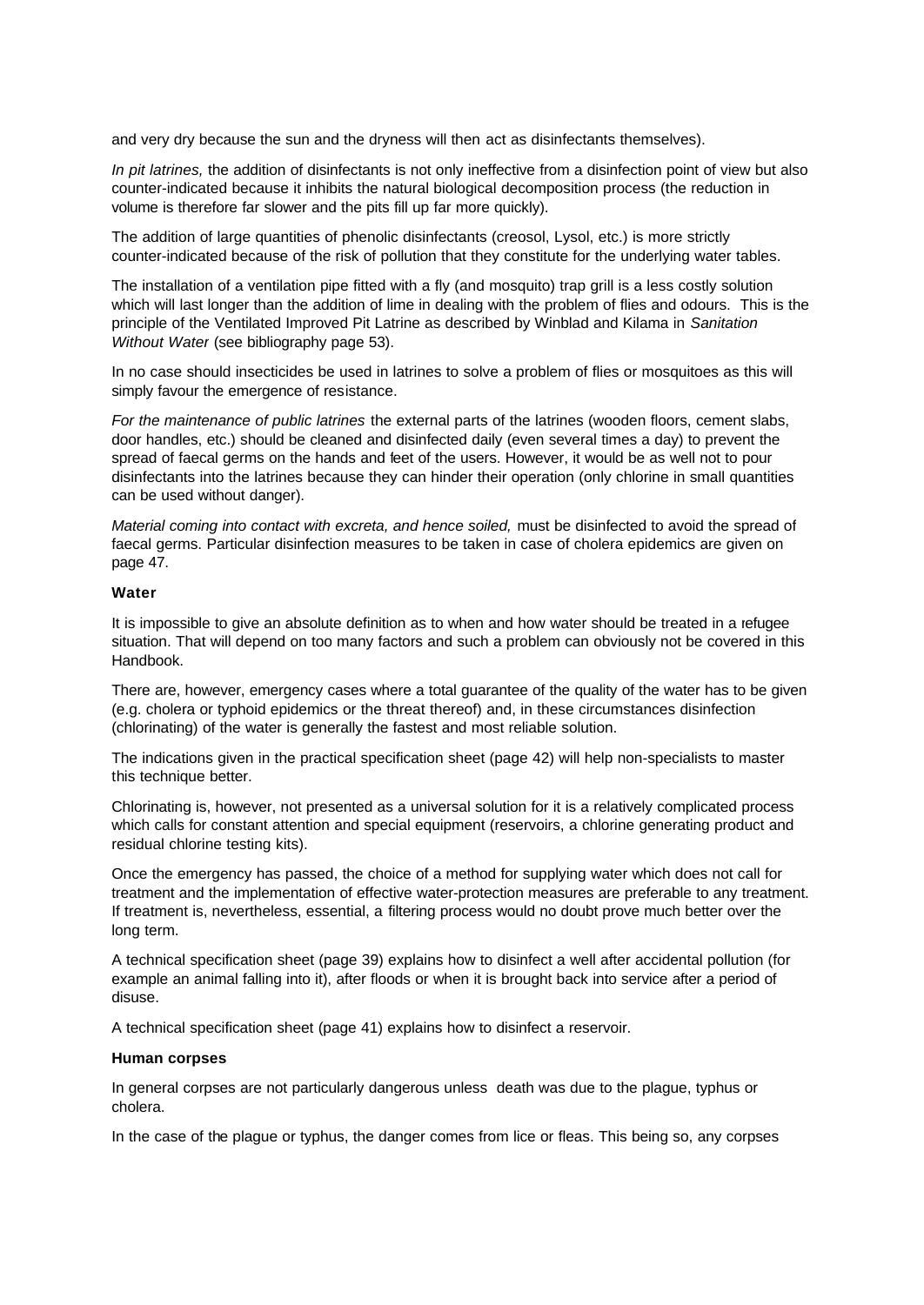bearing such creatures have to be powdered with an effective insecticide before being handled.

In the case of death by cholera, corpses have to be disinfected before being handled in preparation for funerals for they carry many cholera germs (cholera vibrios) on the entire surface of the body (technical specification sheet, see page 47).

If the body is to be buried, then burying it at some depth (1.5 metres) in a place not constituting any danger of water pollution will suffice regardless of the cause of death. If it is not possible to bury the corpse at a sufficient depth because of the nature of the soil (rocks), then corpses must be covered with lime (quick lime or slaked lime) to avoid the emission of putrefaction odours and the attraction of carrions.

### **Animal corpses**

Animal corpses have to be buried with the same precautions as human corpses (see above) except when there is suspicion of a dangerous disease transmissible to humans or animals (e.g. rabies or anthrax).

In this case, the local veterinary authorities must be contacted immediately.

If instructions cannot be rapidly obtained from the veterinary authorities, the suspected corpses have to be burned. If that is not possible because of a lack of oil or wood or because of the excessive number of corpses, they must be buried at sufficient depth in a dry place which presents no danger of water contamination and with a good layer of lime above and below.

In the case of anthrax, burn (or bury) the animal on the spot if possible.

Any surfaces and equipment that came into contact with suspicious corpses have to be disinfected with a solution of 2% formaldehyde or a solution of 2% active chlorine. (1)(2)

In cases of rabies or anthrax, use a 4% solution of formaldehyde or 5% solution of active chlorine (1)(3) and repeat the application three times at one hourly intervals.

### **Abattoirs and butchers**

These places must be regularly cleaned and disinfected. Objects and surfaces which come into contact with the meat must be disinfected with a chlorinated solution (1)(4) and not with a phenolic disinfectant which gives the meat a very unpleasant flavour.

Abattoir waste and carcasses have to be burned or placed in a pit (dug in some place which presents no danger of polluting water) and, to avoid odours and swarming flies, they should be covered with a good layer of earth or lime.

## **IV - A limited list of suggested disinfectants**

As a limited selection of disinfectants permits users to become better acquainted with them and allows stocks to be more easily managed, we can suggest a shortlist of disinfectants suitable for all the needs mentioned in the preceding Chapter.

- *ordinary soap*,
- *T chloramine (sodium tosylchloramide),*
- *iodine (in the form of iodised polyvidone),*
- *gentian violet,*
- *calcium hypochlorite or sodium dichloro-isocyanurate (NaDCC),*
- *cresol in soapy solution form (Lysol) or same other similar phenol compound.*

These six products plus *lime* in certain specific situations can meet all of the disinfection needs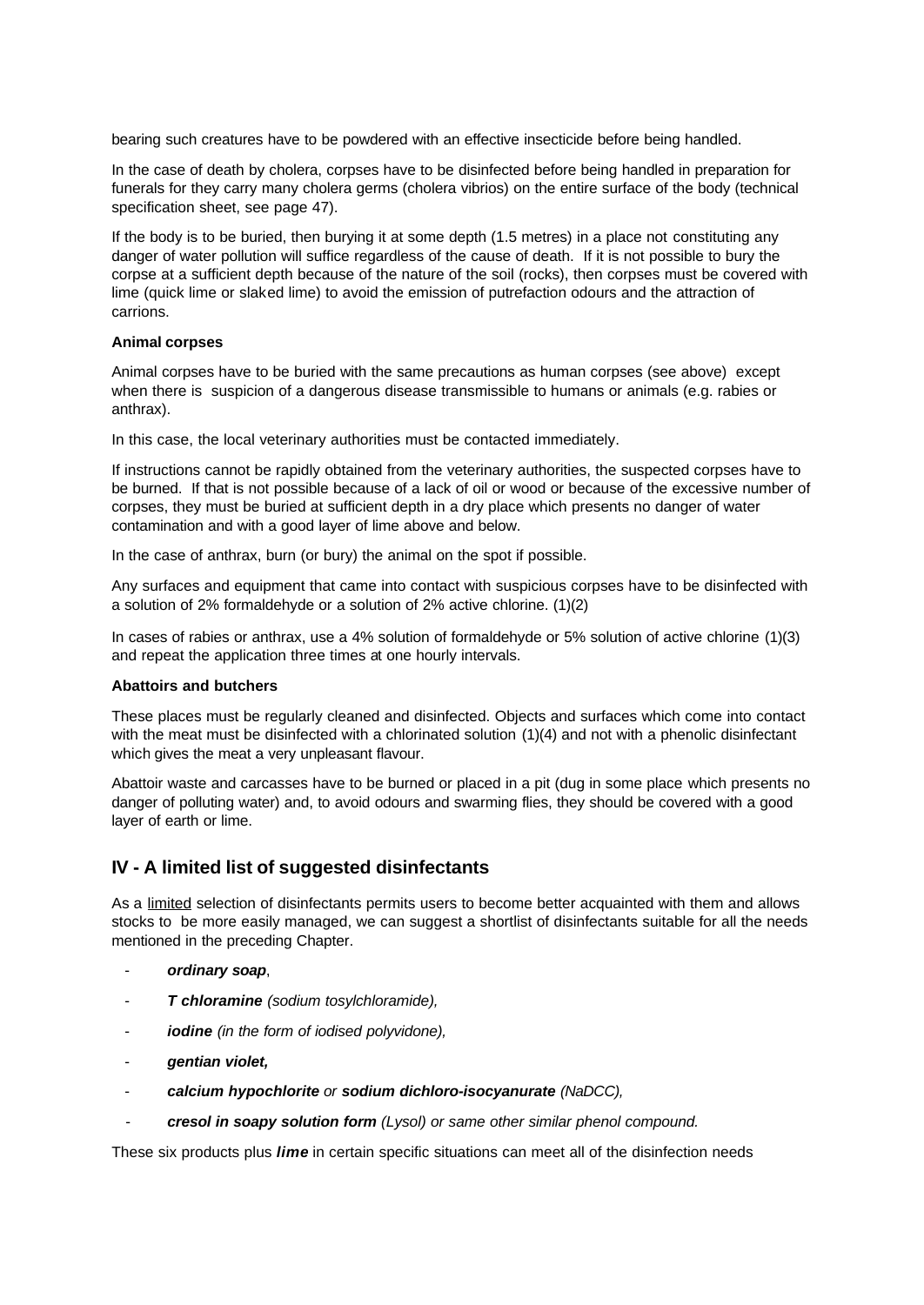encountered in refugee situations.

The reasons for choosing these products are set out in Appendix A. All the main disinfectants are reviewed there along with arguments justifying their selection or rejection for use in the field.

The characteristics taken into account are effectiveness, polyvalence, stability (in the presence of heat or humidity), ease of preparation, safety (in transport, storage and use) ease of supply and the cost/efficiency ratio.

None of the products selected have all the desired qualities but each has certain advantages in the field which largely outstrip the disadvantages. If there were a single product effective against all germs, which was cheap, stable, non-toxic and non-corrosive, the problem of disinfection in refugee situations would obviously be much simpler.

### *Comments*

Among the products proposed, gentian violet and iodine are on the WHO list of essential medicaments. T-chloramine (sodium tosylchloramide) is not on that list but it has been preferred to chlorhexidine for the reasons set out in Appendix A (page 54).

Ordinary soap, calcium hypochlorite, sodium dichloro-isocyanurate and cresol in soapy solution are not on the WHO list of essential drugs but that is because they are not medicaments.

## **V - Specifications for utilisation of selected products**

See the corresponding monograph for each product mentioned (Chapter VI).

## **General disinfection**

| <i><u><b>Indications</b></u></i>          | Product of choice                           | Possible alternative product |
|-------------------------------------------|---------------------------------------------|------------------------------|
| Sundry items                              | 0.2% active chlorine (1) or<br>5% Lysol (2) |                              |
| (Bed or personal) Linen (white<br>cotton) | 0.1% active chlorine (1)                    | 5% Lysol (2)                 |
| Clothing and covers                       | 5% Lysol (2)                                |                              |
| Wooden or cement floors                   | 0.2% active chlorine (1)                    | 5% Lysol (2)                 |
| Reservoirs, tanks                         | 200 ppm active chlorine (1)                 |                              |
| Latrine maintenance (slabs,<br>floors)    | $0.2\%$ active chlorine $(1)$ $(3)$         | 5% Lysol (2) (3)             |

The 0.2% active chlorine solution is far less costly than the 5% lysol, it acts far more quickly and is a better virucide. It should be given preference except where corrosion is to be feared.

(1) The active chlorine solutions are prepared from calcium hyperchlorite or from sodium dichloro-isocyanurate (NaDCC), (page 24).

(2) Lysol is the soapy solution of cresol but it can be replaced by some other phenolic disinfectant:  $Cresyl(r)$ , Creoline<sup>(r)</sup>, Lyorthol<sup>(r),</sup> etc.(page 28).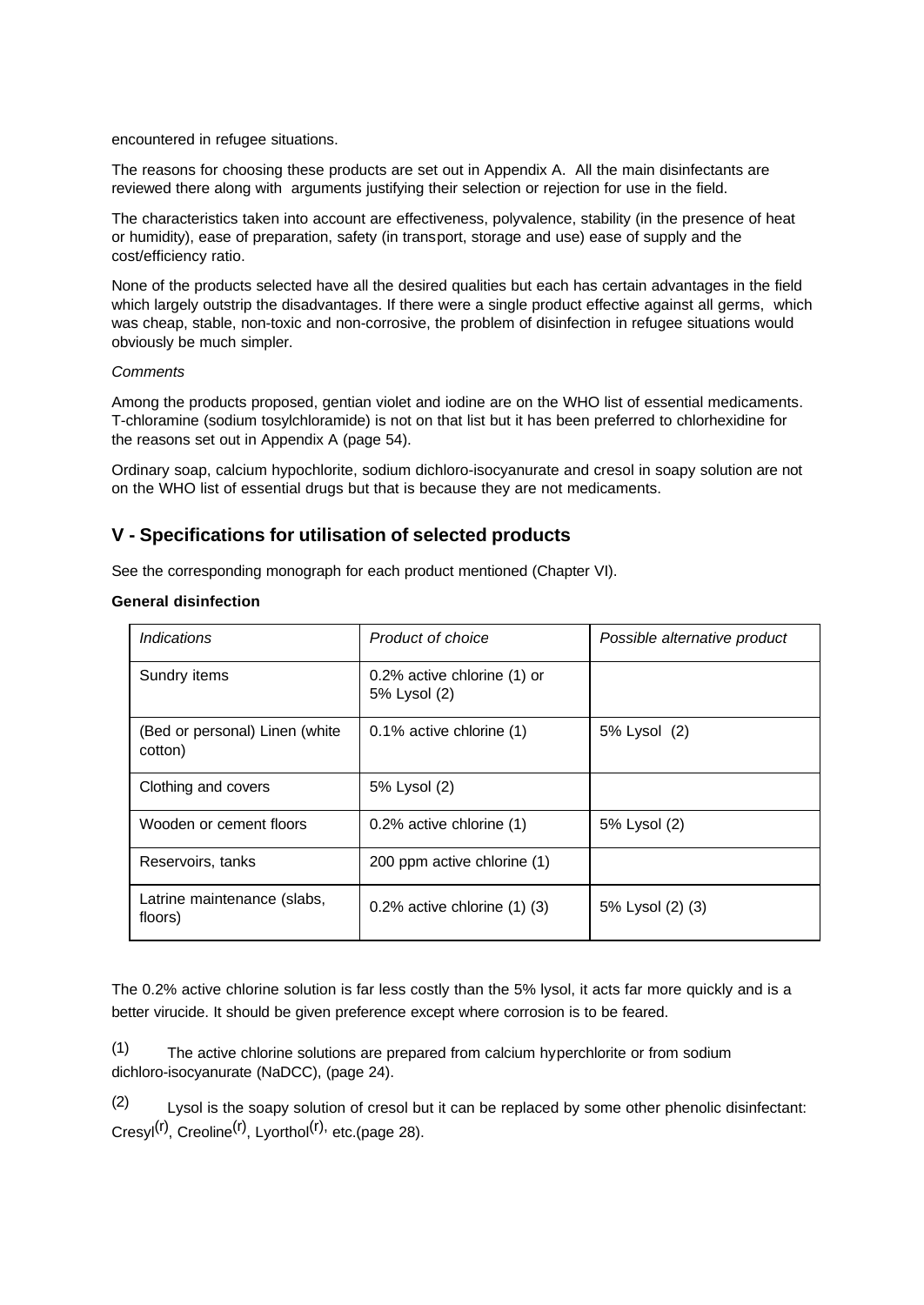(3) Chlorine in small quantities is not dangerous for the operation of latrines. Lysol, on the other hand, can hinder the biological processes; there is also a risk of its polluting the underlying water tables.

## **Disinfection of medical facilities**

| <b>Indications</b>                                                                                                                                                        | Product of choice                                                                                                                                                  | Possible alternative product                                                                |
|---------------------------------------------------------------------------------------------------------------------------------------------------------------------------|--------------------------------------------------------------------------------------------------------------------------------------------------------------------|---------------------------------------------------------------------------------------------|
| Open wounds or infected<br>burns                                                                                                                                          | T-Chloramine at 5g/litre (1)                                                                                                                                       | IPV at 2.5% (2)<br>Chlorhexidrine-cetrimide at<br>$0.03\% - 0.3\%$                          |
| Operational wounds<br>Infected mucosa<br><b>Mycoses</b><br>Dermatoses (impetigo,<br>eczema, etc.)<br>Injection or IV drip site<br>Skin prior to surgery<br>Umbilical cord | IPV at $2.5%$<br>T-Chloramine at 2g/litre<br>Gentian violet at 5g/litre<br>Gentian violet at 5g/litre<br>IPV at 2.5% (3)<br>IPV at 10%<br>IPV at 10%<br>Soap $(4)$ | IPV at $0.5%$<br>Chlorhexidrine-cetrimide at<br>$0.03\% - 0.3\%$ (8)                        |
| Hands - hygienic washing<br>Hands - surgical washing                                                                                                                      | Soap followed by<br>IPV at 10% (5)                                                                                                                                 |                                                                                             |
| Instruments - pre-cleansing<br>steeping                                                                                                                                   | T-Chloramine at 20g/litre                                                                                                                                          | 0.1% active chlorine (7)<br>5% Lysol<br>Chlorhexidrine-cetrimide at<br>$0.03\% - 0.3\%$ (8) |
| Instruments - thorough<br>disinfection (6)                                                                                                                                | T-Chloramine at 20g/litre<br>IPV at 2.5%<br>0.1% active chlorine (7)                                                                                               |                                                                                             |
| Working surfaces, furniture,<br>etc.<br>Splattered blood                                                                                                                  | 0.2% active chlorine (7)<br>5% Lysol<br>T-Chloramine at 5g/litre                                                                                                   | T-Chloramine at 20g/litre                                                                   |
|                                                                                                                                                                           | 0.5% active chlorine (7)                                                                                                                                           |                                                                                             |

IPV = Iodised Poly-Vidone

T-Chloramine = Sodium tosylchloramide

For (1), (2), (3), (4), (5), (6), (7) and (8), see next page:

- (1) If the wound is seriously soiled by foreign bodies, it may first be washed with soap.
- (2) Use Iodised Polyvidone (IPV) only in exceptional cases for these indications because of it price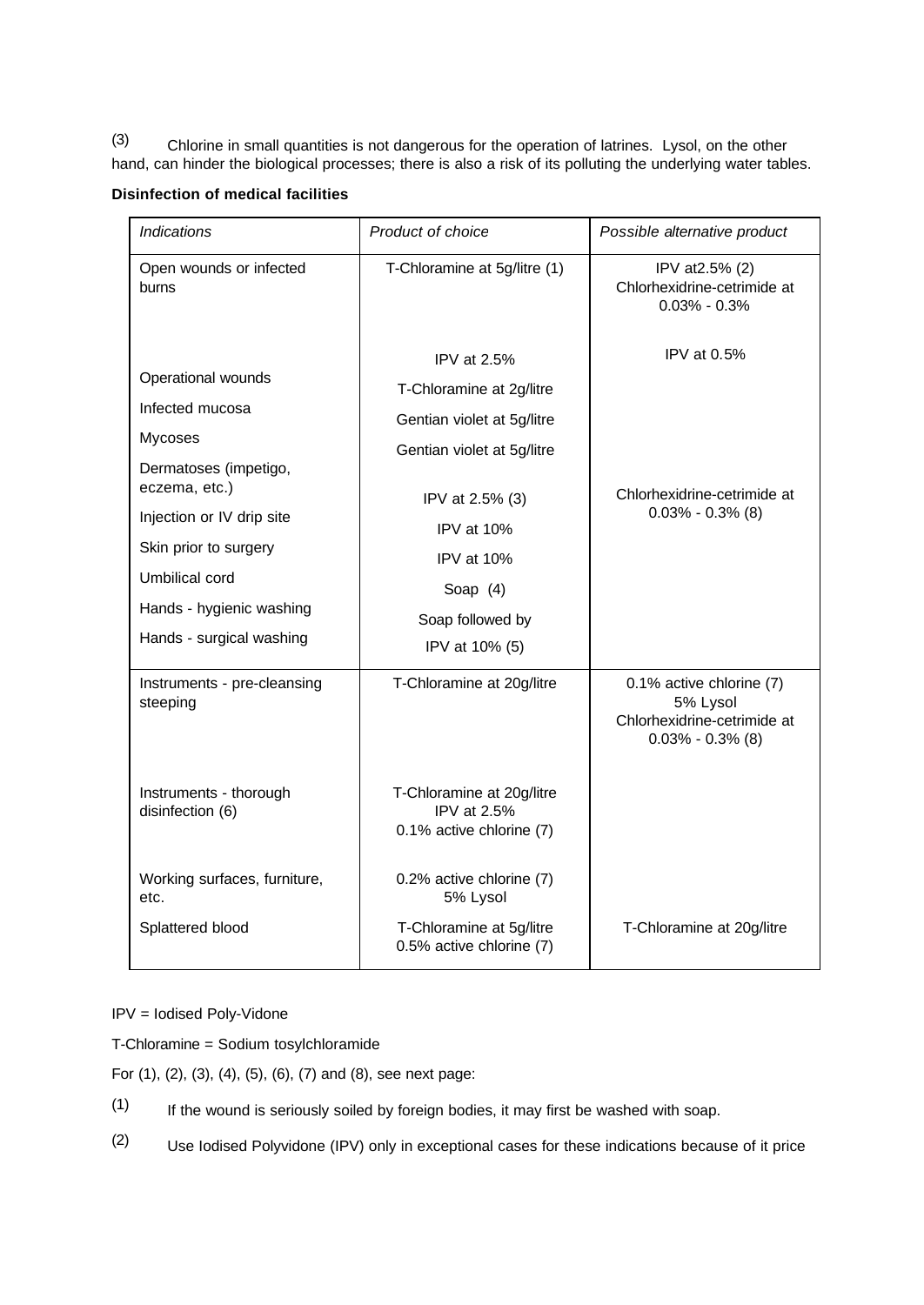(Chloramine and chlorhexidine-cetrimide are far less costly).

(3) If the skin is dirty, clean first with soap and water.

(4) Attention: soap should not be left in the water between uses. Place it on a stand so that it can drain.

(5) See instructions for use of iodised polyvidone (page 31).

(6) Only where an autoclave or hot-air steriliser and boiling cannot be used ( page 36).

(7) The active chlorine solution is prepared from calcium hyperchlorite or from sodium dichloro-isocyanurate (NaDCC).

(8) Chlorhexidine can also be used alone at 0.05%, but it is better to use an association of chlorhexidine+cetrimide (see page 54).

## **VI - Instructions for use of the main disinfectants**

This chapter contains instructions for use of the selected products. Other instructions have been added because they concern products frequently used in the field.

Information on other disinfectants, for which no instructions are given, will be found in Appendix A.

Prices are indicated in Appendix B.

## **CETRIMIDE**

# **(Cetavlon (r), etc.)**

The use of this medicament is counter-indicated:

- it is hardly any more efficient than ordinary soap:
- water-based solutions are very often contaminated:
- it is not on the WHO list of essential drugs.

### **Indications**

- For cleaning wounds
- For cleaning soiled equipment

### **Presentation**

- Soluble powder
- 20% concentrated solution for dilution
- 40% concentrated solution for dilution

### **Dilution**

- Used in a 1% cetrimide solution:

 10 g of powder to one litre of water, or 50 ml of 20% solution in 950 ml of water, or 25 ml of 40% solution in 975 ml of water,

- Prepare the solution with drinking water from a distribution network or from boiled water which has previously been filtered if necessary.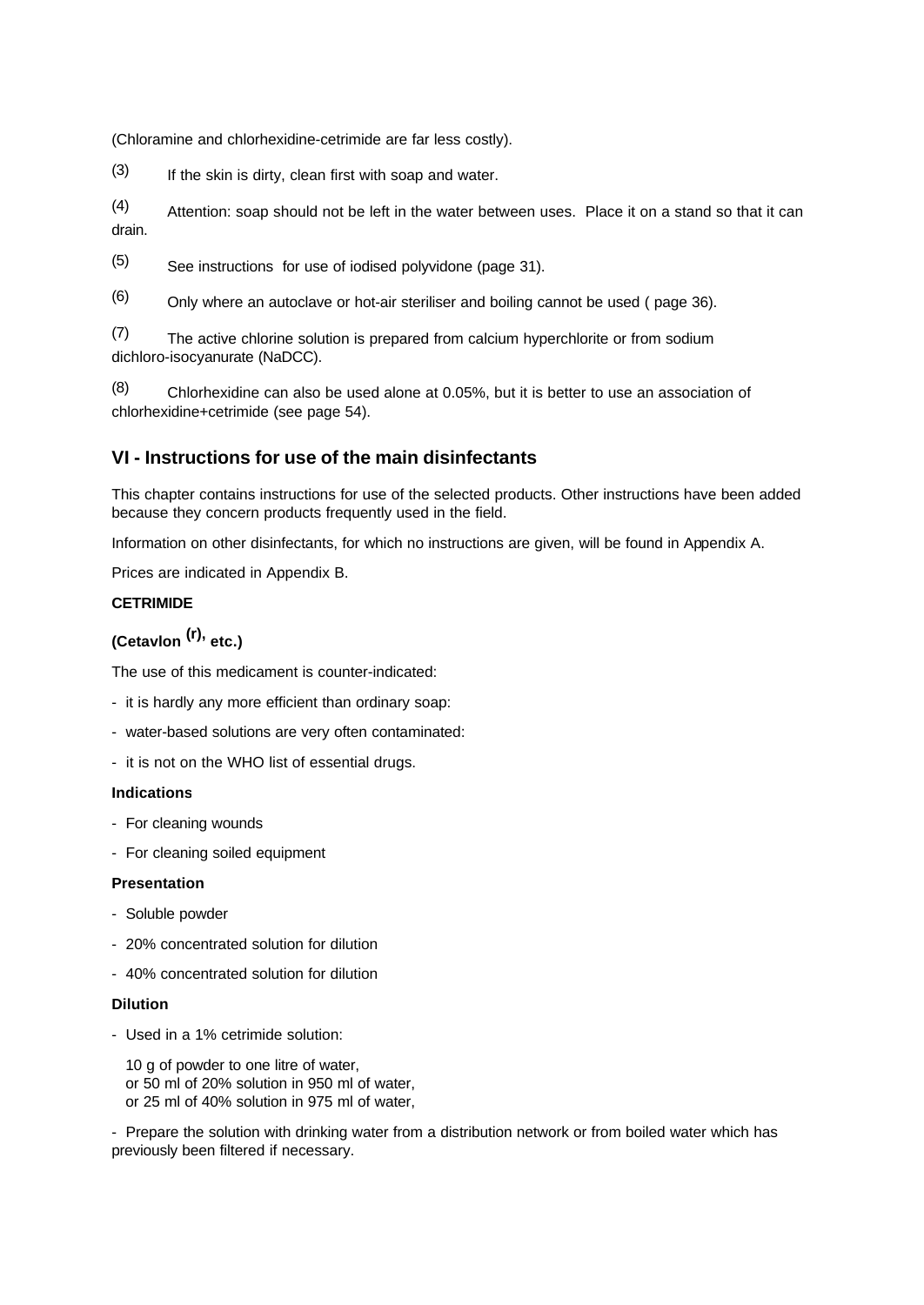- Carefully wash the bottle with hot water and leave it to dry before each refilling.

### **Precautions**

- The water-based solutions, when diluted for use, are very easily contaminated by pathogenic germs (if possible prepare the solutions only when needed).

- This is incompatible (neutralisation) with soap and iodine and their derivatives (e.g. iodised polyvidone).

- Is not suitable for sterilising instruments (nor for keeping them sterile).

### **Comments**

- This product is counter-indicated (limited effectiveness and high risk of contamination of water-based solutions).

- The combination of chlorhexidine and cetrimide is far more effective.
- *Preservation*: No special precautions.

 *Never keep diluted solution for more than one week* .

### **LIME (Quick lime and slaked lime)**

### **Indications**

- To cover decomposing organic matter to prevent the release of putrefaction odours which draw flies and encourage their reproduction.

## **Presentation**

- Slaked lime is a white powder
- Quick lime or unslaked lime comes as grey blocks (or granules) or white powder.

### **Indications**

*- Corpses*

If it is not possible to bury corpses at a suitable depth, spread lime on the bottom of the pit and on top of the corpses (one kg of lime for 10 kg of corpse).

If it is possible to bury the corpse at a suitable depth, the use of lime is not justified (regardless of the cause of death).

- *Refuse dumps*

If it is not possible to cover refuse with earth or to incinerate it, or should this not solve the problem of odours or flies, regularly spread lime on the refuse (beware of wind, cover the lime with a little earth).

*- Excreta*

Make daily use of defecation trenches where it is not possible to use earth or cinders as covering material.

### **Precautions**

- Lime is an irritant for the skin and dangerous for the eyes (if lime enters the eye, immediately wash in abundant quantities of water: risk of irreversible lesions and blindness).

- Lime dust is dangerous for the eyes and the respiratory system.

- Lime should be used only by persons who have been forewarned and are well equipped (gloves, boots, goggles and over-garments).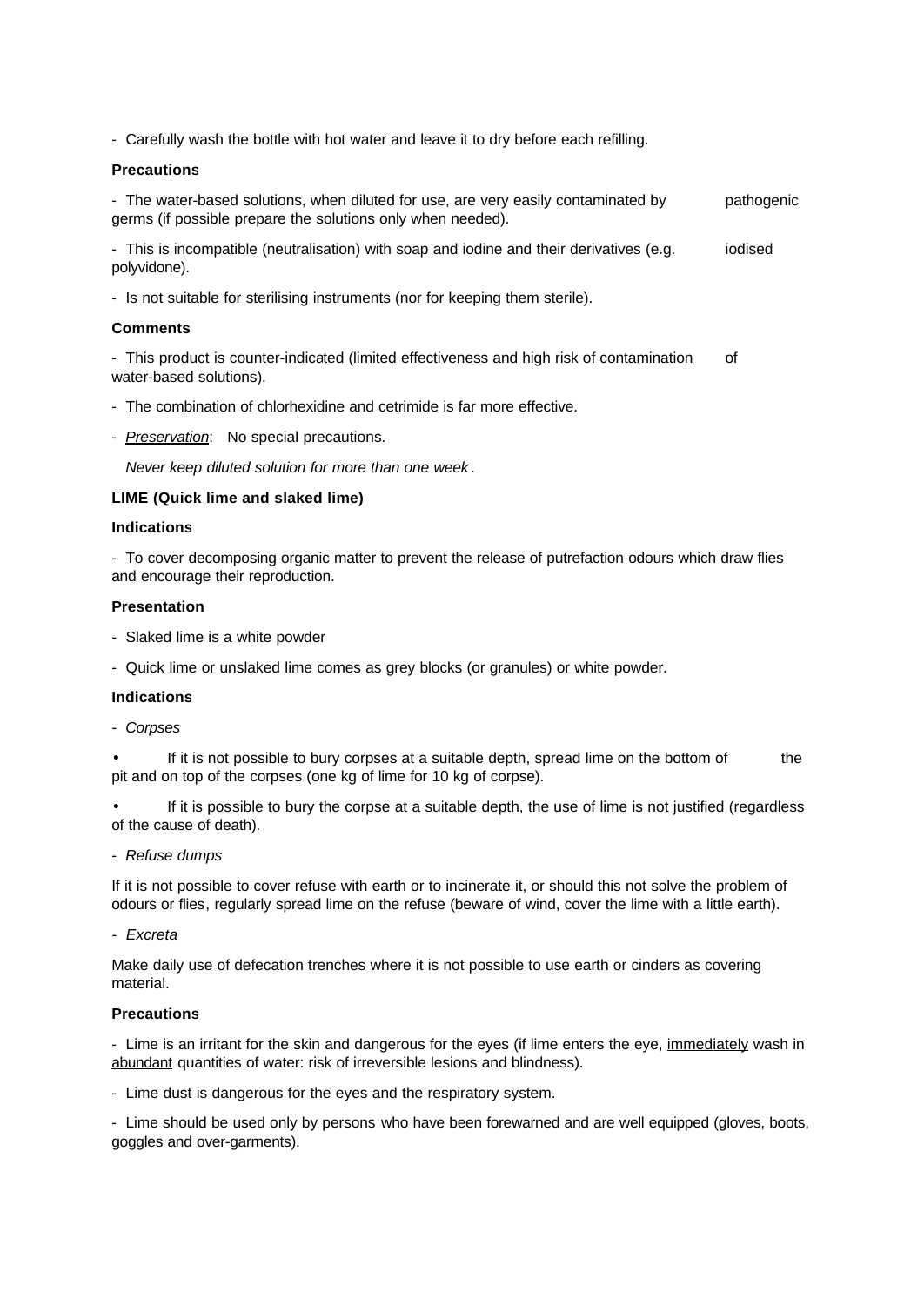- Lime can be spread only in places inaccessible to children.

### **Comments**

- It does not matter whether slaked or unslaked lime is used.

Quicklime or unslaked lime is cheaper, less voluminous for the same weight and it takes 25% less for the same effect but it does call for greater precautions when handling (it can cause burns on damp skin).

- Hydraulic lime (lime which hardens on contact with water and which is used as mortar) is not suitable.

- Do not confuse lime with chloride of lime (bleaching powder) which is a product which generates chlorine and is not a sort of lime.

- *Preservation : close bags well after use.*

## **CHLORAMINE = CHLORAMINET = SODIUM TOSYLCHLORAMIDE**

## **(Clonazone(r), Hydroclonazone(r), etc.)**

### **Indications**

- *Antiseptic*
- cleaning of soiled wounds
- disinfection of infected wounds or mucosa (abscesses, ulcers, etc.).
- *Disinfectant*
- disinfection of medical instruments
- disinfection of floors, surfaces and sundry items

### **Presentation**

- As powder or 250 mg, 500 mg or 1 g tablets. It has a slight odour of chlorine. The tablets have to be easily and completely soluble otherwise powder is preferable.

### **Dilution**

- *As an antiseptic*
- for general use, 5 g per litre
- in case of repeated use on mucosa, 2 g per litre
- *As disinfectant*
- for disinfection of instruments, 20 g per litre
- for disinfection of floors, surfaces and sundry items, 5 g per litre

- Prepare the solutions with drinking water from a distribution network or from boiled water that has previously been filtered if necessary.

### **Indications**

- For wounds and mucosa: for bathing, irrigation or compresses (chloramine solutions can advantageously replace DAKIN solutions). If used over a long period protect the healthy skin around the wounds with Vaseline

*- For the thorough disinfection of instruments and laboratory equipment*, soak the previously cleaned instruments in a 20 g per litre solution for 15 minutes.

### **Precautions**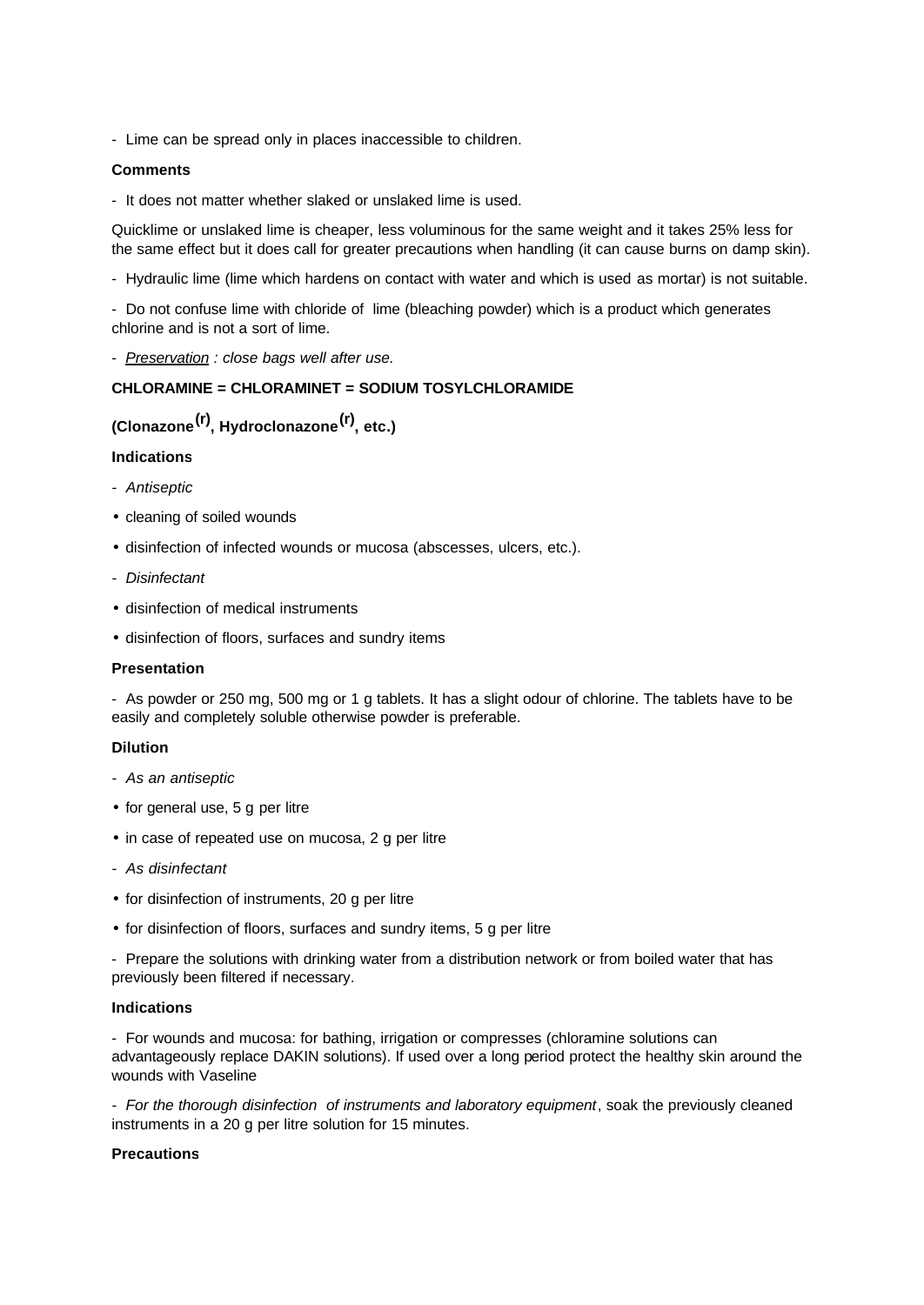- Take precautions to avoid any risk of the tablets being swallowed. DO NOT KEEP THEM WITH ORAL TABLETS.

### **Comments**

- There are 12 or 20 mg tablets for disinfection of drinking water for individual or family use (1 tablet per litre of clean water).

- 1 g of chloramine produces 250 mg of active chlorine.
- *Preservation :*
- *Keep ready-to-use solutions for no more than one week.*
- *Solutions used for soaking instruments must be replaced daily.*

• *Solutions must be kept sheltered from light - use an opaque or brown bottle (do not use metal containers).*

### **Products for generation of CHLORINE**

## **(Calcium hypochlorite, chlorinated lime, bleaching powder and liquid bleach, sodium dichloro-isocyanurate or NaDCC)**

### **Indications**

- disinfection of objects, instruments, bed linen, etc.
- disinfection of floors and surfaces (tables, draining-boards, etc.)

## **Presentation**

- Calcium hypochlorite (HTH), granules containing........................± 70% active chlorine
- Chlorinated lime, bleaching powder, powder containing................± 25% active chlorine
- Sodium hypochlorite solutions (liquid bleach, Milton(r))................... ± 4% active chlorine
- Bleach 12o chlorometric.............................................................± 5% active chlorine
- Bleach 15o chlorometric...........................................................± 5% active chlorine
- Bleach extract 48 degrees chlorometric.....................................± 15% active chlorine

(to be diluted in 3/4 litre of water to produce liquid bleach with 4% active chlorine)

- Sodium dichloro-isocyanurate or NaDCC:
- in powder................................................................................± 60-65% active chlorine
- in tablets (Actisan<sup>(r)</sup>, Bayrochlor<sup>(r)</sup>, Javel solid<sup>(r), etc.)</sup> at 1.5 g of active chlorine per tablet.

The power of chlorine generating disinfectants is expressed in terms of active chlorine (generally percentages of active chlorine).

The concentration of calcium hyperchlorite solutions is sometimes expressed in chlorometric degrees:  $1^{\circ}$  chlorometric = approximately 0.3% active chlorine

The concentration of diluted solution is expressed in % or in ppm (parts per million) of active chlorine (1 ppm = 1 mg per litre = 0.0001%)

### **Dilution**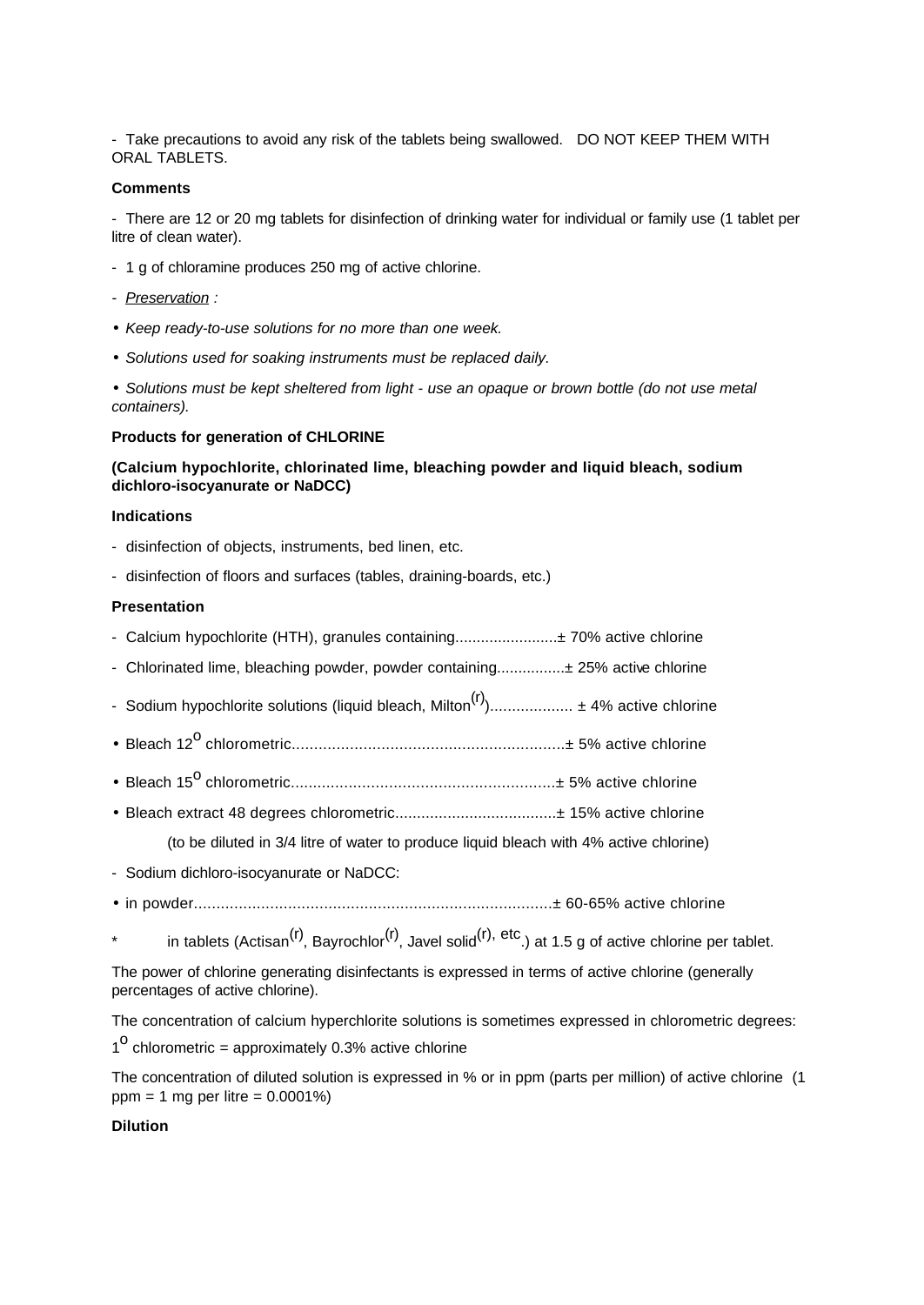| <b>UTILISATION</b>                                                                  | <b>Clean conditions</b><br>(e.g. clean<br>instruments, clean<br>linen, etc.)      | <b>Average conditions</b><br>(e.g. floors,<br>draining-boards, straw<br>mats, tables. etc.) | Very dirty<br>conditions<br>(e.g. heavily soiled<br>equipment, laboratory<br>equipment, splattered<br>blood, spittle, etc.) |
|-------------------------------------------------------------------------------------|-----------------------------------------------------------------------------------|---------------------------------------------------------------------------------------------|-----------------------------------------------------------------------------------------------------------------------------|
| <b>MADE FROM</b>                                                                    | $0.1\% = 1000$ ppm<br>active chlorine                                             | $0.2\% = 2000$ ppm<br>active chlorine                                                       | $0.5\% = 5000$ ppm<br>active chlorine                                                                                       |
| 12 <sup>0</sup> liquid bleach<br>(4% active chlorine)                               | 25 ml/litre                                                                       | 50 ml/litre                                                                                 | 125 ml/litre                                                                                                                |
| Calcium hypochlorite<br>(70% active chlorine)                                       | 1.5 g/litre<br>$= \pm 1$ heaped<br>tablespoon to a<br>10-litre bucket of<br>water | 3 g/litre<br>$= \pm 2$ heaped<br>tablespoons to a<br>10-litre bucket of<br>water            | 7 g/litre<br>$=$ $\pm$ 5 heaped<br>tablespoon to a<br>10-litre bucket of<br>water                                           |
| Sodium<br>dichloro-isocyanurate<br>- NaDCC<br>(1.5 g active chlorine<br>per tablet) | 1 tab. to 1.5 litres or<br>to make it simple,<br>1 tab. per litre                 | 1 tab. to 3/4 litres or<br>to make it simple,<br>2 tabs. per litre                          | 3 tabs. per litre                                                                                                           |

- The active chlorine content must always be verified on the packaging of the product available in order to rectify the doses if necessary.

- Solutions with a higher active chlorine content for certain special conditions can be obtained by adjusting the doses.

- The dilutions should always be made up just before the products are to be used, in non-metallic recipients.

- It is normal that there be a calcium hypochlorite and calcium chloride deposit in the solutions (use from the top).

- Prepare the solutions with clean water.

#### **Precautions**

- Handle concentrated products with care (avoid shocks, avoid exposure to high temperatures or naked flames).

- Avoid breathing in the vapours when opening the recipients and the dust when handling the products.

- Do not mix with detergents (Teepol $^{(r)}$ , OMO $^{(r)}$ , etc.).

- Do not put dry products, especially calcium hyperchlorite, in contact with organic matter (e.g.: corpses), for there may be a risk of explosion.

**-** *Disinfection of linen* **:** use only for cottons and linens (which are likely to be bleached). Do not exceed 15 minutes' soaking. Do not exceed 0.1% (1000 ppm) active chlorine. Rinse thoroughly (at least three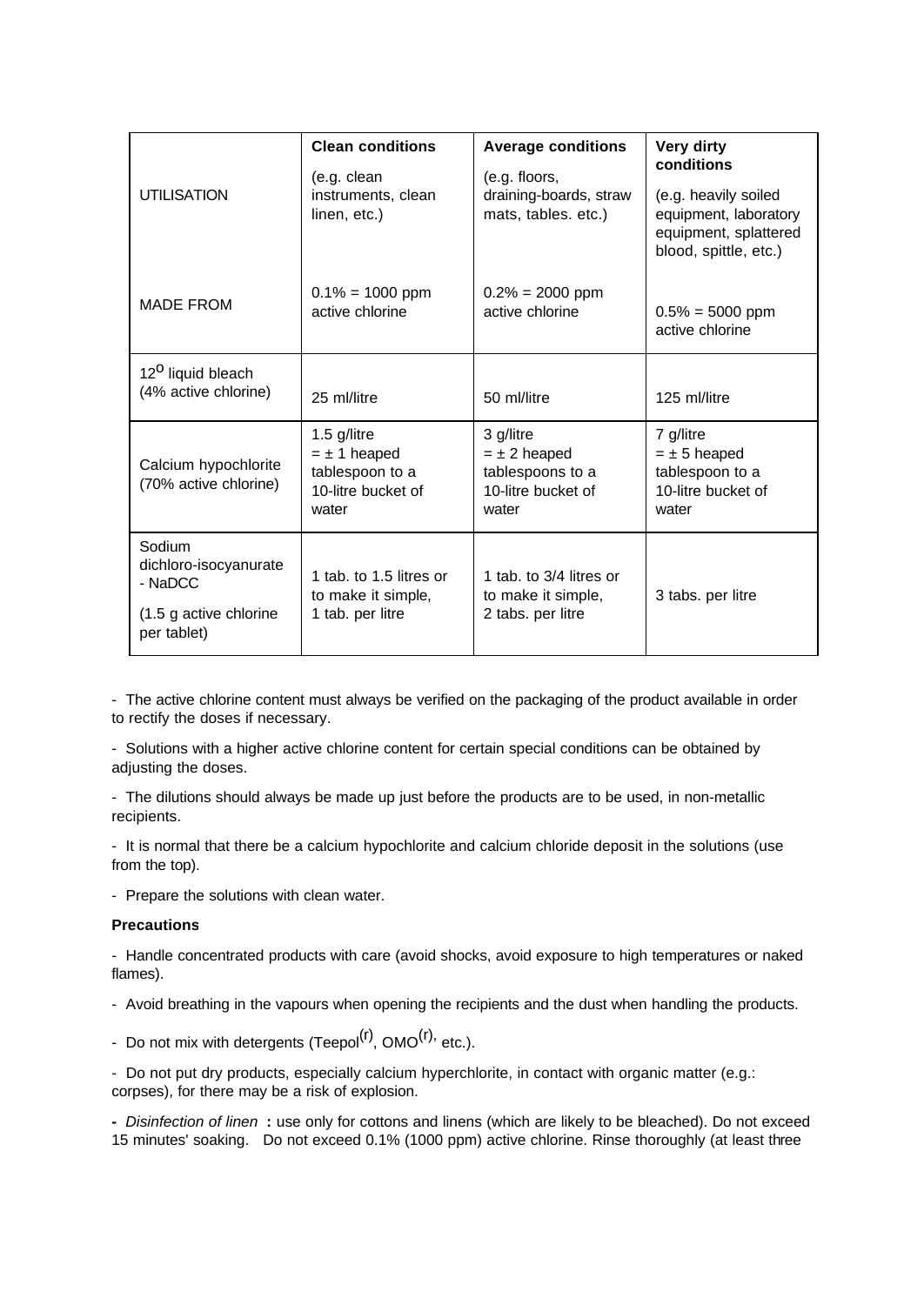times) in clean water after soaking.

**-** *Disinfection of instruments* : to avoid corrosion use only for stainless steel instruments, do not use repeatedly solutions exceeding 0.1% (1000 ppm) active chlorine, do not exceed 30 minutes' contact, use cold, rinse thoroughly and dry after disinfection.

- NaDCC is less corrosive than calcium hyperchlorite solutions and liquid bleach.

### **Comments**

- T chloramine (sodium tosylchloramide) is also a product which generates chlorine (25% active chlorine), but it acts more slowly than the products mentioned here. As it is less irritating, it is particularly interesting as an antiseptic for infected wounds and mucosa.

- Calcium hypochlorite, liquid bleach and bleach powder can also be used to prepare anti-septic solutions (DAKIN solution), provided that one teaspoonful of bicarbonate of soda is added to each litre of the final solution (to neutralise the alkalinity).

- For wounds : a 0.1% solution (1000 ppm ) of active chlorine.
- For mucosa : a 0.05% solution (500 ppm ) of active chlorine.

- Trichloro-isocyanuric acid (ATCC) with 90% active chlorine is a very similar product to NaDCC, but as it is poorly soluble its use is limited. It is used principally for maintaining the chlorinating of swimming-pool water in the form of tablets placed in floaters.

*- Preservation :*

• *Keep the products in hermetically sealed recipients protected from heat, light (and humidity for solid products ).*

• *Chlorinated lime, liquid bleach and bleach powder keep very badly (a maximum of a few months in the case of the bleach and extract of bleach).*

- *Calcium hypochlorite keeps relatively better.*
- *NaDCC is by far the most stable.*

### **CHLORHEXIDINE**

# **(Hibitane(r), etc.)**

### **Indications**

For cleaning and disinfection of :

- skin and mucosa
- wounds
- burns
- ulcers
- abscesses

### **Presentation**

- 5% concentrated solution of chlorhexidine digluconate to be DILUTED before use. Ensure that the concentrated solution supplied can be diluted with ordinary water, and not distilled water (for this to be possible, the formulation has to contain a co-solvent).

- There are 20% chlorhexidine solutions but they do not generally contain a co-solvent and therefore have to be DILUTED WITH DISTILLED WATER to avoid any chlorhexidine precipitation.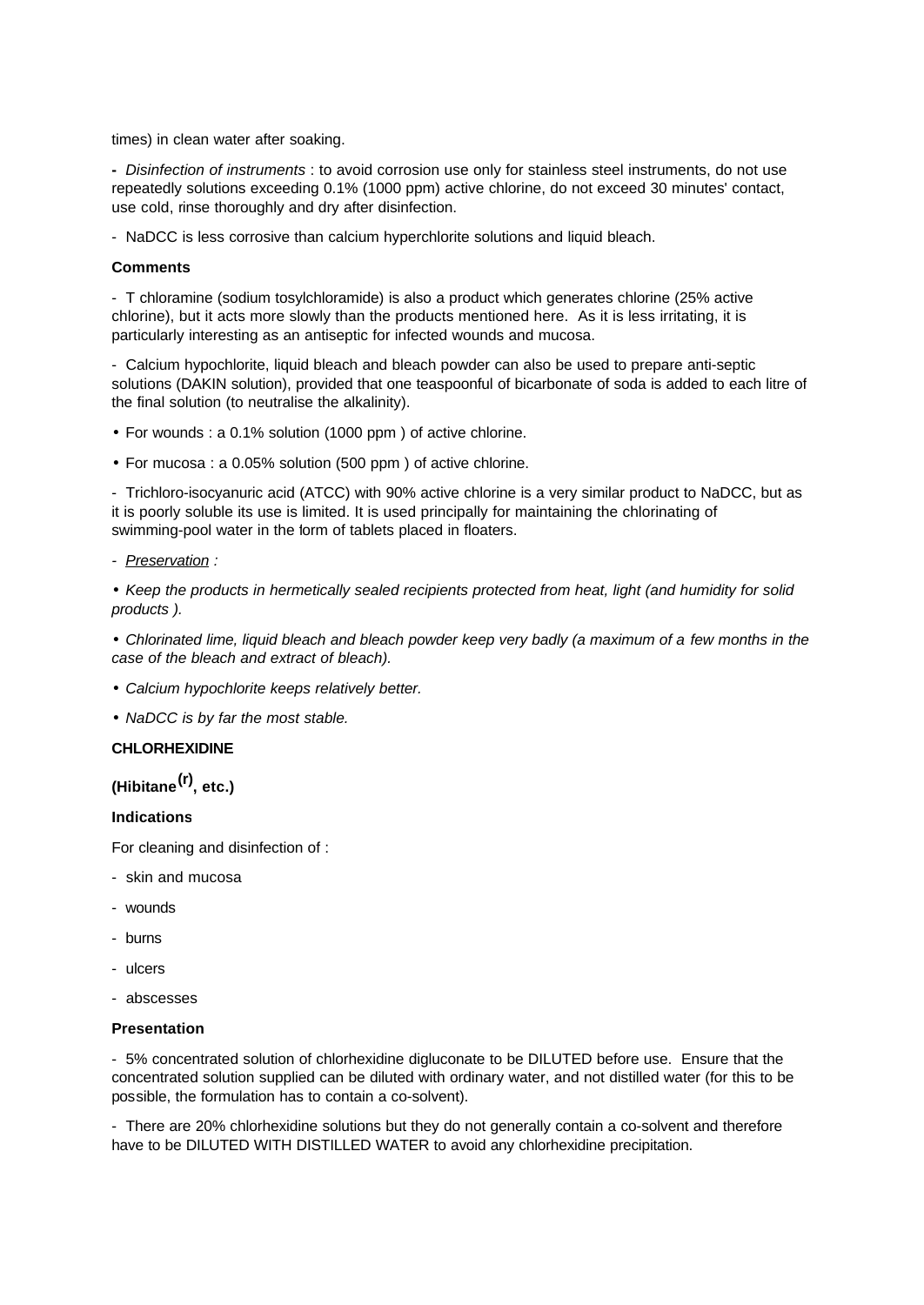## **Dilution**

- Used in a water-based solution at 0.05% chlorhexidine, that is to say 10 ml of 5% solution to one litre of water.

- Use drinking water from a distribution network or boiled water previously filtered if necessary.
- Carefully wash the bottle with hot water and leave it to dry before each refill.

## **Precautions**

- Do not allow contact with cerebral tissues, the meninges or a damaged tympanum.
- Do not use at the same time as soap (neutralisation).
- Do not use for ear washes.
- Not suitable for sterilising instruments (nor for keeping them sterile).

### **Comments**

- The association of chlorhexidine and cetrimide is more interesting as it has a better detergent (cleaning) power and can always be diluted with undistilled water (as the cetrimide acts as the co-solvent).

- *Preservation :*
- *concentrated solution* : no special precautions
- *solution diluted for use : 1 week maximum*

## **CHLORHEXIDINE + CETRIMIDE**

# **(HAC(r), Savlon(r), etc.)**

### **Indications**

For cleaning and disinfection of :

- skin and mucosa
- wounds
- burns
- ulcers
- abscesses
- sundry items

#### **Presentation**

- A concentrated 1.5% chlorhexidine and 15% cetrimide solution to be DILUTED before use.

### **Dilution**

- Make up a 2% dilution of the concentrated solution : 20 ml of concentrated solution to one litre of water. This solution contains 0.03% chlorexidine and 0.3% cetrimide.

- Use drinking water from a distribution network or boiled water previously filtered if necessary.

- Carefully wash the bottle in warm water and leave it to dry before each refill**.**

### **Precautions**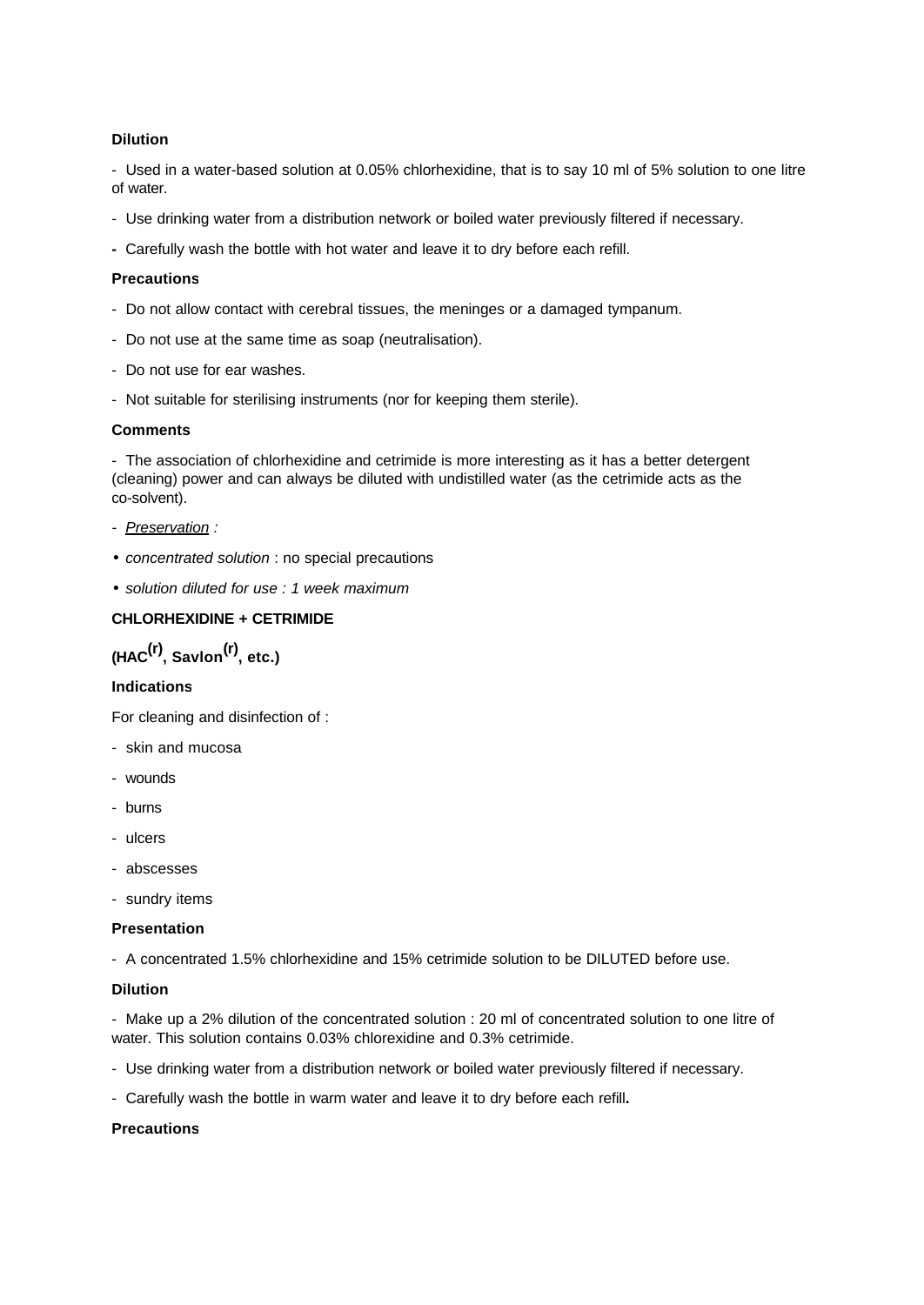- Do not allow contact with cerebral tissues, the meninges or a damaged tympanum.

- Do not use at the same time as soap (neutralisation) or an iodised disinfectant (e.g. iodised polyvidone).

- Do not use for ear washes.
- Not suitable for sterilising instruments (nor for keeping them sterile).

## **Comments**

- *Preservation :*
- *concentrated solution* : no special precautions
- *solution diluted for use : 1 week maximum*

## **Soapy solution of CRESOL - Lysol**

### **Indications**

- For cleaning and disinfection of equipment (floors, items, instruments, surfaces, linen, etc.)

### **Presentation**

- Concentrated solution (containing 50% cresol and 50% liquid soap) to be diluted before use.

### **Dilution**

- To be diluted in water when needed : 2 to 5% according to the degree of soiling (1 part concentrated solution to 50 to 20 parts water, that is to say 200 to 500 ml per 10 litres of water ).

### **Indications**

- *Items and instruments*: soak in diluted solution for 30 minutes, brush carefully, rinse and sterilise if necessary.

- *Premises* : evacuate patients, wash with diluted solution, rinse and air to eliminate the disagreeable and irritating odour.

- *Linen*: soak in the diluted solution for six hours, rinse thoroughly.

### **Precautions**

- Not to be confused with pure cresol that has not been mixed with soap (see comments ).
- Do not use for disinfection of food or material that come into contact with drinking water or foodstuffs.
- A very irritating product for skin and mucosa:
- never use on wounds , skin etc.
- avoid contact with hands when using.

### **Comments**

- Lyorthol<sup>(r)</sup> sodium cresylol, Cresyl<sup>(r)</sup>, Creoline<sup>(r)</sup>, 5% chloroxylenol and Dettol<sup>(r)</sup> are similar products which can be used and diluted in the same way. Dettol<sup>(r)</sup> can also be used on the skin, on wounds and on mucosa.

- Cresol (not used with soap) can possibly be used but it is not advisable for it is less soluble in water and more of an irritant than the soapy solution. Moreover it has no detergent power and stains linen.

*- Preservation : Keep recipients well closed.*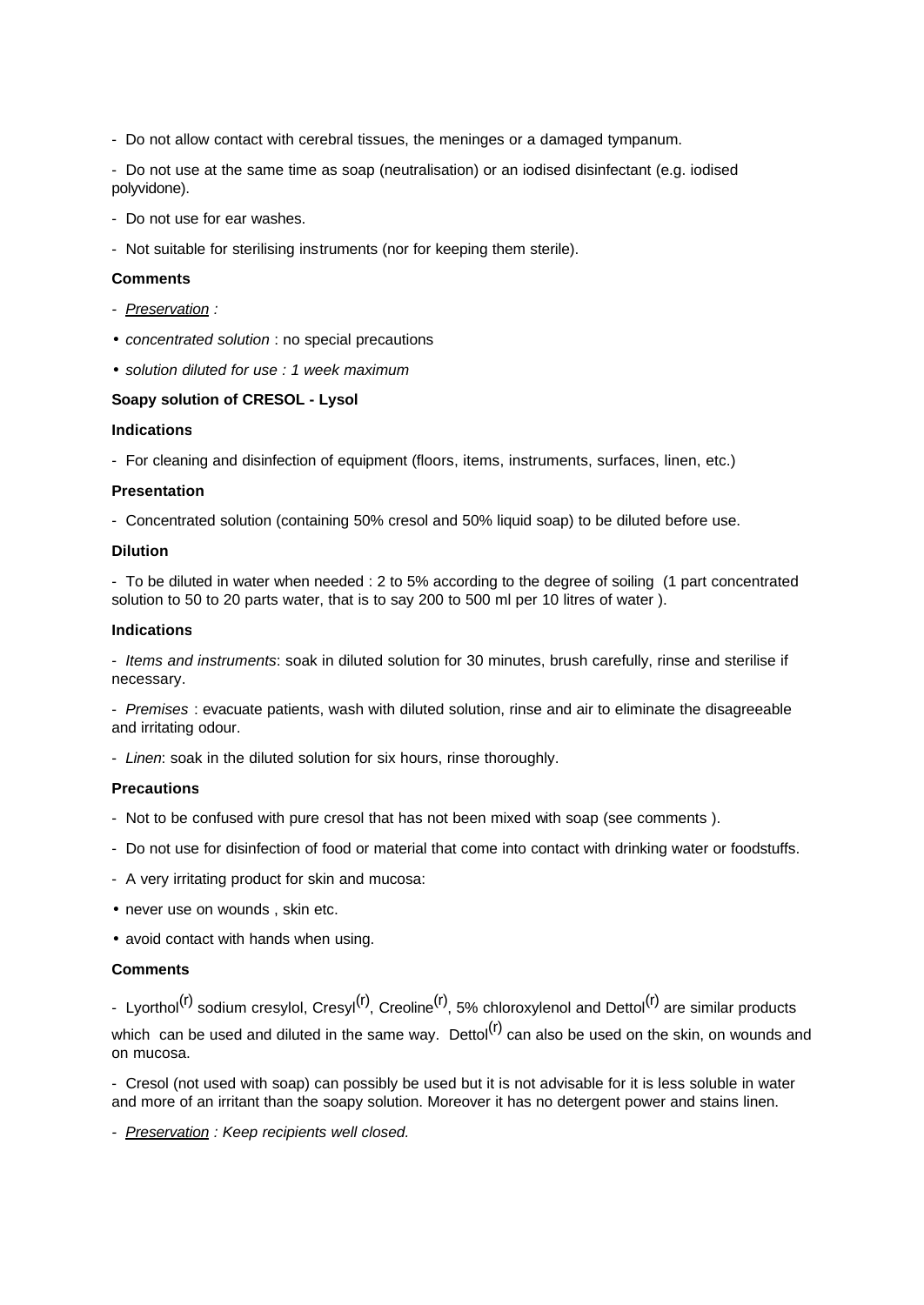## **Alcohol-based IODINE solutions (iodised alcohol, tincture of iodine)**

The use of this medicament is counter-indicated : see comments.

### **Indications**

- For disinfection of healthy skin (operative field, puncture or injection sites)
- treatment of cutaneous mycoses.

#### **Presentation**

- lodised alcohol (1 to 2% in 70<sup>0</sup> to 80<sup>0</sup> ethanol)

- Tincture of iodine (5% in 80<sup>0</sup> to 90<sup>0</sup> ethanol + 3% potassium iodide) is an old and very concentrated iodine preparation which should no longer be marketed or prepared.

#### **Precautions**

- Very irritating solutions
- Can cause allergic reactions
- Their use on wounds is counter-indicated (painful and slows healing)
- Incompatible with mercurial derivatives.

### **Comments**

- Alcohol-based iodine solutions are of very limited use. They are extremely irritating, costly and are very difficult to preserve as the alcohol evaporates (they become even more irritating as they age).

- These can well be replaced by iodised polyvidone which is far less irritating and far easier to preserve (see the "Iodised polyvidone" technical specifications on page 31).

*- Preservation : A few weeks maximum.* 

### **POTASSIUM PERMANGANATE**

The use of this drug is counter-indicated:

- the risk of its being ill-used is too high
- it is not on the WHO list of essential drugs.

### **Indications**

- Superficial wounds
- Seeping eczema
- Mycoses, especially of the toes (athlete's foot).

### **Presentation**

- Dark violet crystals to be dissolved
- Tablets to be dissolved: they come in various dosages 0.25 g, 0.5 g and 1 g.

#### **Dilution**

- Dilute 0.01% (100 mg to 1 litre of water).
- The concentration must be precise :
- if it is too concentrated, it is caustic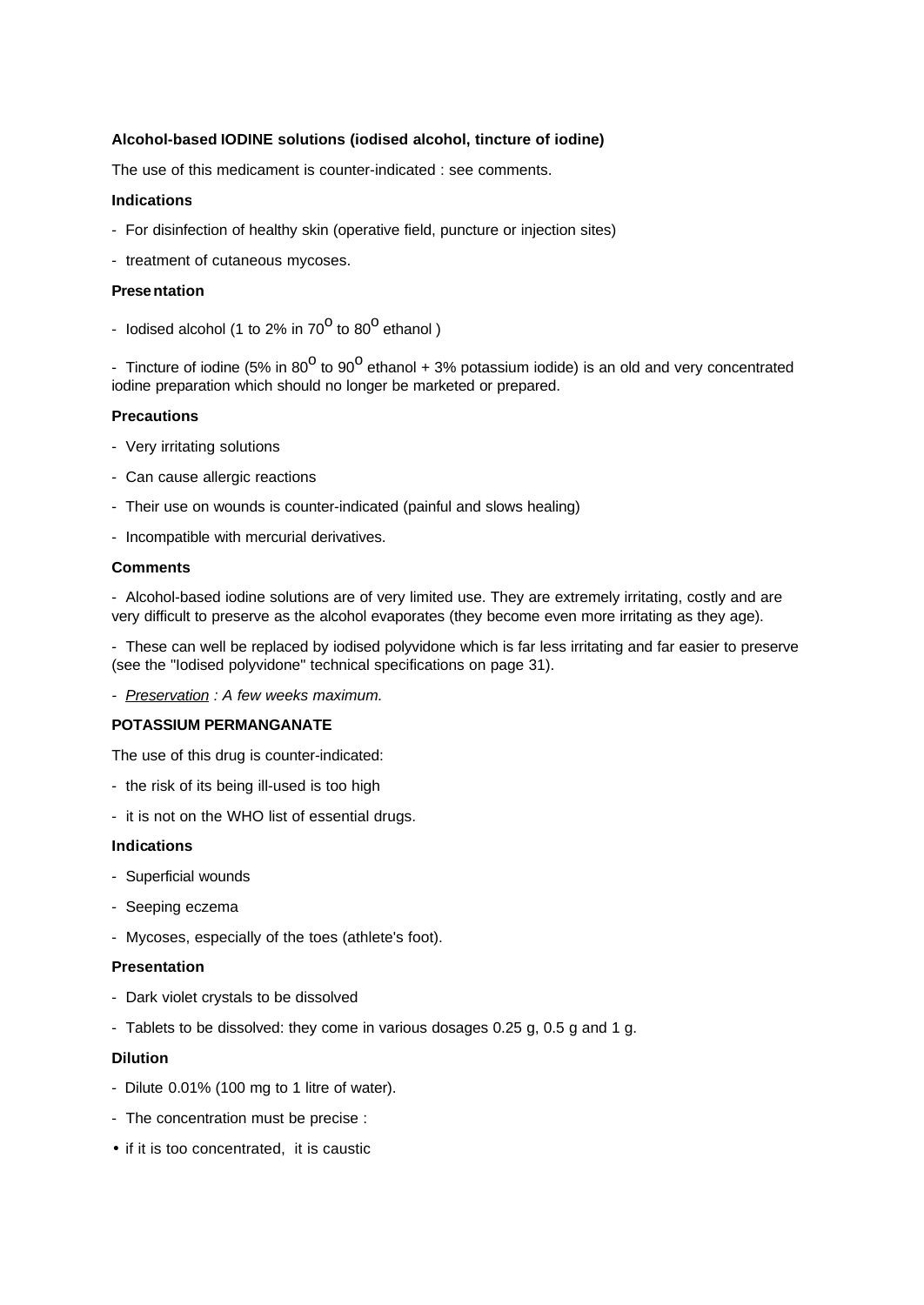• if it is too diluted, it is ineffective.

A balance is necessary to obtain the right concentration from the crystals.

### **Precautions**

- Handle dry product or concentrated solutions with care (skin burns and risk of explosion if brought into contact with an easily oxidisable product).

- Take precautions to ensure that the tablets are not swallowed. Do not keep them with oral tablets. INGESTION IS VERY SERIOUS: risk of perforation of the digestive tract.

- Repeated application dries the skin.

### **Comments**

- This product offers no particular advantages other than that it is not very costly.

- Its use is counter-indicated because of the constant errors made in diluting from crystals and the risks of the tablets being swallowed.

- *Preservation :*
- Dry product : protected from the air (well-closed recipient)
- Solution diluted for use : maximum one week.

## **IODISED POLYVIDONE = IODISED POVIDONE = IPV**

## **(Betadine(r), Iso-Betadine(r), etc.)**

### **Indications**

- Disinfection of the skin, wounds and burns.
- Treating mycoses, cutaneous infections and cutaneous manifestations of certain viroses (herpes, shingles, etc.)
- Disinfection of medical instruments
- Disinfection of hands before undertaking surgery.

### **Presentation**

- 10% concentrated IPV solutions to be used pure or diluted.

### **Dilution**

- **Pure (= 10% IPV solution)** for disinfecting the skin

- **Diluted 2.5% IPV** for disinfecting wounds, burns and instruments (one part concentrated 10% solution + three parts of water).

- **Diluted 0.5% IPV** for mucosa (one part concentrated 10% solution + 19 parts of water).

- Dilute with drinking water from a distribution network or with boiled water previously filtered if necessary.

### **Indications**

- *Disinfection of the skin*

• Before an injection or placing an intravenous drip : apply a **2.5% IPV** diluted solution (if the skin is dirty, wash first with soap and water).

• Before surgery : 2 applications of concentrated solution (**10% IPV** ) after washing the skin with soap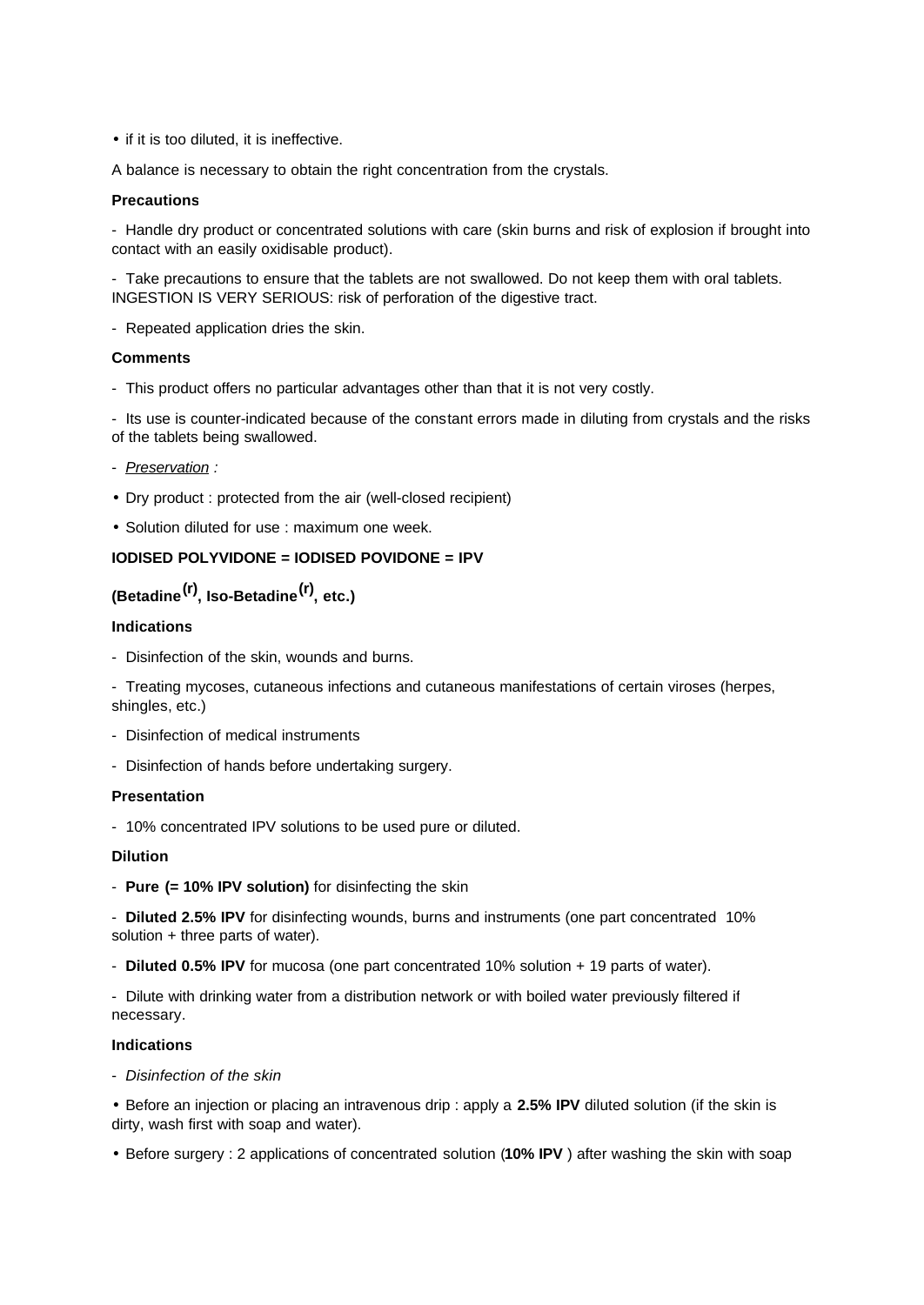and water, rinsing and drying.

- *Disinfection of umbilical cords*
- Use a concentrated solution (**10% IPV** )
- *Treating cutaneous mycoses and viral infections* (herpes, shingles, etc.)
- Use a concentrated solution (**10% IPV**) twice a day.
- *Disinfection of wounds and burns*

One application of **2.5% IPV** diluted solution with each change of dressing.

- *Treatment of infections and mycoses on the mucosa*.

Apply a **0.5% IPV** diluted solution twice a day.

- *Thorough disinfection of stainless steel instruments*

Soak the **clean** instruments for 15 minutes in a **2.5% IPV** diluted solution.

- *Disinfection of the hands*

After carefully soaping the hands for some time, then rinsing in boiled water, rub the damp hands with a little **10% IPV** solution until they are dry.

### **Precautions**

- Do not use repeatedly on very large surfaces or where there are new-born babies.

- Never use with a mercury derivative (e.g. mercuresceine, Mercurochrome<sup>(r)</sup>, thiomersal, Merfen<sup>(r)</sup>, certain disinfecting soaps, etc.) because of the risk of necrosis.

- Stop use in case of allergic reaction.

### **Comments**

- Relatively costly product but very effective and polyvalent.
- *Preservation*:
- *10% IPV concentrated solution: no special precautions.*
- *2.5% IPV solution: one week maximum.*
- *0.5% IPV solution: to be prepared when needed*
- *Solution used for disinfecting instruments: replace daily.*

### **METHYLROSANILINIUM CHLORIDE**

**= gentian violet = GV = Crystal violet**

### **Therapeutic action**

- Antifungal
- Antiseptic
- Drying agent.

### **Indications**

- Treatment of mycoses
- of the skin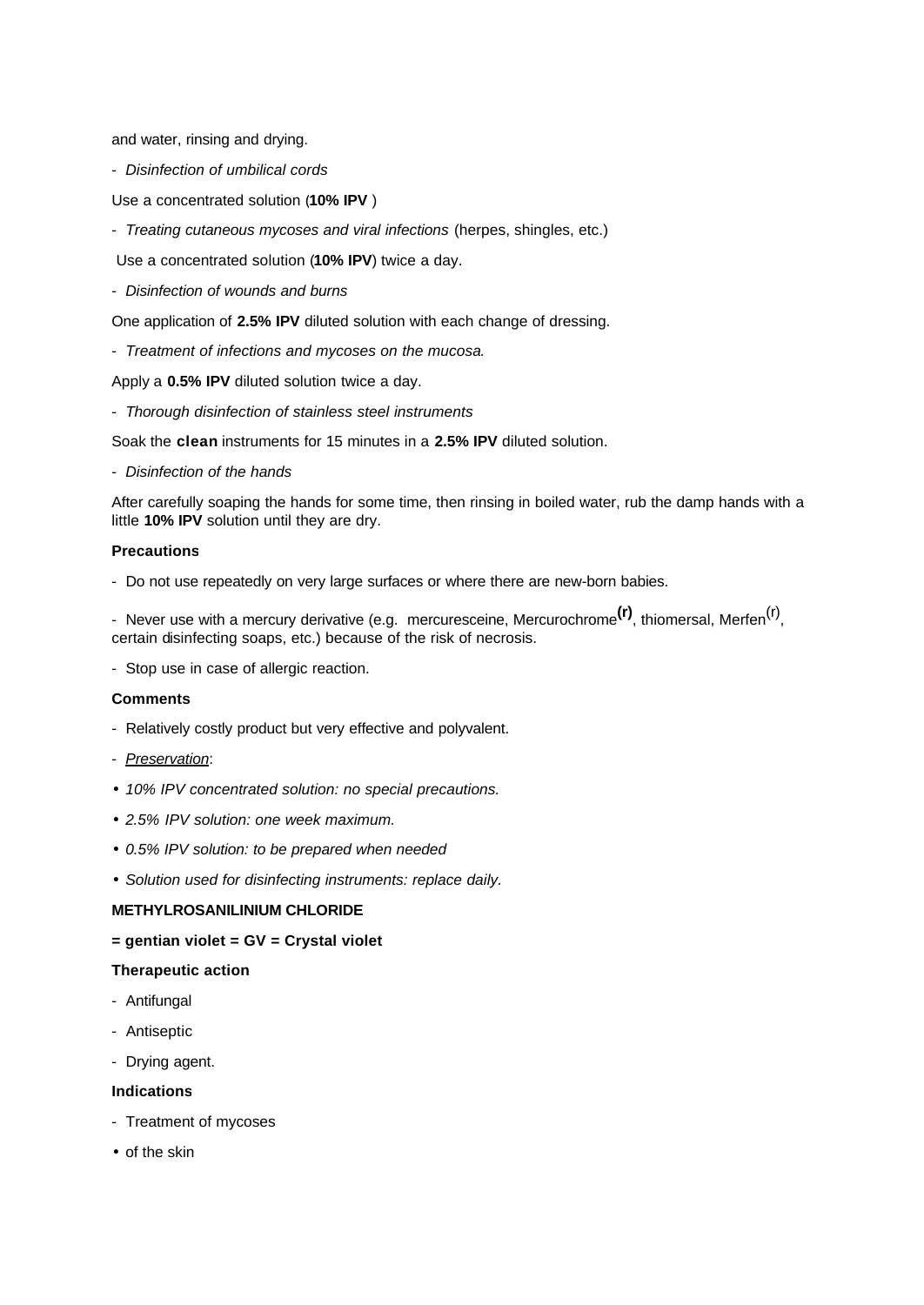- of the scalp (tinea)
- of the buccal and vaginal mucosa.
- Treatment of weeping dermal infections (eczema, impetigo, etc.)
- Treatment of burns and superficial wounds

## **Presentation**

- Powder to be dissolved
- 0.5% solution.

### **Dilution**

- Used as a 0.5% = 5g per litre saturated solution. Dissolve one teaspoonful of powder in one litre of water. Shake several times, allow to decant, filter through cotton wool or carefully decant into another bottle to eliminate any deposits.

- Use drinking water from a distribution network or boiled water, previously filtered if necessary.
- Carefully wash the bottle with hot water and leave it to dry each time before refilling.

### **Indications**

- Apply once daily.
- The solution may be used in the mouth without danger.

### **Precautions**

- May give rise to permanent pigmentation (do not use on the face in people with light skin).

## **Comments**

- *Preservation* :
- *the powder : unlimited*
- *the solution diluted for use : never keep diluted solutions for more than one week.*

## **VII - Technical specifications for implementing disinfection**

## **DISINFECTING AND STERILISING MEDICAL EQUIPMENT**

### **Special disinfection measures relating to AIDS**

The appearance of AIDS has thrown a new light on the problem of hygiene in medical practice. The risk of transmission by contaminated equipment is relatively low but it does exist.

However, no particular precautions need be taken because of the AIDS virus (HIV). AIDS is not the first disease that can be transmitted by contaminated equipment. Hepatitis B, in particular, can easily be transmitted in this way.

If the elementary rules of asepsis involving the destruction or the decontamination of soiled materials and the proper disinfection or sterilisation of reusable medical equipment were respected they would be more than sufficient to avoid the transmission of AIDS by medical or surgical acts. But they are all too often neglected which involves a risk of contamination for patients and health staff alike.

### **Evacuation and decontamination of soiled materials**

All materials soiled by particularly infectious matter (blood, excreta, pus, etc.) must be handled with gloves, tongs or any other intermediary instruments, but not directly with bare hands.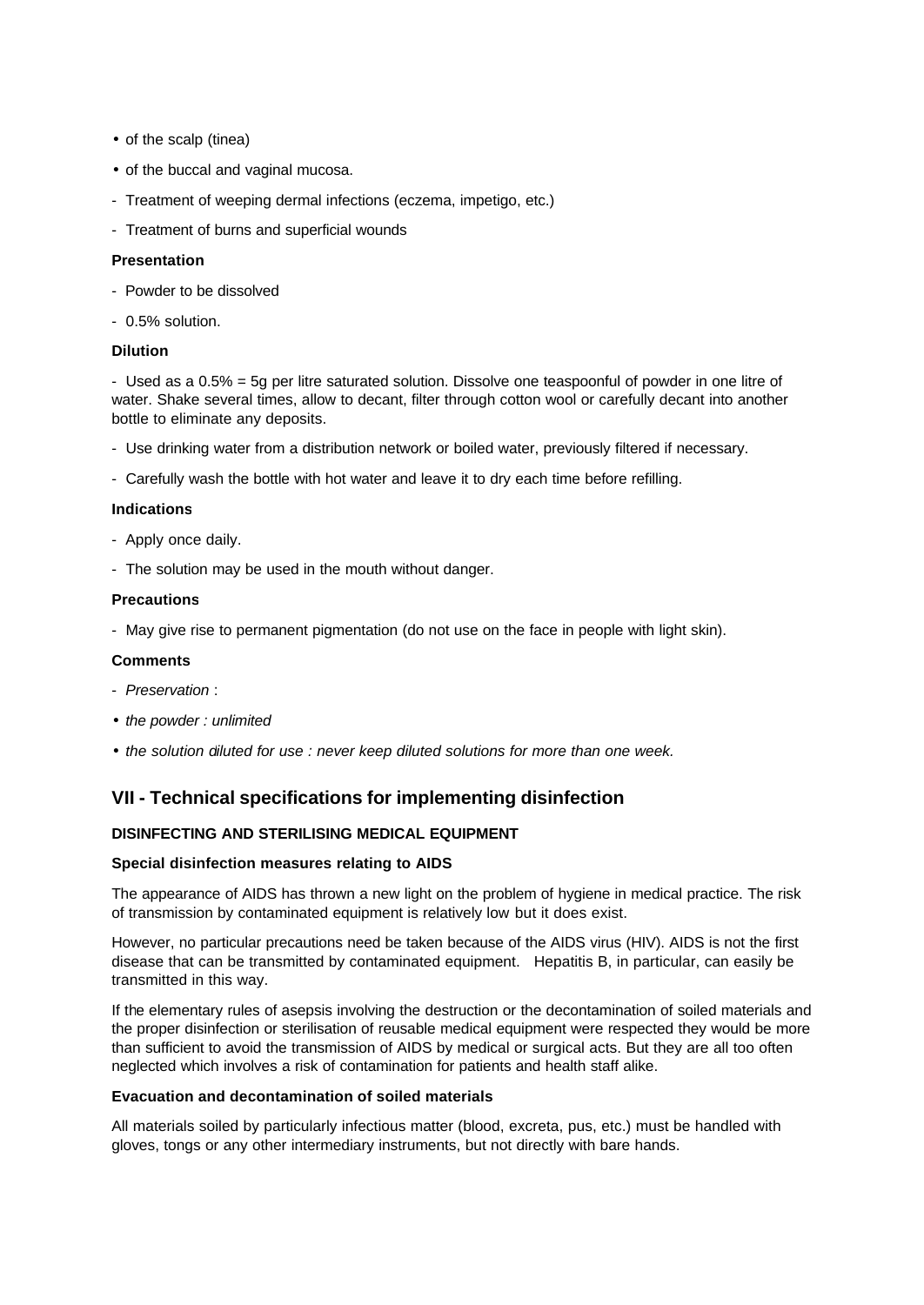Soiled material will therefore be treated differently according to whether it is to be reused or not:

- *Disposable equipment* as well as *dressings, operating-theatre waste* and *laboratory waste* must be incinerated daily.

 Needles must not be recapped after use nor bent, broken or manipulated in any way with the hands in order to avoid accidental pricking. They must be collected in a non-pierceable recipient and placed as close as possible to the place of utilisation.

 Single-use syringes and needles must be incinerated daily. If this is not possible, they must be collected in a recipient filled with disinfectant (Chloramine T solution at 20 g per litre or active chlorine solution at 0.5% = 5000 ppm ) and then buried with the recipient.

- *Reusable injection equipment* will be treated as instruments except that vaccination equipment will be rinsed in pure water without disinfectant because residual disinfectant can inactivate vaccines.
- *Reusable stainless steel instruments and utensils* must, to avoid the drying out of soiling, be immediately steeped after use in a freshly prepared disinfectant solution for at least 15 minutes (chloramine T or  $0.1% = 1000$  ppm active chlorine solution). Use this solution in the cold state and try not to exceed 30 minutes in order to prevent corrosion (to avoid too long a period of contact, it is often preferable to steep the instruments in clear water adding disinfectant only half an hour before cleaning).

ATTENTION : steeping soiled instruments in a disinfectant solution reduces the risks of accidental contamination but it does not provide absolute security especially in cases where there are large amounts of blood or other organic matter. Steeping in a disinfectant solution can in no case replace the wearing of gloves by the personnel responsible for cleaning the instruments.

After this decontamination operation, the instruments have to be rinsed then washed with soap or detergent, again rinsed and finally dried. They are then ready for the final disinfection or sterilisation.

### *Comments*

*Staff responsible for cleaning* the instruments:

- must wear rubber or thick plastic gloves (household gloves)
- must handle cutting or pricking material with particular attention (needles, scalpels, etc.)
- must be warned of potential risks (AIDS, hepatitis B) in case of injury, accidental pricking or skin lesions.

*In the case of accidental injury*, immediately wash then soak for 5 minutes in solution of 2.5% iodised polyvidone or a 2% chloramine T solution (sodium tosylchloramide) or a 0.1% (= 1000 ppm) active chlorine solution.

*Blood splattered* on surfaces, tables etc., must be covered with a 0.5% (= 5000 ppm ) active chlorine solution or a 2% chloramine T solution. Leave in contact for 10 minutes at least and then wipe with a piece of absorbent paper or cotton wool which will then be disposed of. Then clean and disinfect the surfaces as normal.

## **Final disinfecting and sterilising of instruments and reusable materials**

After decontaminating and cleaning, instruments and reusable material must be finally disinfected or sterilised according to the use to which they are to be put.

ANY ITEM OR MATERIAL WHICH COMES directly or indirectly INTO CONTACT WITH A STERILE PART OF THE BODY MUST BE STERILISED AND KEPT STERILE until used. That means, items which penetrate the skin and mucosa (such as needles and surgical instruments), objects that come into contact with sterile cavities (such as urinary probes, certain dressings, instruments and gloves used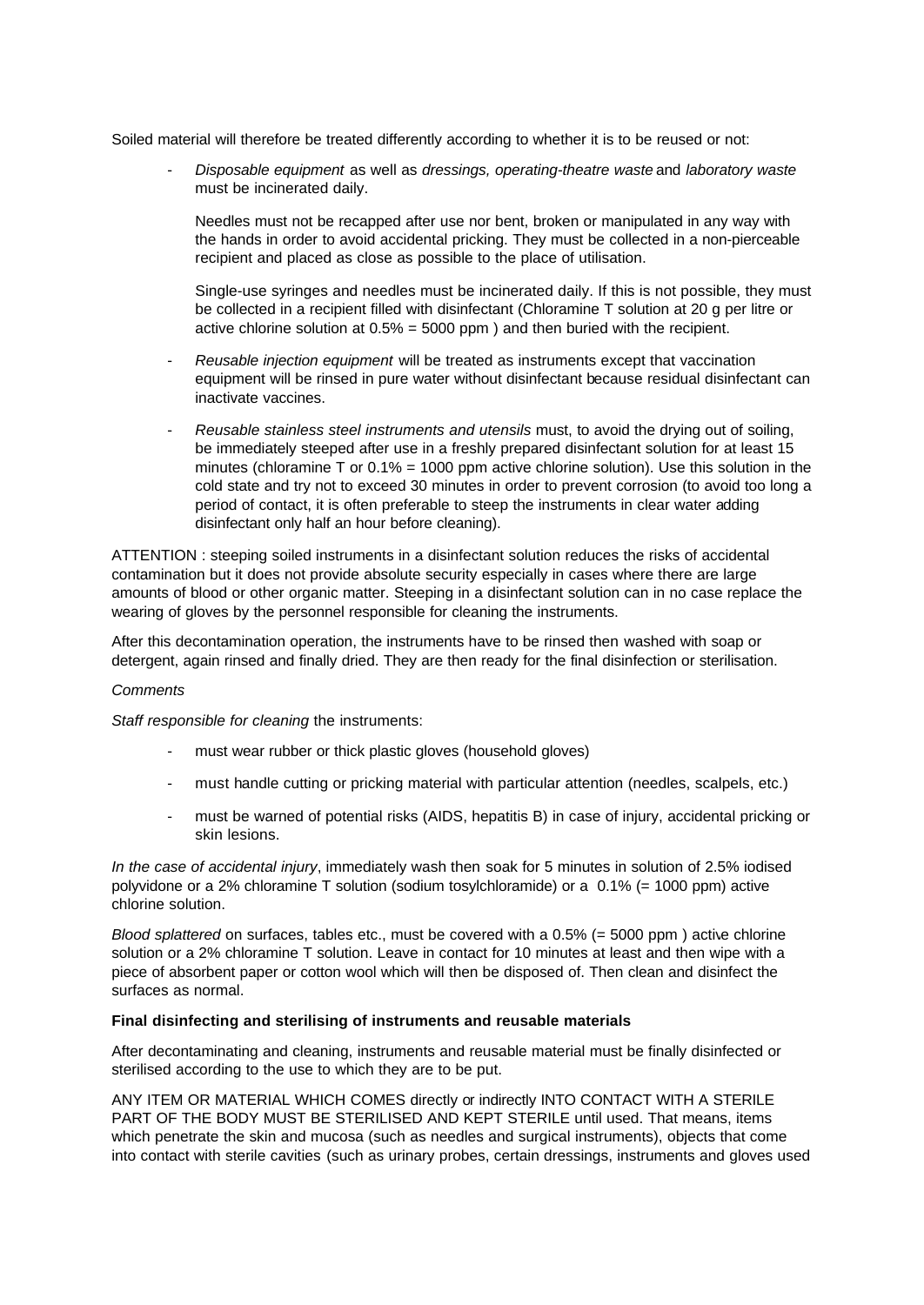in surgery), objects through which flow liquids injected into the vascular system or other sterile parts of the body (such as syringes or perfusion tubes).

ANY OBJECT OR DEVICE THAT COMES INTO CONTACT WITH THE MUCOSA MUST BE STERILISED OR THOROUGHLY DISINFECTED (e.g. thermometers, otoscope ends, specula or examination gloves).

STERILISATION must be carried out either by:

Steam sterilisation (autoclave).

This is the best method of sterilisation for all reusable materials such as syringes, needles, instruments, rubber materials, fabrics and dressings. Sterilisation is carried out either in an actual autoclave or in a presser cooker which has been adapted to take an over-pressure of one atmosphere. It must be carried

out at at least 121<sup>O</sup>C (250<sup>O</sup>F) which is equivalent to one atmosphere over-pressure (or 1 bar or 15 psi ) for 20 minutes.

Certain autoclaves can be used on an oil or gas stove. Domestic pressure cookers may possibly be used as an alternative but then the duration has to be increased as the temperature obtained is only about  $110^{\circ}$ C.

- Hot-air sterilisation (in a 'Poupinel' oven).

This method is suitable for metal and heat-resistant glass instruments but it is reliable only with a good electrically heated apparatus with a thermometer in good condition (too low a temperature is ineffective

and too high a temperature will ruin the instruments). Sterilisation is conducted at 160 $^{0}$ C for 2 hours or

170 $\mathrm{^{0}C}$  for 1 hour (the duration has to be counted from the time at which the required temperature is attained).

EXTRA THOROUGH DISINFECTION can be achieved either by:

Boiling (for 20 minutes from the time that the water reaches boiling point).

This can be done in any recipient (preferably with a lid and a perforated basket for draining the equipment after boiling).

Steeping in one of the following solutions :

|                                                        | Recommended<br>concentration             | Preparation                                               | Minimum contact | Comment |
|--------------------------------------------------------|------------------------------------------|-----------------------------------------------------------|-----------------|---------|
| <b>Hypochlorites</b><br>Dichloro-isocya-nul<br>(NaDCC) | $0.1\%$ active<br>chlorine (1000<br>ppm) | see note (1)                                              | 15 minutes      | (2)     |
| Chloramine T<br>Tosylchloramine                        | 2%                                       | 20 g per litre                                            | 15 minutes      | (3)     |
| lodised<br>polyvidone<br>(lodised<br>povidone, PVI)    | 2.5%                                     | 1 part 10%<br>concentrated<br>solution<br>+ 3 parts water | 15 minutes      | (3)     |
| Ethanol                                                | 70%                                      | 8 parts 90%<br>ethanol<br>+ 2 parts water                 | 15 minutes      | (4)     |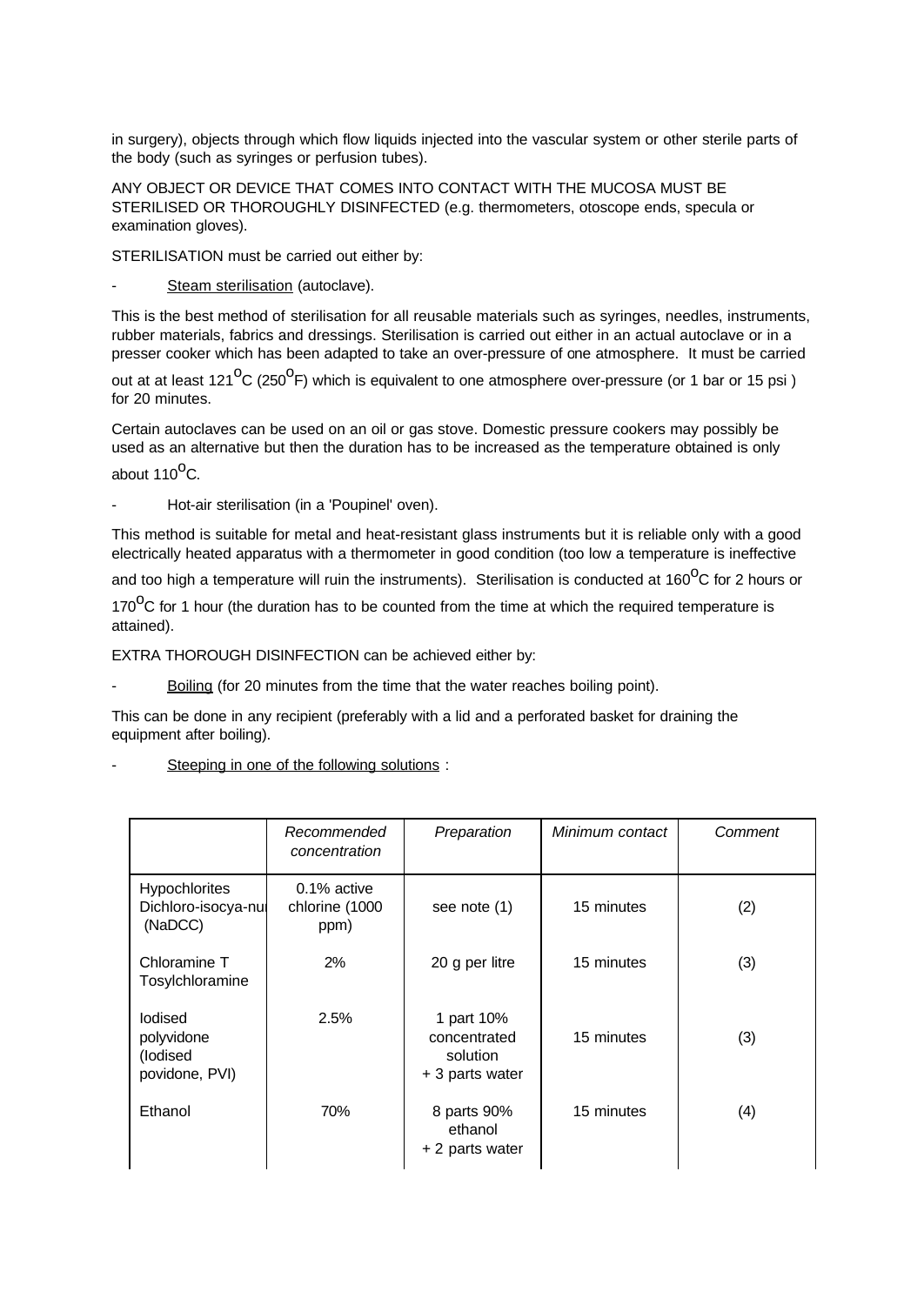| Isopropanol    | 70% | 7 parts<br>isopropanol<br>+ 3 parts water          | 15 minutes | $\left( 4\right)$ |
|----------------|-----|----------------------------------------------------|------------|-------------------|
| Formaldehyde   | 4%  | 1 part formol<br>+ 3 parts water                   | 30 minutes | (5)               |
| Glutaraldehyde | 2%  | Add the activator<br>supplied with the<br>solution | 30 minutes | (5)               |

(1) The 0.1% or 1000 ppm (1 ppm = 1 part per million = 1 mg/ml =  $0.001\%$ ) active chloride solution is prepared from either recently manufactured bleach (less than 3 months old) or from calcium hypochlorite, or else from sodium dichloro-isocyanurate (see the "Products for generating chlorine" instructions on page 24), account being taken of their respective chlorine content.

(2) As these products oxidise metals, the solutions are suitable only for stainless steel. Steeping should take place in a cold solution and should not exceed one half hour and must be followed by thorough rinsing in fresh water.

(3) If the instruments are to be immediately used, they need not necessarily be rinsed of chloramine T (sodium tosylchloramide) and iodised polyvidone solutions.

(4) Ethanol and isopropanol must be used at 70% (70<sup>0</sup>) for maximum efficiency (the most concentrated solutions are the least effective). The price of these alcohols, the additional transport cost (special packaging and the fact that they are heavy) and the complex import formalities for ethanol mean that they are of limited interest.

(5) Steeping for several hours in solutions of aldehydes, formaldehyde (formol) and glutaraldehyde (Cidex(r)) will allow for thorough sterilisation (destruction of all germs) but these solutions have many disadvantages which limit their interest, i.e. thorough rinsing is essential (toxic residue), toxic vapour (formol) and very high cost (glutaraldehyde).

ATTENTION: it is to thoroughly clean equipment before sterilisation or final disinfection in such a way as to remove any residue (blood, tissue, mucus, etc.) which might otherwise hinder the process of destroying the micro-organisms.

### **Procedures that can be used in the field**

Without electricity, the only reliable procedure for obtaining proper sterilisation is the use of an autoclave. Many medical centres, however, do not yet have autoclaves or modified pressure cookers. In this case, boiling is an acceptable alternative to sterilisation. It destroys most of the pathogenic organisms including the AIDS and hepatitis B viruses. It is simple and can be used anywhere.

Chemical disinfection can only be used as an alternative to sterilisation as a last resort and, even then, only when the proper preservation and dilution of the disinfectant can be guaranteed. Indeed, the effectiveness of chemical disinfection can be hindered by incorrect dilution, by storage in poor conditions or by the extended use of the same solution (solutions must be changed at least once a day).

Chemical disinfection should *never* be recommended for syringes and needles. They must be disinfected in autoclaves or boiled.

## **PREPARATION AND STORAGE OF ANTISEPTIC SOLUTIONS: ESSENTIAL PRECAUTIONS**

Antiseptics are disinfectants used for bodily care (disinfecting the skin, wounds and mucosa).

As paradoxical as it may seem, water-based antiseptic solutions may be contaminated by germs when being handled and may become germ cultures, especially in the case of the *Pseudomonas aeruginosa*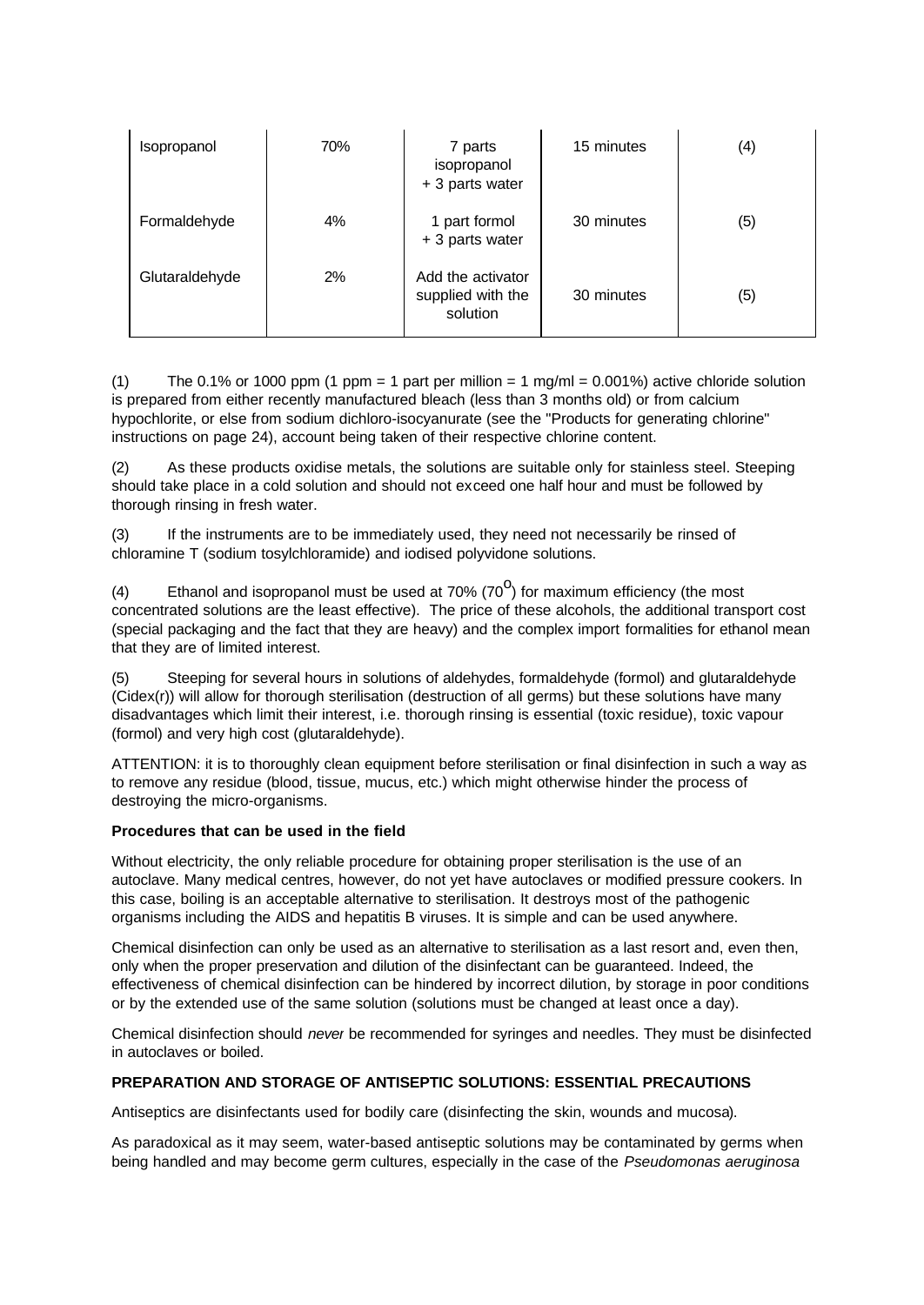## (pyocyanic).

### TO AVOID THE CONTAMINATION OF SOLUTIONS, ESSENTIAL PRECAUTIONS MUST BE TAKEN:

- Make all water-based dilutions either with:
- drinking water from a distribution network
- boiled water, previously filtered if necessary or

• water filtered through a well-maintained candle-shaped filter in good condition (brushed and disinfected or boiled once a week).

## *- Change all water-based solutions once a week at least*.

To facilitate this, set one day of the week when all solutions are systematically changed.

- Prepare only small volumes at a time to avoid wastage or temptation to keep expired solutions.

- Never add fresh solution to a residue of out-dated solution (wash the bottles and allow them to dry before refilling them)

- Do not use a cork stopper

Indicate the name and concentration of products on all bottles.

## **DISINFECTING A WELL after pollution**

Wells must be disinfected :

- after construction (before they come into service)
- after repair or maintenance
- after a period of non-use (before being put back into service)
- after accidental pollution (after a landslide, if an animal falls in, or after floods, etc.).

### *Comment*

Open wells must be maintained once a year (drained, the entire lining must be examined, repaired if necessary, any sediments accumulated on the bottom must be removed). The best time to carry out this maintenance is at the end of the dry season.

### **Technique**

- Brush the walls above the water line with a solution of 200 ppm (1)(5) active chlorine obtained by diluting 10 times a solution at 2000 ppm (see the "Products for generating chlorine" instructions on page 24)

- Determine the volume of water contained in the well:

Volume of a cylinder :  $V = p x r^2 x h$ where  $V = Volume$  in cubic metres *p* = 3.14  $r =$  radius of the well =  $1/2$  the diameter in metres  $h =$  height of the water in the well in metres

*Example*

A well of 140 cms in diameter and with a water height of 3.5 metres:

Volume =  $3.14 \times (0.7 \times 0.7) \times 3.5$  = approx. 5 cubic metres.

- Determine the quantity of chlorinated product to be used to chlorinate all the water at a dilution of 100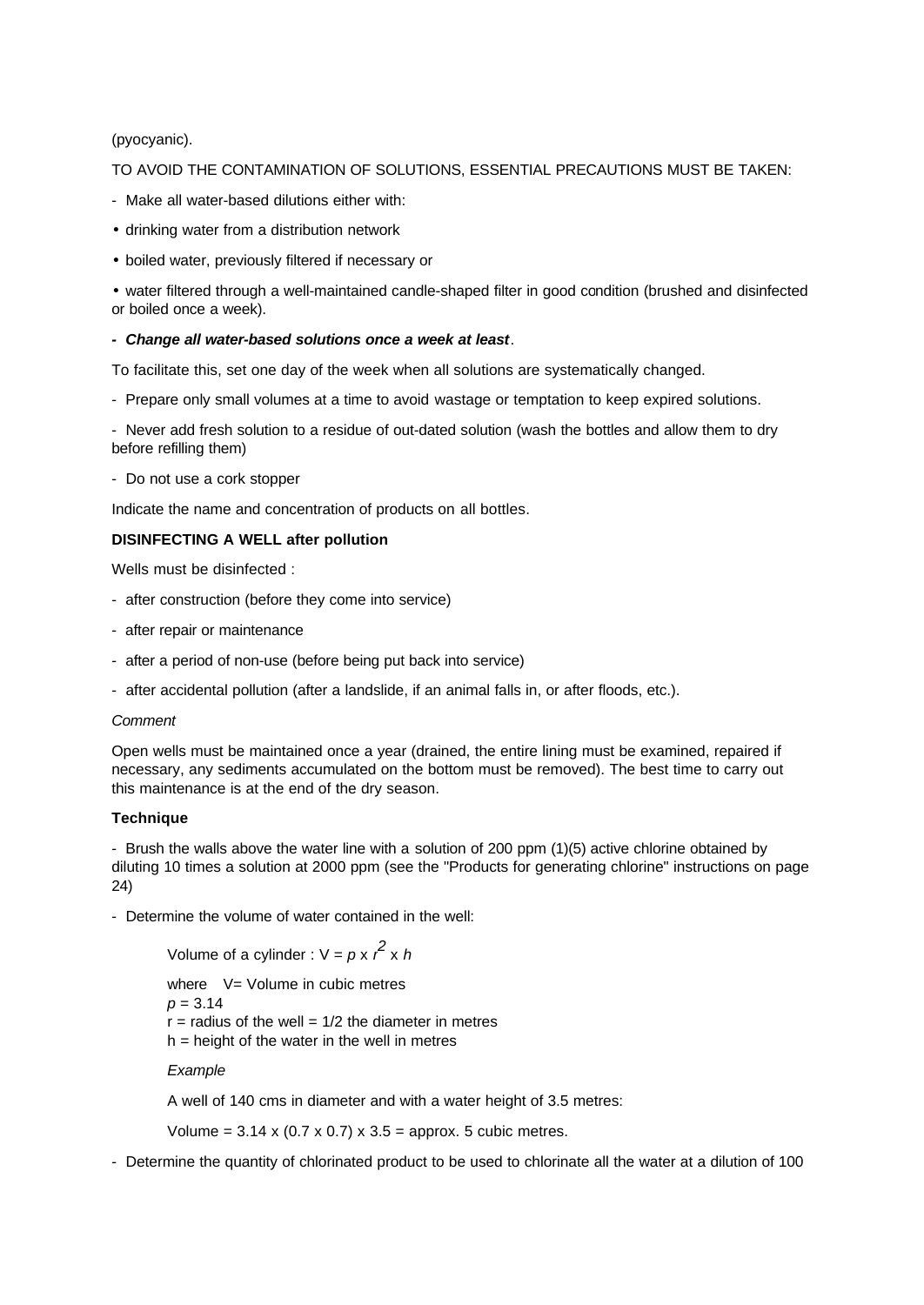mg of active chlorine per litre (100 ppm).

For one cubic metre, 140 g of calcium hypochlorite will be needed at 70% or 66 dichloro-isocyanurate (NaDCC) tablets with 1.5 g active chlorine; with another chlorine-generating product, calculate the dose according to the percentage of chlorine.

### *Comment:*

In countries were water is rare, chlorinate at only 50 mg per litre (50 ppm) to avoid having to throw away too much water at the end of the operation.

- Dilute the chlorinated product in buckets of water (without exceeding 250 g of product per 10 litre bucket).

Attention : do not use metal buckets because the metal reduces the chlorine (plastic, rubber or earthenware would be suitable).

- Empty the buckets into the well and mix the water with a large (clean) stone, at the end of a (clean) rope.

- Leave for 12 hours to take effect. Do not allow any access to the wells (this water is not suitable for consumption).

- Draw off the water and discard it until it no longer smells of chlorine, then continue using the well as normal.

### *Comment*

If the well is equipped with a pump, proceed in the same manner but, after having poured the chlorinated product into the well and stirred the water, pump until the water which comes out smells of chlorine. Leave it for 12 hours to take effect, then pump and discard the water until it has no further smell of chlorine.

## **DISINFECTING A WATER RESERVOIR after pollution**

Reservoirs must be disinfected whenever external pollution may have occurred. That is to say :

- after construction
- after repair or maintenance
- after a period of non-use (before being put back into service)
- after accidental pollution (after a landslide, if an animal falls in or if drainage water has entered, etc.).

### *Comment*

Reservoirs must be regularly maintained (emptied, the sediments which have accumulated on the bottom removed, the wall brushed if possible and then disinfected).

### **Technique**

Begin by draining the water, removing any sediments accumulated on the bottom and, if possible, brushing the wall

Then :

either

• brush walls with a solution of 200 ppm (1)(6) of active chlorine obtained by diluting 10 times a 2000 ppm solution (see the "Products for generating chlorine" instructions on page 24?) and ensuring proper ventilation in the reservoir to avoid the inhalation of toxic chlorine vapours,

• allow to take effect for 30 minutes and rinse,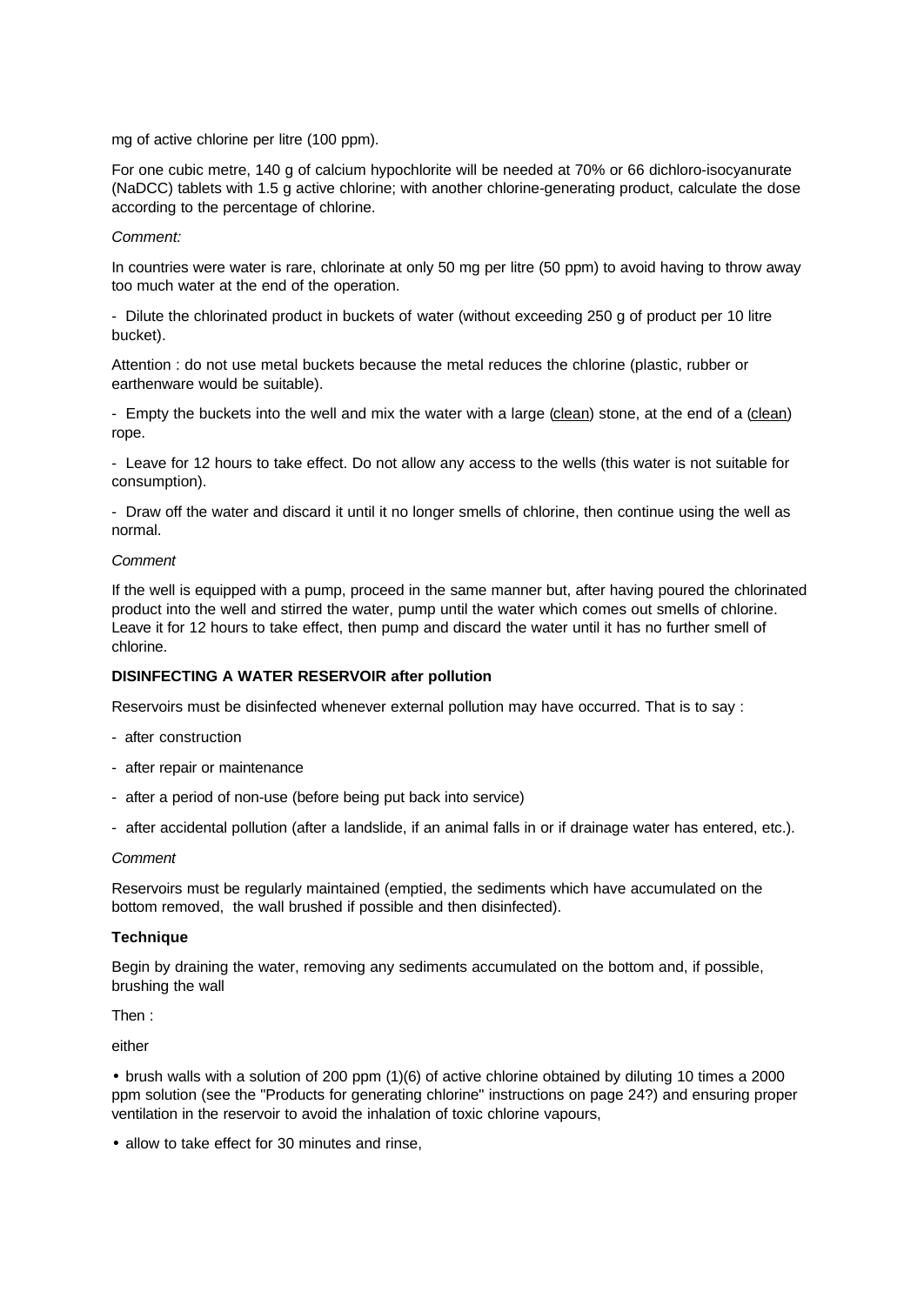• fill and then continue using as normal.

### Or

- fill the reservoir with chlorinated water at 50 ppm active chlorine
- for one cubic metre, you need 70 g of 70% calcium hypochlorite or 33 dichloro-isocyanurate (NaDCC)
- 1.5 g active chlorine tablets,
- add the chlorinated product dissolved in buckets of water at the start
- wait 12 hours,
- remove the water and continue using as normal.

DISINFECTING CONDUITS BRINGING WATER TO RESERVOIRS OR DISTRIBUTION POINTS.

Wash the conduits with water then fill them with chlorinated water at 50 ppm (see above).

Leave in contact for several hours. Remove this water. During the period of contact, work the valves and taps so that all surfaces come into contact with the chlorinated solution.

## **CHLORINATING DRINKING WATER**

These instructions have been prepared to allow non-specialists to master as best they can the technique of chlorinating water when necessary. Chlorinating is, however, not presented as a universal treatment but quite the contrary (see reservations expressed in Chapter III on page 9).

## **Technique**

The only reliable procedure, which does not call for too much supervision and which is within the capabilities of a non-specialist, is the intermittent chlorination of the water in reservoirs, by adding chlorine when the reservoirs are being filled then allowing it to act, after which the water is distributed.

Distribution is made intermittently or by alternating between two reservoirs (using the first reservoir when filling and chlorinating the second).

- 1. *Necessary equipment* :
- One or more pumps,
- Reservoirs
- A DPD chlorine tester with a stock of DPD1 tablets.

- Calcium hypochlorite with which a 1% chlorine solution is prepared in a normal way (see the "Products for generating chlorine" instructions on page 24).

Use 1 to 2 kg of calcium hypochlorite per day for 10,000 persons at the rate of 15 litres of water per person per day.

If no calcium hypochlorite is available, chloride of lime (bleaching powder) or liquid or powdered bleach which has been very recently prepared or sodium dichloro-isocyanurate can be used (1)(7).

2. *Preparing the 1% active chlorine solution*

Prepare the 1% active chlorine solution as indicated in the following table and keep it in a hermetically sealed, opaque, non-metallic recipient sheltered from the light and heat (make up a new batch every one to two weeks depending upon the temperature).

See handling precautions relating to the "Products for generating chlorine" instructions on page 25).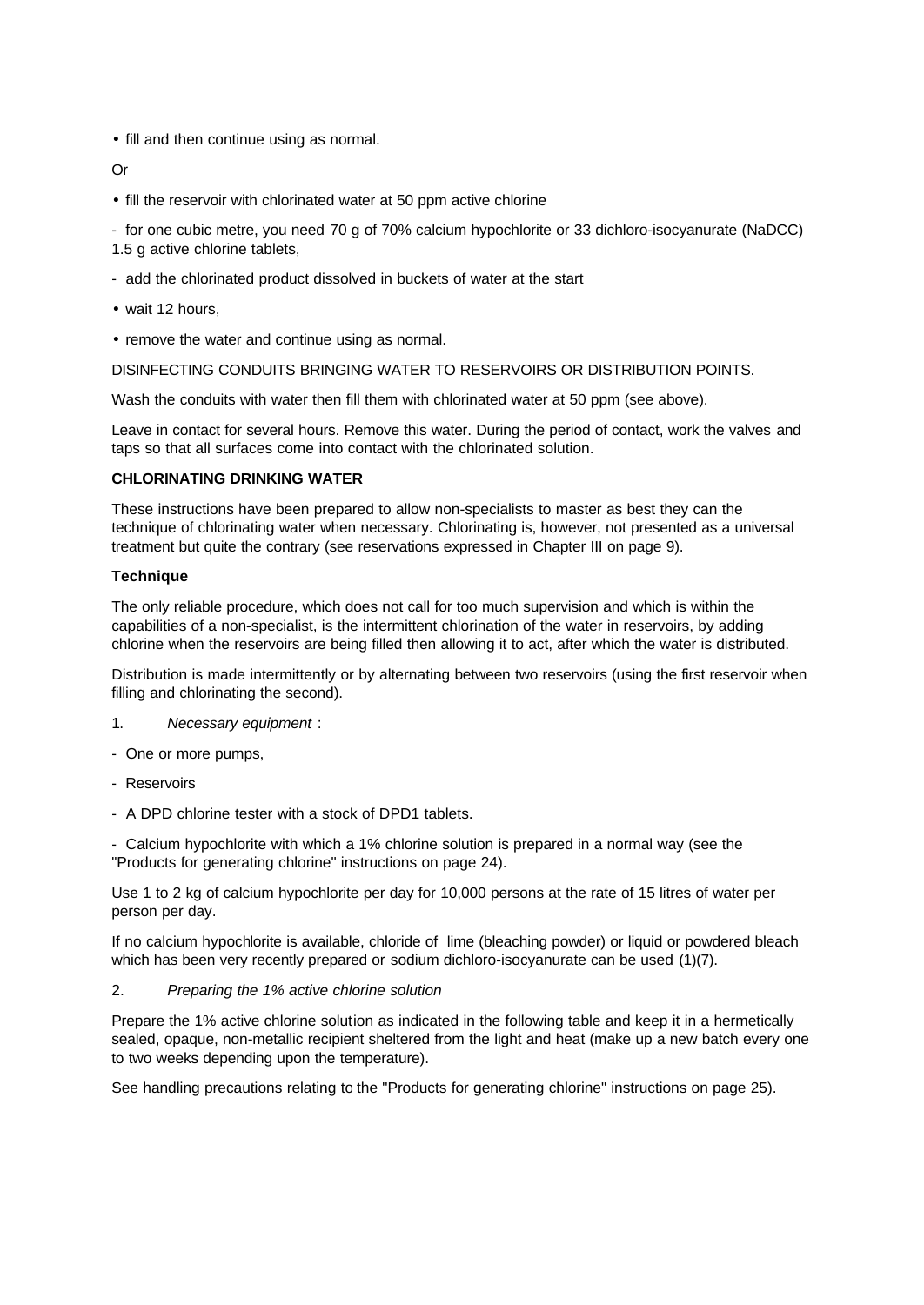| Preparation of the 1% active chlorine solution                                    |                                                         |                                                                       |  |
|-----------------------------------------------------------------------------------|---------------------------------------------------------|-----------------------------------------------------------------------|--|
| From                                                                              | <b>Dilution</b>                                         | Comments                                                              |  |
| Calcium hypochlorite with 70%<br>active chlorine                                  | 15 g/litre = 1 heaped<br>tablespoonful per litre        | Allow the deposit to decant                                           |  |
| Chloride of lime with 30%<br>active chlorine                                      | 33 g per litre $= 2$ heaped<br>tablespoonsful per litre | and use surface liquid.                                               |  |
| Liquid bleach with 5% active<br>chlorine                                          | 200 ml per litre                                        | Suitable only if very recently<br>made up $(3 \text{ months})$ and if |  |
| Bleach powder with 15%<br>active chlorine                                         | 75 ml per litre                                         | kept sheltered from high<br>temperatures                              |  |
| Sodium dichloro-isocyanurate<br>NaDCC with 1.5 g of active<br>chlorine per tablet | 7 tablets per litre                                     | Ensure that excipients in the<br>tablets are innocuous.               |  |

## *Comment*

Chloramine T (sodium tosylchloramide) can be used for chlorinating water for individuals or families. There are 12 or 20 mg chloramine tablets available (1 tablet per litre of clear water).

## **Factors to be checked to ensure efficient chlorination.**

## 1. *Turbidity* (muddy water )

Chlorination is effective only with clear water; otherwise the water has to first be decanted and/or filtered which can remove most of the protozoan cysts and intestinal worm eggs against which chlorination is ineffective.

## 2. *pH*

The doses given in this instruction sheet are suitable only if the pH is less than 8 (if pH is between 8 and 9, the rate of free residual chlorine to be maintained must be twice as high).

pH is very easily measured with the comparator generally coupled to the residual-chlorine doser (see "Measuring pH" below).

## 3. *Contact time*

At the above-mentioned doses, a minimum contact time of 30 minutes must be allowed between the addition of the chlorine and distribution of the water.

### 4. *Temperature*

If the temperature is very low (a few degrees centigrade), the doses or contact time will have to be increased.

## 5. *Concentration of free residual chlorine*

When water is chlorinated, it is necessary to ensure that some free residual chlorine remains in the water distributed. Indeed, there are substances in the water which consume the chlorine. The presence of free residual chlorine in the water, 30 minutes after chlorinating, proves that sufficient chlorine has been added for disinfection purposes.

The dose of chlorine necessary to obtain free residual chlorine varies from water to water and, with water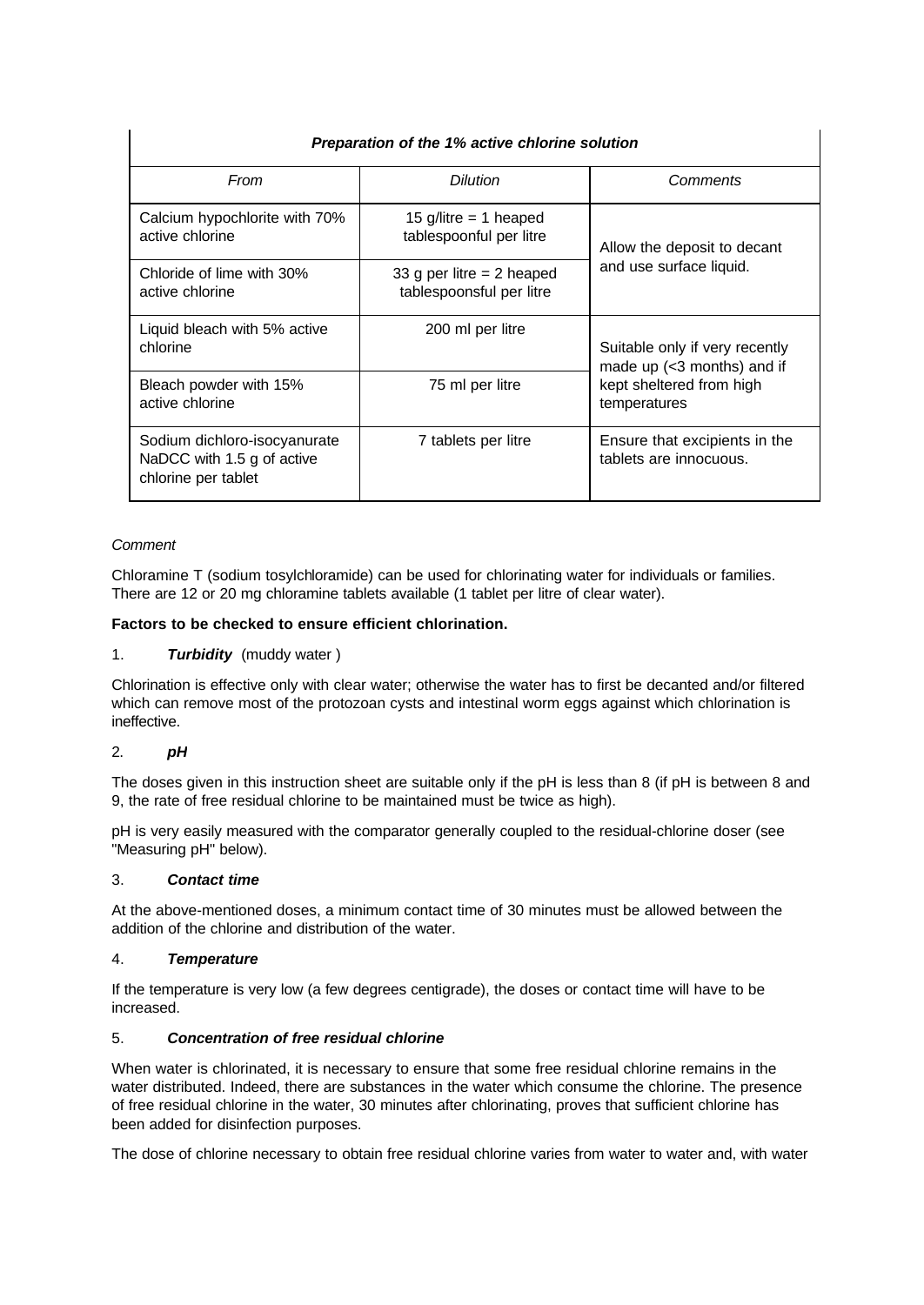from the same origin, it can vary from one day to the next.

Measuring free residual chlorine is very easy with a small DPD-tablet testing device (see "Measuring free residual chlorine" below).

## *Attention* :

The odour and taste of chlorine are no proof that any free residual chlorine is left and may frequently result from chlorinated compounds which have been formed by the action of chlorine on substances present in the water.

## **Implementing chlorination**

## 1. *What quantity of chlorine should be used?*

Using 10 litres of water (in a plastic or earthenware recipient, but not metal), the quantity of 1% chlorine solution needed to obtain a free residual chlorine rate of 0.5 mg/ml (0.5 ppm) is determined by adding (e.g. with a syringe) 1 ml every 10 minutes and checking the rate of free residual chlorine (when 0.5 mg / ml has been reached, check that this level is maintained for at least half an hour).

Then calculate the quantity of 1% chlorine solution necessary to chlorinate the reservoir.

## 2. *Adding chlorine to a reservoir*

Add the 1% active chlorine solution when starting to fill the reservoir (to ensure mixing ).

When the reservoir is full, wait half an hour and measure the free residual chlorine level which should be 0.5 mg / ml at least. If it is insufficient, add more chlorine (in this case, mix, wait half an hour longer and recheck ).

The water can then be distributed.

3. *Checking free residual chlorine in distributed water*

The rate of free residual chlorine :

- must never fall below 0.2 mg per litre  $(= 0.2 \text{ ppm})$ ; the ideal level being 0.2 to 0.5 mg per litre  $(= 0.2 \text{ to } 10^{-10})$ 0.5 ppm);

- if it is above 0.7 to 1 mg per litre, the taste and odour are likely to be (very) unpleasant.

## **Measuring free residual chlorine and measuring pH**

Small chlorine testers for swimming pools (using the DPD tablet method) and which consist of a plastic recipient with a little float pan for dosing residual chlorine and another for measuring pH, are very cheap and perfectly suitable (e.g. "Pooltester" at about US\$ 7 in 1990).

Orthotolidine testers are not suitable. They are not very precise and are potentially toxic for the user.

## **1.** *Measuring free residual chlorine*

Method

- Rinse the pans with the water to be analysed and leave a few drops in them.

- Place one DPD tablet in the chlorine dosing pan and wait one to two minutes for the tablet to disintegrate.

*Attention* : do not touch the tablets with fingers.

- Fill this pan and the central pan (the "control") with the water to be analysed.
- Place the cover on it and shake.
- Then, without waiting, compare the colour obtained against the coloured scale (reading it facing the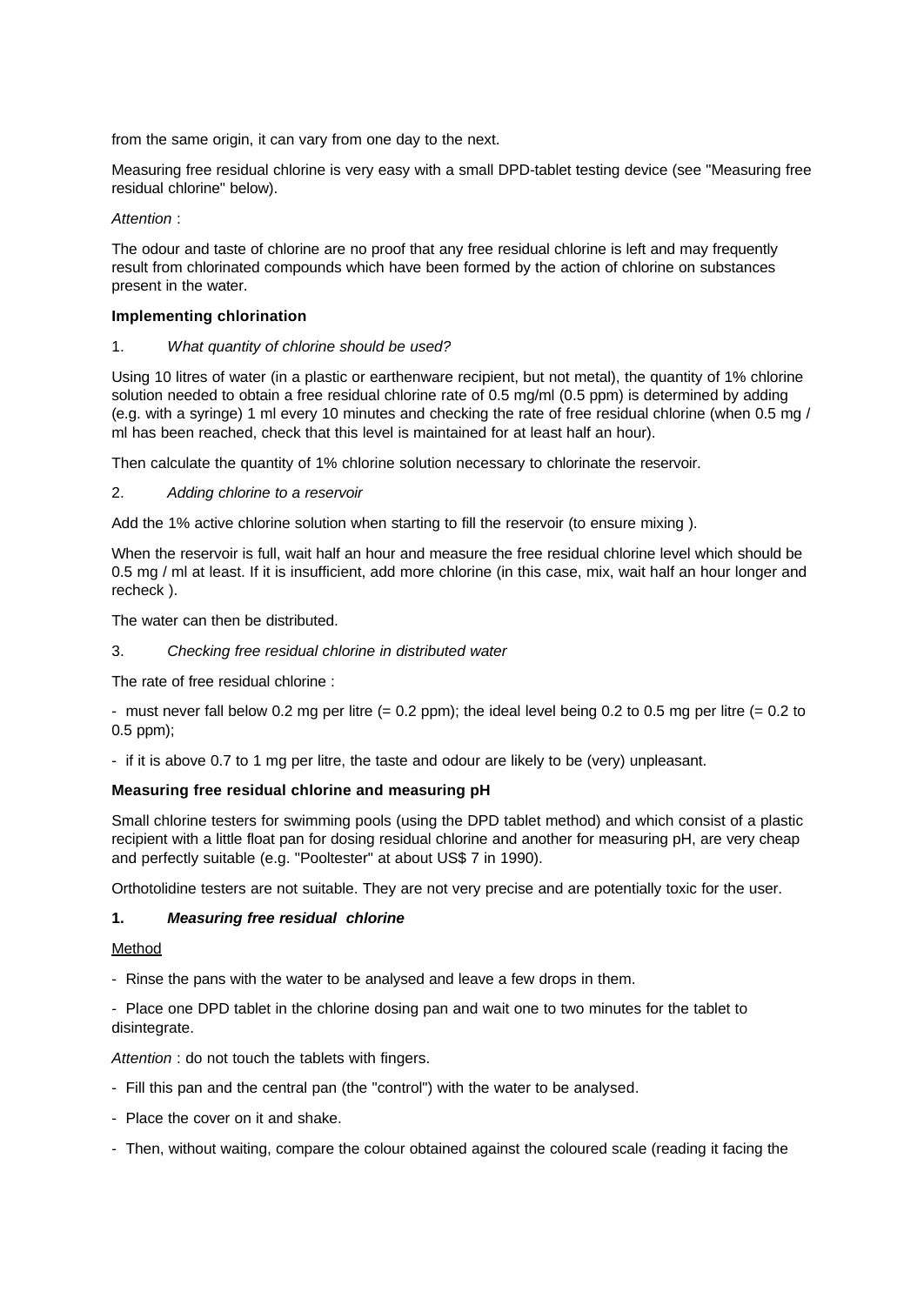light but not direct sunlight).

This will give the rate of free residual chlorine in ppm or in mg per litre (1 ppm = 1mg per litre ).

## Attention :

- Free residual chlorine must be measured immediately after the water has been drawn.

- Use only DPD 1 tablets (carefully check the number on the wrapping because there are also DPD 3 tablets which are useless in this situation).

- If the measurement shows 0 mg per litre, make sure that it is not a false negative reading due to a high concentration of free residual chlorine.

## **2.** *Measuring pH*

### Method

- Fill the pan provided for that effect with the water to be analysed, adding a tablet or small drop of pH indicator and compare the colouring obtained against the coloured scale.

If the pH is higher than 8, chlorination is less effective. In this case the free residual chlorine rate to be maintained must be twice as high (at least 0.4 ml per litre in distributed water).

## **Special case - Chlorinating water directly in wells**

Where it is impossible to chlorinate water in the reservoirs, it is possible to try chlorinating it directly in the wells although this calls for constant attention and gives rather unsatisfactory results. If the water is muddy, chlorination is not 100% effective. Furthermore, after each addition of chlorine, the taste is unpleasant and people may not want to drink that water.

Use this method only if it is certain that the people will not go to other, more dangerous water points.

### *Technique*

- Add 500 ml to one litre of 1% active chlorine solution for each cubic metre of water contained in the well (calculate the volume, see "Disinfecting a well" on page 39).

- Mix with the recipient that is used to draw the water.
- Wait half an hour.
- Check the free residual chlorine level.
- Rechlorinate as soon as the level drops below 0.5 mg per litre.

### *Comment*

The chlorinating pots described in many manuals do not give satisfactory results in practice as the diffusion of chlorine is very irregular.

The use of these pots may even be dangerous as they give a false sense of security.

The use of floaters with trichloro-isocyanuric acid (1)(8) tablets (a product for generating chlorine used in swimming pools) certainly gives better results.

### **DISINFECTING MEASURES IN CASES OF CHOLERA EPIDEMICS**

In the case of epidemics, the distribution of soap accompanied by a "house-call" campaign to promote *hand-washing* (after defecation and before preparing or taking a meal) and the *washing of cooking utensils* (after meals) is far more important than any disinfecting measure in the strict sense of the term!

Certain particular disinfecting measures must however be taken in addition to the following basic measures: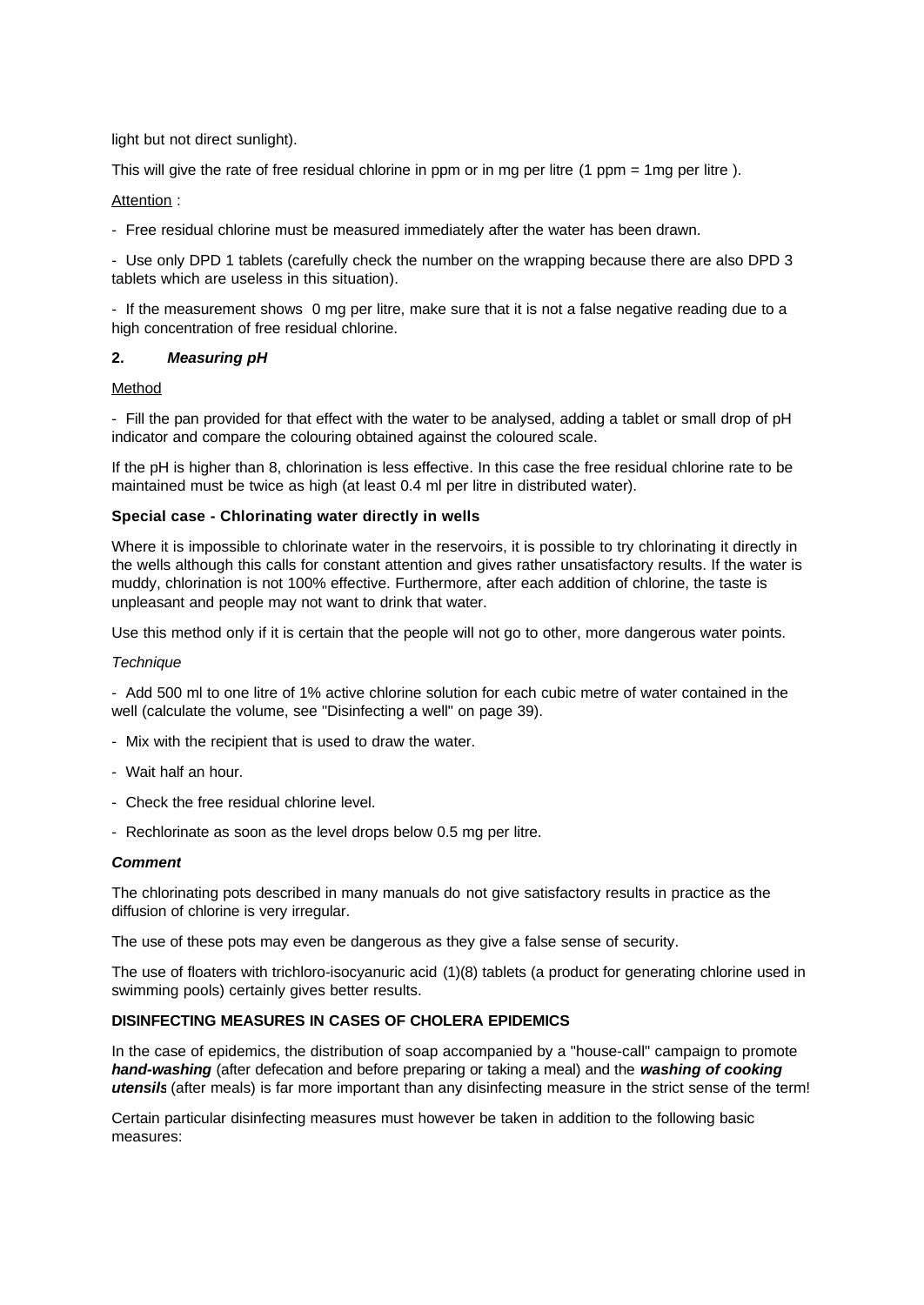- tracking down sick persons and treating them,
- supervising and possibly treating water,
- strict monitoring of defecation areas.

### **Measures to be taken at the processing centre**

- Check that the proceeding centre is isolated from any other medical facilities and enforce strict checks on all movements into and out of the building.

- Set-up a place where disinfecting solutions will be prepared daily:

• solutions of 0.5% (5000 ppm) and 0.2% (2000 ppm) active chlorine are prepare from calcium hyperchlorite, from sodium dichloro-isocyanurate or from some similar product (see table on page 24)

• The 0.05% (500 ppm) active chloride solution for disinfecting skin and hands is to be prepared preferably from chloramine (2 g / litre) or from calcium hyperchlorite (1/2 tablespoonful of 70% chlorine hyperchlorite per 10-litre bucket to which can be added a tablespoonful of bicarbonate of soda to make the solution less irritating) or from sodium dichloro-isocyanurate (one 1.5 g active chlorine tablet to 3 litres)

• Lysol (or any other similar phenol disinfectant) is diluted at 5%.

Preferably use opaque recipients with a lid and tap.

See preparation and precautions for the use of these solutions in chapter VI (pages ?23, ?24 and ?28).

- As patients arrive, disinfect:
- their skin (0.05% solution of active chlorine);
- their blankets and clothing (5% Lysol or possibly a 0.2% solution of active chlorine for cotton);
- equipment (vehicle, stretcher, etc.) used to transport the patients (0.2% solution of active chlorine or 5% Lysol ).
- Disinfect patients' clothing and covers as they leave the centre.

(Comment: after disinfecting clothes and covers, rinse and leave to dry in the sun).

- Staff and persons accompanying patients must wash their hands with soap and rinse with 0.05% active chlorine solution when leaving latrines, the wards and the processing centre.

Also disinfect feet or shoes of all persons leaving the centre (0.02% active chlorine solution or 5% Lysol) by making them walk through a footbath.

- Every day clean the floors of hospital wards and the beds with a 0.2% active chlorine solution or possibly 5% Lysol (if the floor is made of hard earth, try to cover it with a large plastic sheet).

- Disinfect crockery and other items used by patients with a 0.2% solution of active chlorine then rinse and allow to dry.

- Patients' stools and vomit must be poured into a pit (latrine) reserved for that purpose. It is not necessary to disinfect the stools and vomit themselves but the recipients which are used to collect them must be washed with a 0.2% chlorine solution each time they are emptied.

If the stools and vomit are collected in holes in the ground next to the patients' mats, pour a little glass of 0.5% active chlorine solution into the hole several times a day and then fill the holes when the patient leaves.

- When a patient dies, wash him with a solution of 0.5% active chlorine or 5% Lysol and stop up the body orifices with cotton wool soaked in disinfectant. Pack the body in a plastic bag (failing which a blanket soaked in 5% Lysol). The body must then be rapidly buried by the staff whose job it is to do so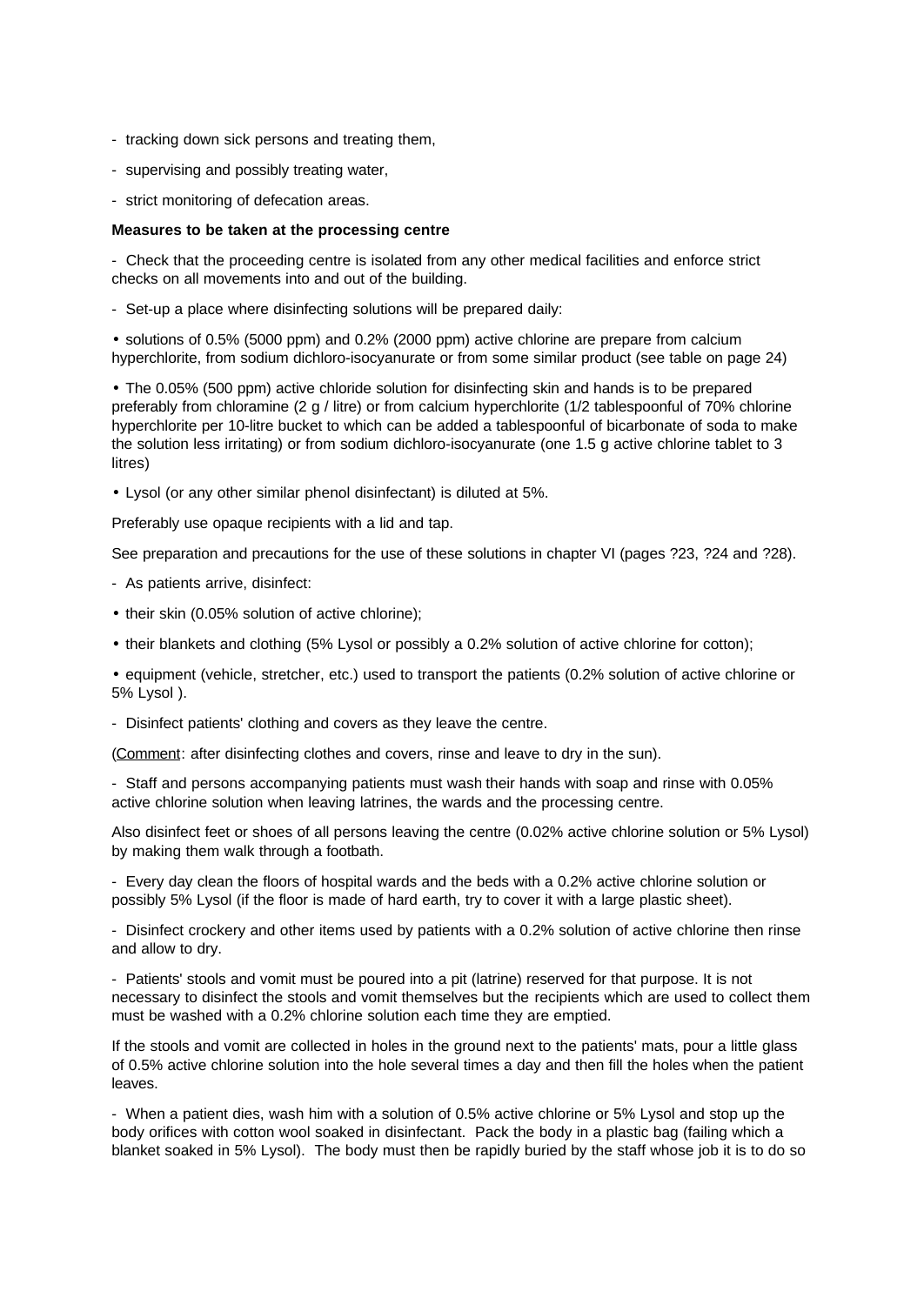and not by the family (unless cultural habits so require).

*Comment*: When a solution of active chlorine and Lysol can be used for the same purpose, give preference to the active chlorine solution because it is far less costly and acts much faster. Lysol is however preferable if the corrosive or discolouring action of chlorine would be a problem (for example, for oxydisable materials, covers and clothing).

### **Measures to be taken in the camp**

- At the patients' place of domicile, equipment soiled by excreta or vomit must be disinfected with a 0.2% active chlorine solution or 5% Lysol.

- Stools and vomit on the ground of the camp must be collected with a shovel to be removed to the latrines. On hard floors, then disinfect with a 0.2% solution of active chlorine. On earth, disinfectants are not very effective. In this case, remove as much of the soiled earth as possible.

- Adding disinfectants in the latrines to disinfect the contents is useless and ineffective.

Lime or ashes may be added to the latrines in order to repel the flies (the role of flies is nevertheless of relatively secondary importance in the propagation of an epidemic).

The external part of the latrines (the slab or floor) must be cleaned at least twice a day with a 0.2% active chlorine solution.

- In communal kitchens, avoid distributing or using vegetables or fruits to be eaten raw. Instead they should be washed in water to remove the earth, soaked for 5 minutes in a solution of 50 ppm chlorine (5 ml of solution at 1% per litre ) and rinsed in drinking water.

### **Measures to be taken with water.**

Set up a system of chlorination if necessary and double check on free residual chlorine (see the technical instructions on page 42).

If the chlorinated water is brought in by tanker, check the free residual chlorine level on arrival.

## **VIII - Appendices**

Main disinfectants - Arguments in favour of their selection or rejection in conditions specific to refugee situations

Comparative table of prices of different disinfectants

## *MAIN DISINFECTANTS*

### **Arguments in favour of their selection or rejection in conditions specific to refugee situations:**

### **ALCOHOLS**

*Ethanol* (Ethyl alcohol) and *isopropanol* (isopropylic alcohol) may be of interest in dispensaries or hospitals for disinfecting healthy skin (hands, injection sites, etc.) or as a solvent for other antiseptics whose effectiveness they can then enhance.

They do, however, have too many disadvantages and too few advantages to justify their use in refugee situations. They are costly, their utilisation is very limited and they are subject to very strict rules with regard to air transport, thus making their price in the field quite prohibitive (see table of comparative prices Appendix B, page 57 ). Furthermore, the import and transport of Ethanol are generally subject to very strict formalities.

### **ALDEHYDES**

*Formaline* (Formol)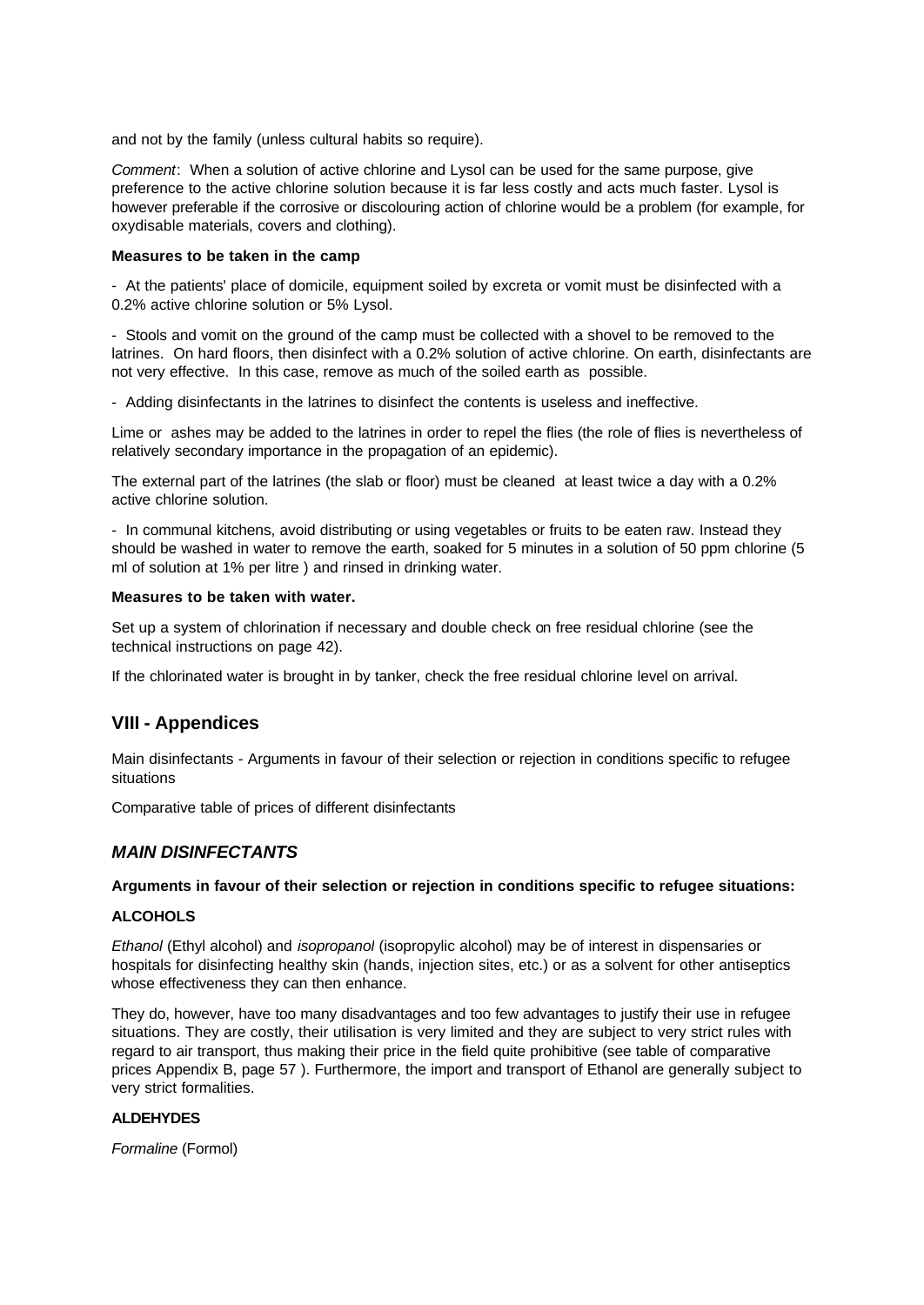Formaline or formol (a water-based solution of formaldehyde) is a very powerful disinfectant but with very few uses because of its toxic and irritant nature.

*Paraformaldehyde* (trioxymethyline) and *Aldhylene*(r) .

Paraformaldehyde is a solid polymer of formaldehyde which is frequently used in the form of "formol" tablets for the makeshift sterilisation of instruments.

Aldhylene<sup>(r)</sup> is a methanol solution of formaldehyde which is used in the same way as the formol tablets (in a hermetically sealed enclosure for several hours with the instruments to be sterilised). Formol and

Aldhylene<sup>(r)</sup> tablets act through the formaldehyde gas that they release.

These "sterilisation" processes must however be abandoned as they are not entirely reliable.

### *Glutaraldehyde*

Glutaraldehyde is marketed in the form of solutions which allow for the proper sterilisation of medical equipment by steeping, but this product has too limited a range of indications, is too costly and calls for too many precautions when being handled for it to be interesting in the field.

### **QUATERNARY AMMONIUMS**

Quaternary ammoniums are compounds with disinfecting and detergent properties. They form frothy, watery solutions.

Of these, the most important are:

- Benzalkonium chloride,
- Cetrimide cetyltrimethylammonium bromide (Cetavlon<sup>(r)</sup>)
- Cetylpyridinium chloride.

As disinfectants, quaternary ammoniums are not very interesting as they are not active enough or are entirely inactive against many germs. Moreover, their watery solutions diluted for use are very easily or very frequently contaminated and colonised by pathogenic germs including the dangerous *Pseudomonas aeruginosa* (pyocyanic).

Given this major disadvantage, plus their low level of effectiveness, quaternary ammoniums must be excluded.

#### **Comment**

They are more interesting when used in association with other antiseptics to which they can contribute fairly useful detergent properties for cleaning objects or very soiled wounds (see Chlorhexidine + cetrimide, page 25).

An instruction sheet on the use of cetrimide is included in this manual (page 21) because this product is frequently found in the field.

### **LIME**

The term "Lime" covers two different varieties which are:

- quick lime or calcium oxide (CaO) and
- slaked lime or calcium hydroxide (Ca(OH)<sub>2</sub>).

Quick lime becomes slaked lime by absorbing water (the transformation is slow when in contact with moist air or fast with the release of considerable heat if the quick lime is brought into contact with water).

Lime is sometimes used in the form of milk of lime (a suspension of calcium hydroxide in water obtained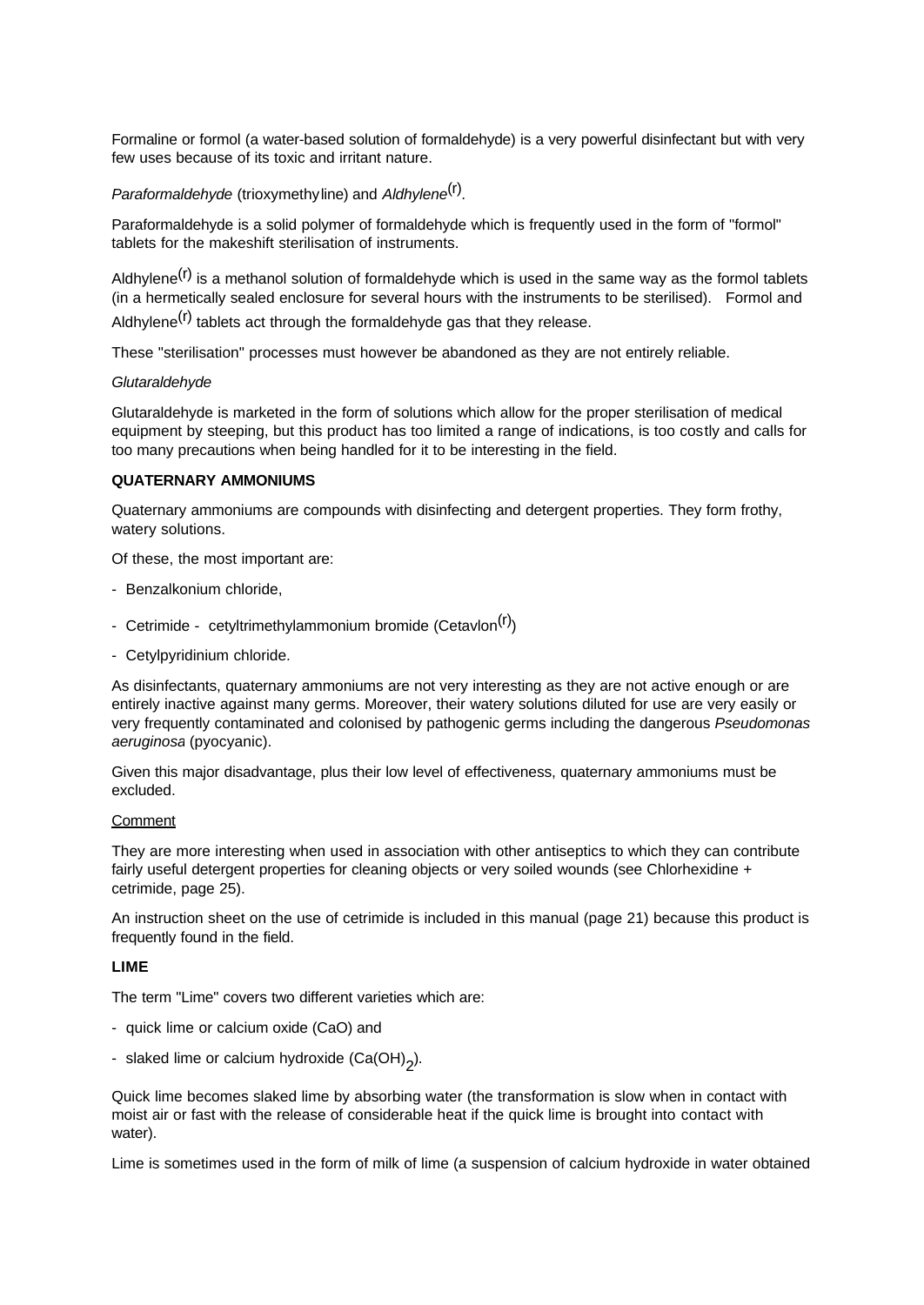from quick lime or slaked lime). The alkaline pH (11-12) of this suspension accounts for its disinfecting properties but milk of lime acts very slowly. It is barely active, if at all, with regard to certain germs and it leaves a thick white powdery deposit. Its only real interest is for whitewashing walls.

In its dry form, lime is often used for its "disinfecting" properties but this power is very often over-estimated (especially when it is used on excreta). It is particularly interesting for its other properties, i.e. when spread in sufficient quantities on decomposing organic matter, it prevents the release of sickening odours (by reducing the putrefaction process and absorbing the gases formed) and it avoids the swarming of insects and other animals (rodents, birds of prey etc.). Animals are no longer attracted by the odours and are repelled by the lime (especially flies).

For these properties, lime may be a very useful product in emergencies where circumstances do not allow for the burying or incineration of corpses. In a refugee situation, such circumstances are exceptional. It should be pointed out that lime does not replace burial but does make it possible to postpone it or to use a thinner layer of earth.

If available in the country, it can be used on refuse dumps or excreta (to reduce odours and flies) but less "chemical" solutions are preferable (covering with earth, the use of ventilated latrines equipped with fly traps, etc.). It cannot be imported for such uses.

From the point of view of efficiency, either quick lime or slaked lime can be used (*in situ* quick lime becomes slaked lime and it is the alkaline pH which is responsible for the action and not the heat released during the transformation). Quick lime is cheaper, more voluminous for the same weight and it takes 25% less to achieve the same action but it does need greater precautions when being handled.

An instruction sheet on the use of lime is given in chapter VI, page 22.

### **ATTENTION**

- "hydraulic" lime is not suitable. This is a lime which contains calcium silicate and aluminates and which hardens on contact with water. It is used only in mortar for construction purposes.

- Lime chloride is a product for generating chlorine (see below ). Its indications are those for chlorinated disinfectants and not those for lime.

### **CHLORINE (PRODUCTS FOR GENERATION OF)**

The main disinfectants which generate active chlorine are :

- calcium hypochlorite,
- lime chloride,
- sodium hypochlorite solutions (liquid bleach, Milton<sup>(r)</sup>, etc.).
- Chloramine  $T =$  sodium tosylchloramide,
- chlorinated cyanurates (sodium dichloro-isocyanurate and trichloro-isocyanuric acid).

All of these products are recognisable by the odour of chlorine which they give off.

These are extremely interesting disinfectants because:

- They are extremely powerful (destroying bacteria, spores, viruses and microscopic fungi).
- There are generally very cheap (both to buy and to use in the field).
- They have a deodorising as well as a disinfectant action.
- They have a very wide range of uses:
- for disinfecting surfaces, equipment, floors and linen (except certain metals and certain fabrics),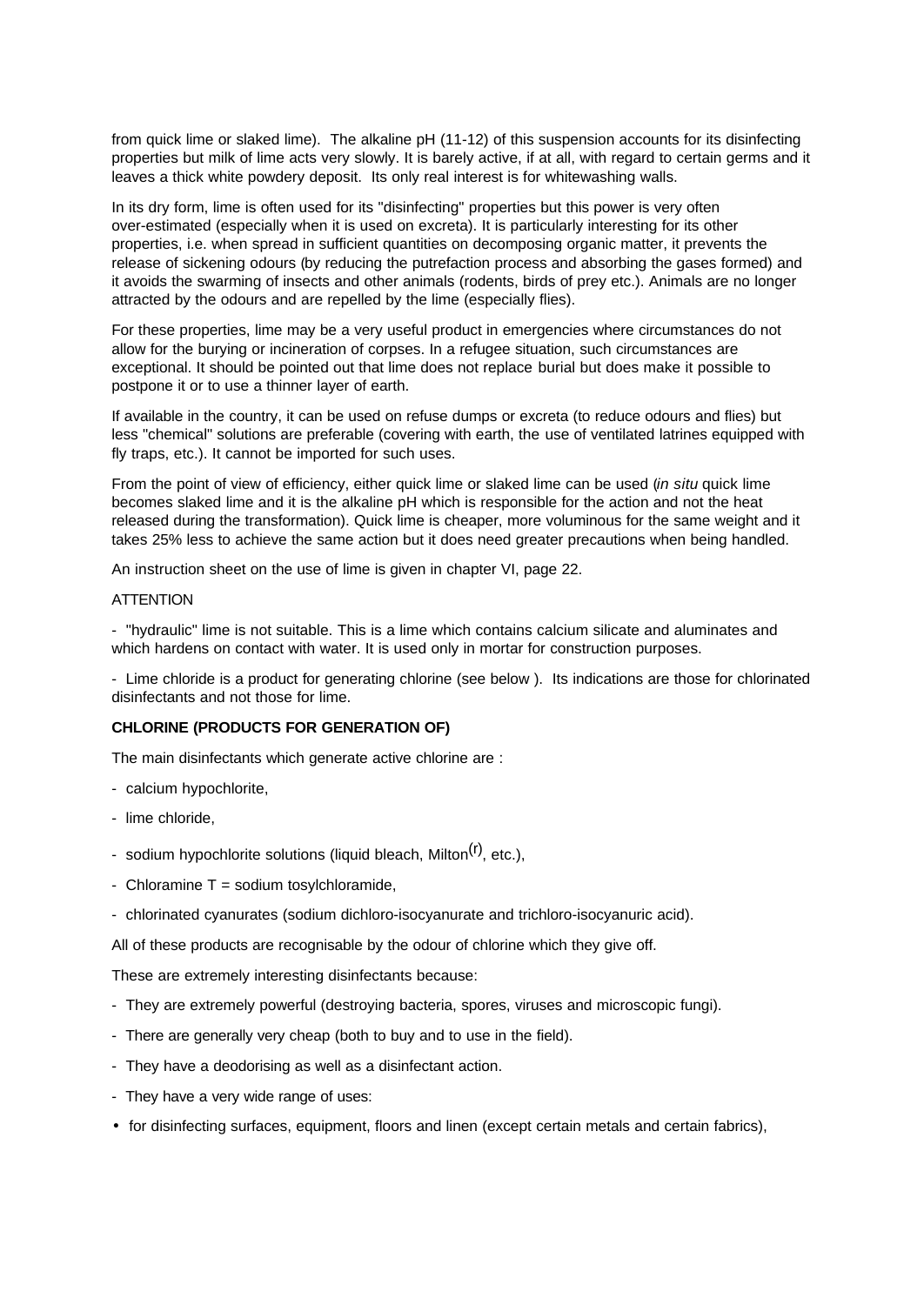- for disinfecting water and everything that comes into contact with water (reservoirs and conduits etc.),
- for disinfecting food and all equipment that comes into contact with food,
- for disinfecting wounds and infected mucosa.

Certain products are particularly suited for one or other of the indications given but in case of need, by taking certain precautions, any of the products can be used for these applications.

Chlorine-generating products require special precautions during transport, storage and use (page 24) and generally have a limited shelf life. However, the advantages of some of these products largely outweigh their disadvantages. *Calcium hypochlorite and especially sodium dichloro-isocyanurate (NaDCC) are the disinfectants of choice for general disinfection. Chloramine is the disinfectant of choice for medical care*.

**Calcium hypochlorite and lime chloride** are often available locally (enquire with the water and sanitary authorities) but lime chloride is not very interesting because it decomposes very fast and solutions leave a heavy deposit.

*Sodium dichloro-isocyanurate (or NaDCC) or sodium dichloro-s-triazine-trione* must generally be imported but, despite the high price, the advantages are considerable over calcium hypochlorite for it is far more stable, totally soluble and has a lower corrosive effect. Furthermore, it does not come under IATA regulations for the air transport of corrosive substances, unlike calcium hypochlorite.

*Trichloro-isocyanuric acid (ATCC or trichloro-s-triazine-trione)* is not very soluble and for that reason it is interesting only for certain specific uses. It is generally found in the form of large tablets to be placed in floaters for maintaining the chlorine level in swimming pools.

*Chloramine T (sodium tosylchloramide)* may be provided through medication channels.

*Sodium hypochlorite solutions* (bleaches) are often available locally but it would be as well not to trust these products because of their poor stability. Furthermore, they cannot be imported because of their weight.

Chlorine-generating products do not form part of the WHO list of essential drugs but they do not fall within the purview of that list as they are not strictly speaking drugs at all.

## **CHLORHEXEDRINE**

*Chlorhexedrine* is an interesting disinfectant because it is effective against many germs, it is non-toxic and not very irritating. However, in the field, chlorhexedrine has the major disadvantage of having to be diluted in distilled water unless some other solvent which allows the use of ordinary water can be included in the formulation of the concentrated product. The risks of receiving solutions in the field not containing a co-solvent, means that much care must be taken in the choice of chlorhexedrine. The association of chlorehexedrine and cetrimide may be diluted with ordinary water.

Chlorhexedrine does appear on the WHO list of essential drugs. However, for the same indications as chlorhexedrine, chloramine T (or sodium tosylchloramide) has more advantages and is therefore

preferred. However, if chlorhexidine with a co-solvent (Hibitane<sup>(r)</sup>) or the association of chlorexidine and cetrimide (HAC<sup>(r)</sup> or Savlon<sup>(r)</sup>) is easily available, it may be used as a supplement. Instructions for use of chlorexidine and the association of chlorexidine and cetrimide are given in chapter VI, pages ?26 and ?27).

### **MERCURY DERIVATIVES**

Apart from having a low disinfectant power, mercury derivatives have disadvantages which means that their use must be forbidden. They are poisonous, they pollute the environment and frequently cause allergies.

They should absolutely be excluded from any list on which an iodine derivative such as iodised polyvidone is included (used on the same wound they will cause a formation of mercury iodide which is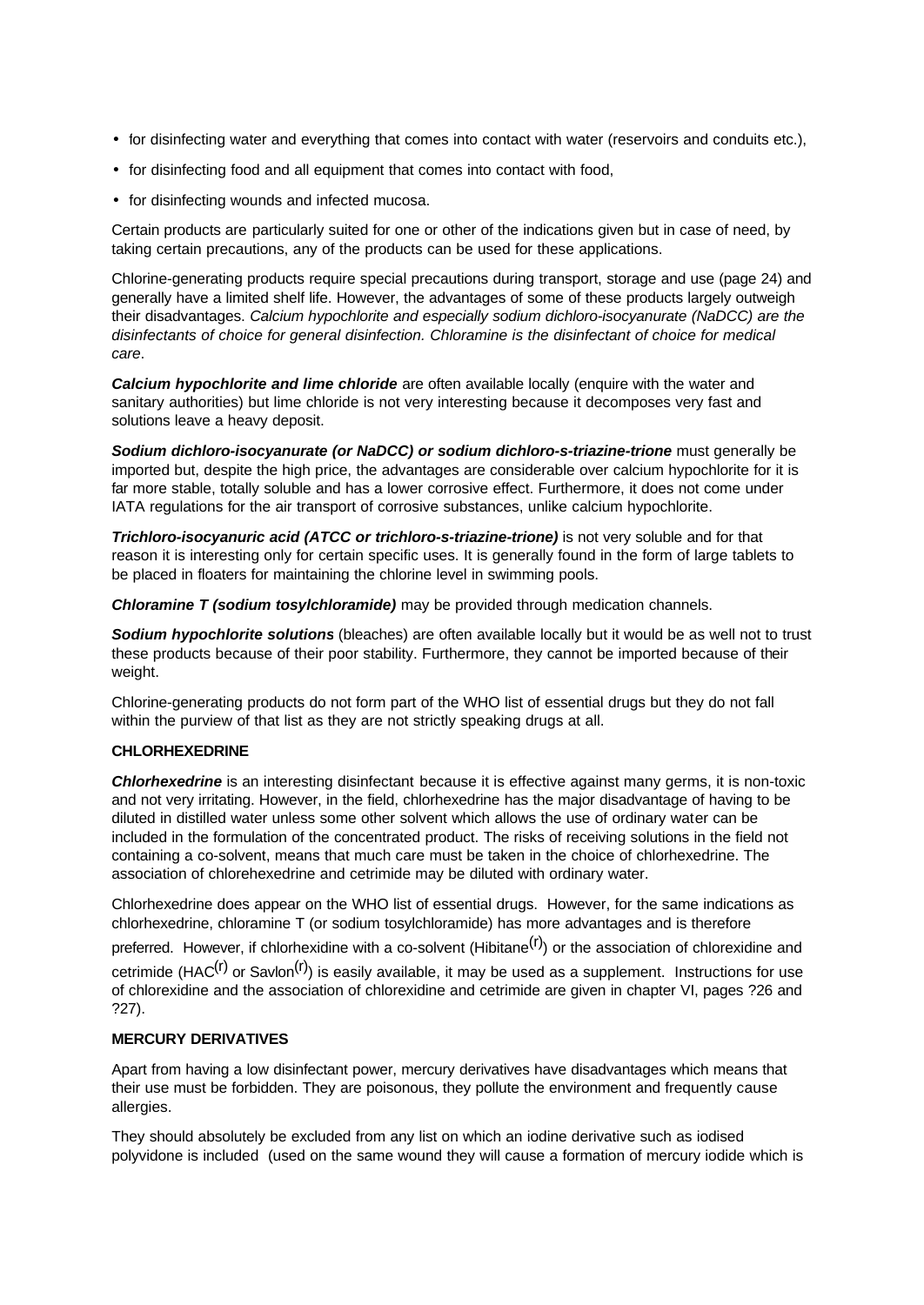a necrotising compound).

The main mercury derivatives are *phenylmercury* borate (Merfen<sup>(r)</sup>), *thiomersal* (Merthiolate<sup>(r)</sup>, Timerosal<sup>(r)</sup>), nitromersal and mercuresceine (merbromine and mercurochrome). The last-mentioned is still very often used even though it is not particularly effective.

No mercury derivatives is included on the WHO list of essential drugs.

## **IODINE**

*Iodine* is a very powerful disinfectant which destroys bacteria, viruses and fungi. It is used as a medical disinfectant in the form of alcohol-based solutions (iodised alcohols and tincture of iodine) or in the form of water-based solutions of iodophoric derivatives (which means : containing iodine), the best known of which is iodised polyvidone.

*Alcoholic iodine solutions* (tincture of iodine, iodised alcohol) are of very limited use for they are extremely irritating and cause allergies. Furthermore, they keep badly. Over the long term they form iodhyraulic acid which is extremely irritating. Moreover, in poorly closed recipients the evaporation of the alcohol, which can be very rapid in warm countries, increases the iodine content and hence the irritating and sensitisation power of the compound. Alcoholic solutions of iodine are of no interest in the field.

*Iodised polyvidone solutions* are far more interesting for they keep far better and are less irritating than alcoholic solutions. They also have a far broader field of utilisation. This product is worth considering because of its efficiency and its many applications. It can be used on equipment as well as on skin and wounds. When used on the skin, it has the advantage of leaving an antiseptic film which has a prolonged action. The relatively high price of iodise polyvidone nevertheless means its use must be limited to certain precise indications where it cannot be replaced by any less costly product such as a sodium polyvidone solution.

An instruction sheet for the utilisation iodised polyvidone is given in chapter VI (page 31).

Iodine is on the WHO list of essential drugs (1990) by way of an example of a therapeutic group.

## **POTASSIUM PERMANGANATE**

**Potassium permanganate** has the advantage of being very cheap and stable (in dry form) but its disadvantages largely outstrip these advantages (limited effectiveness, dangerous to handle and to use).

There is no justification for its being used in a refugee situation but, as this product is still often found in the field, an instruction sheet is nevertheless given in chapter VI (page 30) to avoid any dangerous errors in its use.

Potassium permanganate is not on the WHO list of essential drugs.

## **PHENOLS**

Phenols are interesting disinfectants because they are effective against many germs and are relatively cheap. However, they do not act very quickly and are not suitable for :

- disinfecting the skin and wounds because they are, with very few exceptions, too irritating.

- disinfecting anything that comes into contact with food (because the slightest trace leaves a very bad taste)

- disinfecting anything coming into contact with water (because the tiniest traces leave a very bad taste especially after chlorinating).

So, their use is reserved for disinfecting surfaces and objects

There are many phenol disinfectants of various compositions but which have comparable action. They are differentiated especially by their solubility in water and their irritant power (by inhalation or skin contact).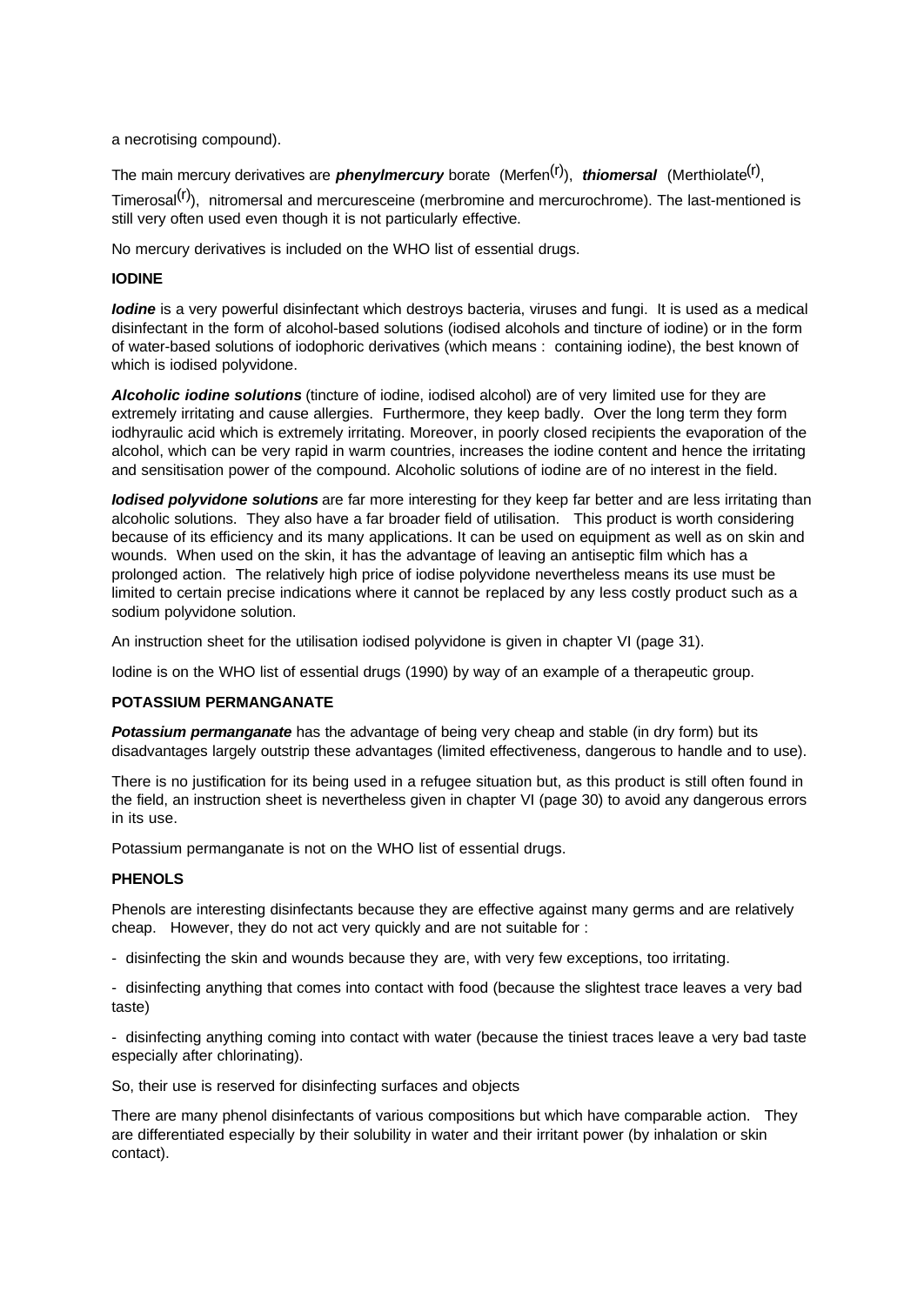Of these, the most important are :

*- Phenol* which is hardly used any more because it is very expensive and very irritating.

*- Creosol* (or *cresylol* or *cresylic acid*) which is extremely irritating and relatively insoluble in water. It is advantageously replaced by its more soluble derivative, sodium cresylol and Lysol (which is a soapy solution of cresol).

*- Cresyl*(r)*, sodium cresylol, Creoline*(r)*, Lyorthol*(r)*, Sudol*(r) and *white fluids* are all phenol derivatives which, in water, give clear solutions or milky emulsions and which are used in the same way as Lysol.

*- Chloroxylenol* (*Dettol*(r)) is a far less irritating phenol derivative than the others and it can be used for disinfecting wounds but its very high price makes it uninteresting (except if occasionally it is available on the spot).

The most interesting phenol derivative because of its price and its availability is the *soapy solution of cresol* or *Lysol* (see the instruction sheet on page 28). This is selected for general disinfection of objects and surfaces which cannot be disinfected by chlorinated solutions because of the risk of corrosion.

Phenols are not on the WHO list of essential drugs but they do not fall within the purview of that list as they are not strictly speaking drugs at all.

## **GENTIAN VIOLET (METHLYROSANILINIUM CHLORIDE)**

*Gentian violet* is an antiseptic with relatively limited antibacterial properties (active especially on Gram +) and is unpleasant to handle because it stains.

It is worth including it, however, because of its very good results on mycoses and dermatites (especially seeping dermatitis)

Its indications are fairly limited but it is relatively cheap and keeps almost indefinitely in dry form.

It is on the WHO list of essential drugs (1990).

An instruction sheet is given in Chapter VI (page 32).

### **SUNDRIES**

Well-known antiseptics such as :

- *eosin*
- *hexachlorophene*
- *silver nitrate*
- *hydrogen peroxide* (concentrated oxygenated water)

cannot be used for refugee situations because:

- either they are of little effect (eosin)
- or their scope of use is very limited (silver nitrate, hexachlorophene)
- or because of their toxicity (hexachlorophene)
- or because they keep badly (hydrogen peroxide)

## *COMPARATIVE TABLE OF PRICES OF DIFFERENT DISINFECTANTS*

ATTENTION : *The prices given here are by way of indication. They help only in that they give some idea*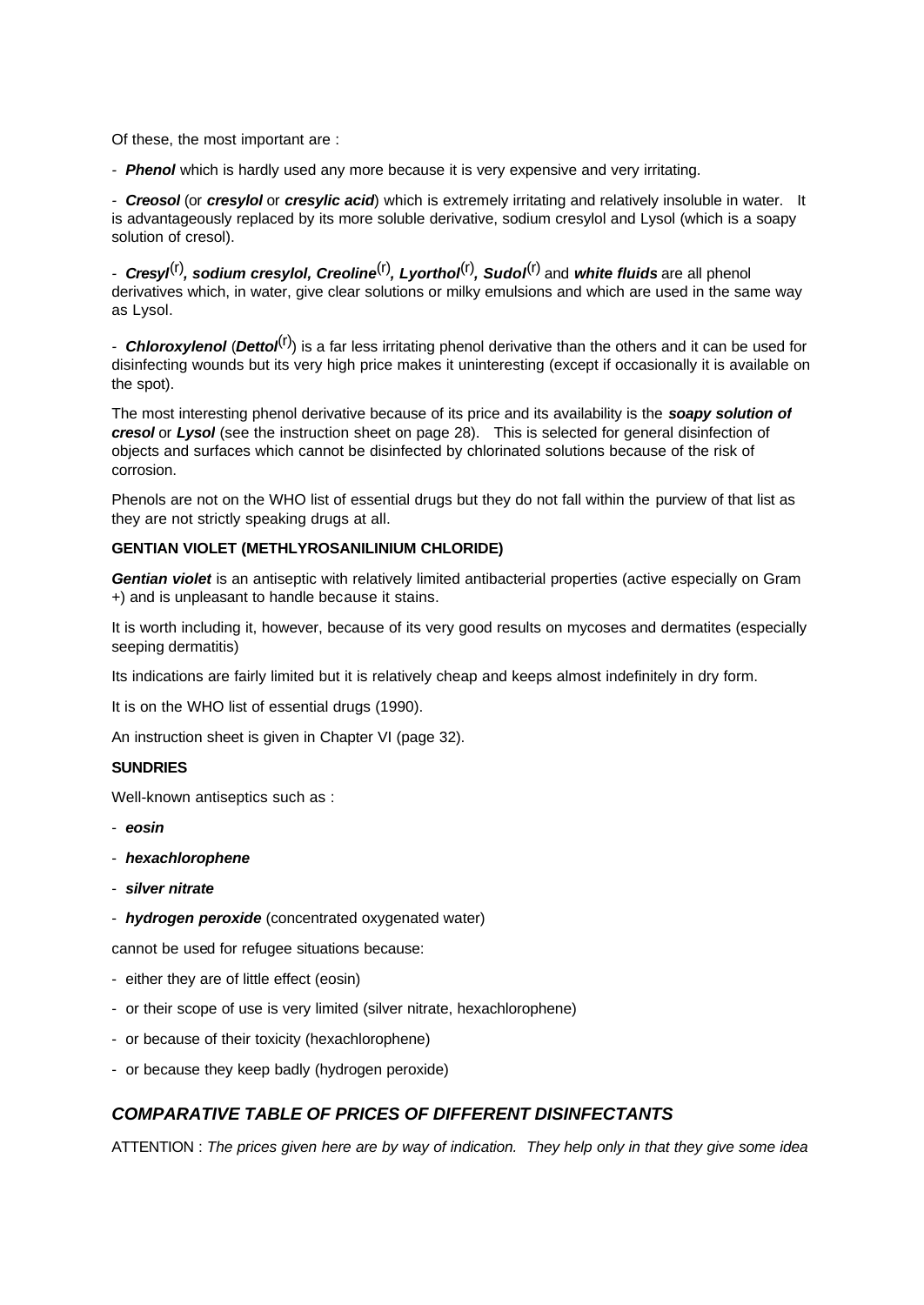*of the price and allow comparison.*

**Purchase price**: is the average purchase price in Europe for a generic product.

**Price in the field** : price of the solution, diluted ready for use including cost of air transport, special packing for inflammable and corrosive substances.

(average price\*(9) of air transport from Europe to Africa US\$3 per kg).

| Product                                                                           | Purchase price*<br>(10)(in US\$) | Price <sup><math>*(11)</math></sup> in the field per litre<br>of ready-to-use solution (in<br>US\$ |
|-----------------------------------------------------------------------------------|----------------------------------|----------------------------------------------------------------------------------------------------|
| Disinfecting alcohol                                                              | 2.80 per litre                   | 11.00                                                                                              |
| Chloramine T - 500 mg tablets<br>(sodium tosylchloramide)                         | 5.40 per 1000 tabs.              | 0.08 (5 g per litre solution)                                                                      |
| Concentrated<br>chlorhexidine-cetrimide<br>solution (Savlon $(r)$ ) 1.5% -<br>15% | 2.40 per litre                   | $0.10$ (0.03% chlor. + 0.3%<br>cetrim. solution)                                                   |
| Sodium dichloro-isocyanurate<br>tablets with 1.5 g of active<br>chlorine          | $0.07$ per tab.                  | 0.17 (solution of 2 tabs per<br>litre<br>$=$ approx 0.2% active chlorine                           |
| Calcium hypochlorite granules<br>with 70% active chlorine                         | 5.40 per kg.                     | (3 g per litre solution<br>0.04<br>$= 0.2\%$ active chlorine)                                      |
| Soapy solution of cresol<br>(Lysol)                                               | 4.00 per litre                   | 0.30<br>(5% solution)                                                                              |
| Concentrated iodised<br>polyvidone (10%)                                          | 5.00 per litre                   | 8.00<br>(10% solution)<br>2.10<br>$(2.5%$ solution)                                                |
| Gentian violet                                                                    | 80.00 per kg.                    | $(0.5%$ solution)<br>0.40                                                                          |

## **IX - Bibliography**

- 1. ANGLADE P., DAUPHIN A., IBARRECHE C., FARINOTTI R., RENAUX C., DARBORD J. C. Les médicaments antiseptiques à l' hôpital J. Pharm. Clin., 1986, 5(1), 3-22
- 2. AYLIFFE G., COATES D., HOFFMAN P. Chemical disinfection in hospital Public Health Laboratory Service - London, 1984
- 3. BIANCHI P., BUONCRISTIANI U. Hypochlorite, an essential disinfectant Lancet, June 23, 1984 : 1418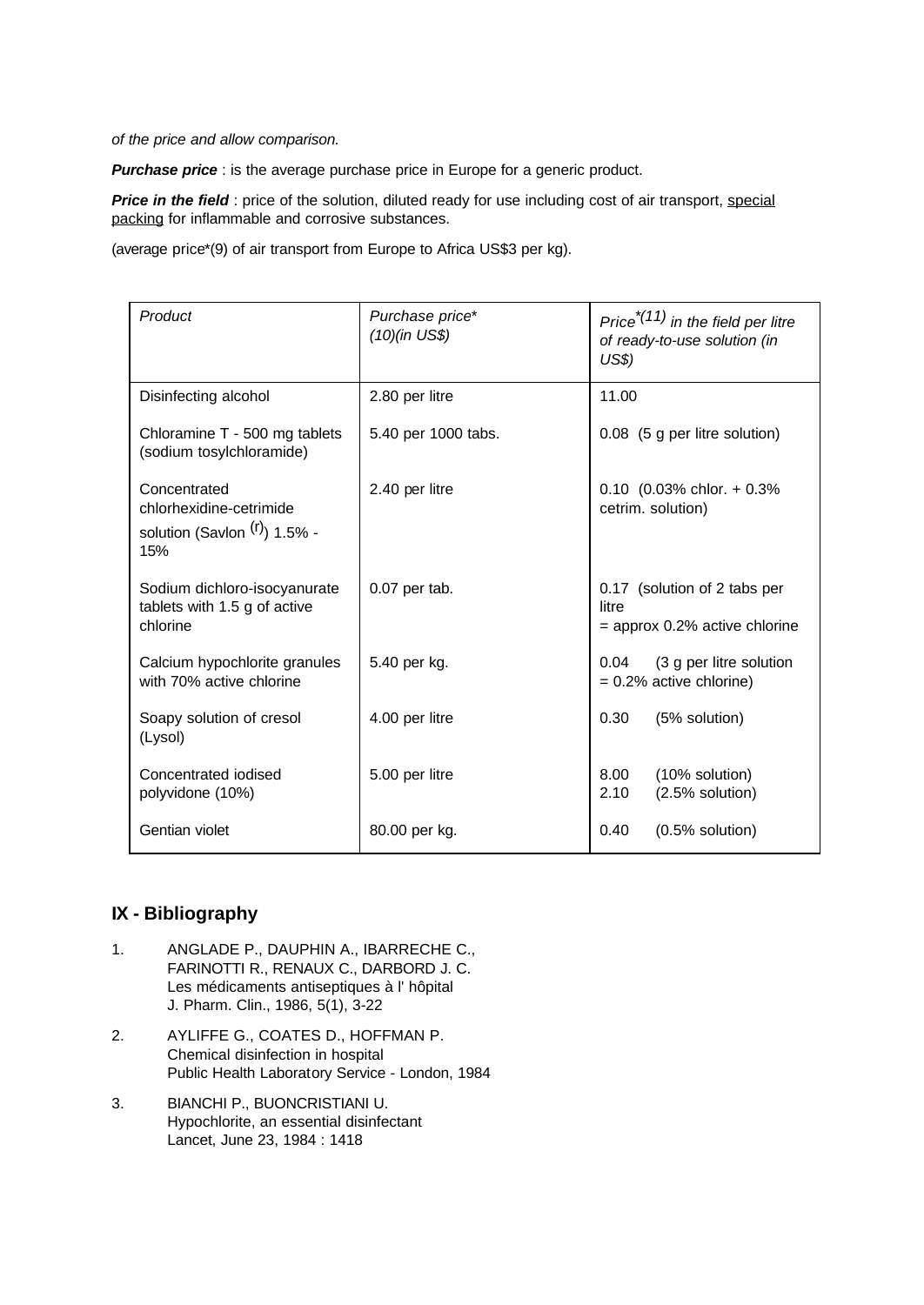- 4. BOND R. MICHAELSEN G., DE ROOS R. Environmental heath and safety in health care facilities MacMillan - New York, 1973
- 5. CREMIEUX A., FLEURETTE J., FOURTILLAN J.B., JOLY B., SOUSSY C.J., Les antiseptiques Sarget (Mérignac), 1982
- 6. COX C. Techniques et contrôle du traitement des eaux WHO - Geneva, 1967
- 7. DARBORD J.C., DAUPHIN A. Hygiène hospitalière pratique Éditions médicales internationales - Paris, 1985
- 8. DORVEAULT F. L'officine Vigot - Paris, 1978
- 9. FAO Report of the FAO expert consultation on emergency disease control Rome, 17-19 November 1980
- 10. FARREL J., SMITH J., HATHAWAY S., DEAN R. Lime stabilization of primary sludges Journal Water Pollution Control, 1974, 46(1), 113-122
- 11. HANDUROY P. Microbiologie générale et technique microbiologique Éditions Masson, 1947
- 12. HCR Manuel des situations d'urgence - Première partie: opérations sur le terrain HCR - Geneva, 1982
- 13. HUGO W. Inhibition and destruction of the microbial cell Academic Press - London, 1971
- 14. LAWRENCE C.A., BLOCK S.S. Disinfection, sterilization and preservation Lea and Febiger - Philadelphia, 1971
- 15. LEGER P.R. Environmental health guide for natural disaster Project Hope - Washington, D.C., 1974
- 16. MARTINDALE The extra pharmacopoeia The Pharmaceutical Press - London, 1989
- 17. MÉDECINS SANS FRONTIÈRES Technicien sanitaire en situation précaire Médecins sans Frontières - Paris, 1992
- 18. MÉDECINS SANS FRONTIÈRES Recommandations pour prévenir la transmission du virus du SIDA (VIH) au niveau des centres de santé des pays en voie de développement Médecins sans frontières - Paris, 1988 (*unpublished document*)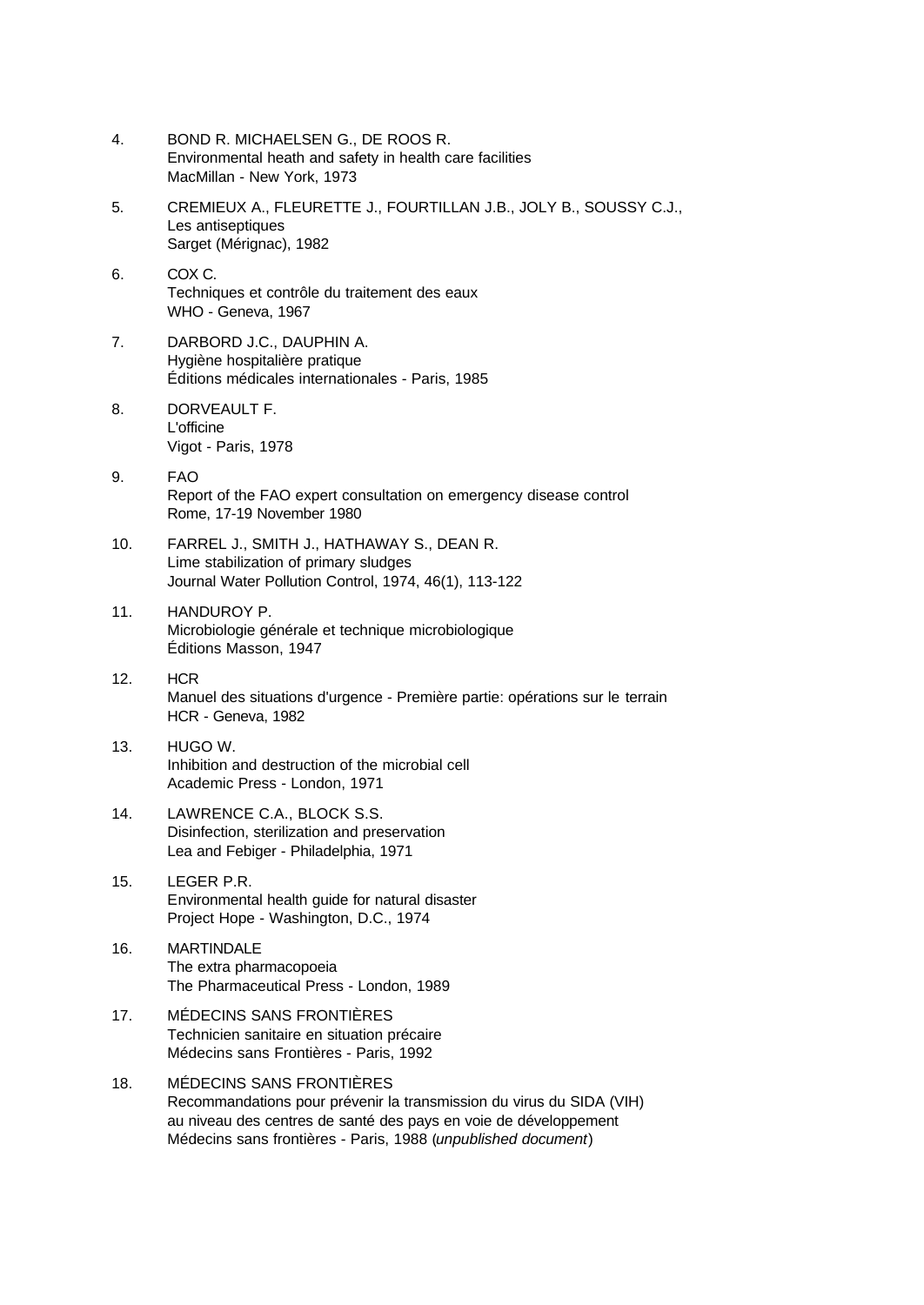- 19. MÉDECINS SANS FRONTIÈRES Prise en charge d'une épidémie de choléra dans un camp de réfugies Médecins sans Frontières - Paris, 1989 (*unpublished document*)
- 20. MÉDECINS SANS FRONTIÈRES Gestes medico-chirurgicaux en situation d'isolement Éditions Hatier - Paris, 1989
- 21. MÉDECINS SANS FRONTIÈRES Médicaments essentiels - guide pratique d'utilisation Éditions Hatier, 2e édition - Paris, 1993
- 22. MINISTÈRE DE LA SANTÉ NATIONALE ET DU BIEN-ÊTRE SOCIAL Hygiène du milieu dans les désastres Canada, 1968
- 23. PAHO L' hygiène du milieu après une catastrophe naturelle Publication scientifique no 430 PAHO - Washington, D.C., 1982
- 24. POLPRASERT C., GAMBOA VALENCIA L. The inactivation of faecal coliforms and ascaris ova in faeces by lime Water Research - 1981, 15, 31-36
- 25. RAJAGOPALAN S., SHIFFMAN M. Mesures simples contre les maladies intestinales WHO - Geneva, 1975
- 26. REMINGTON'S PHARMACEUTICAL SCIENCES Mack Publishing Company - Easton, 17th edition, 1985
- 27. REFUGEE HEALTH UNIT Guidelines for health care in refugee camps Ministry of Health - Somali Democratic Republic, 1986
- 28. SIMMONDS S., VAUGHAN P., GUNN S.W. Refugee community health care Oxford University Press, 1983
- 29. STRONG R. Stitt's diagnosis, prevention and treatment of tropical diseases, 6th ed. The Blakiston Company - Philadelphia, 1942
- 30. RUSSEL A., HUGO W., AYLIFFE G. Principles and practice of disinfection, preservation and sterilization Blackwell - Oxford, 1982
- 31. UNICEF (OCKWELL R.) Aide aux situations d' urgence UNICEF - New York, 1986
- 32. WHO Principles and practice of cholera control WHO - Geneva, 1970
- 33. WHO Guidelines for cholera control WHO/CDD/SER/80,4
- 34. WHO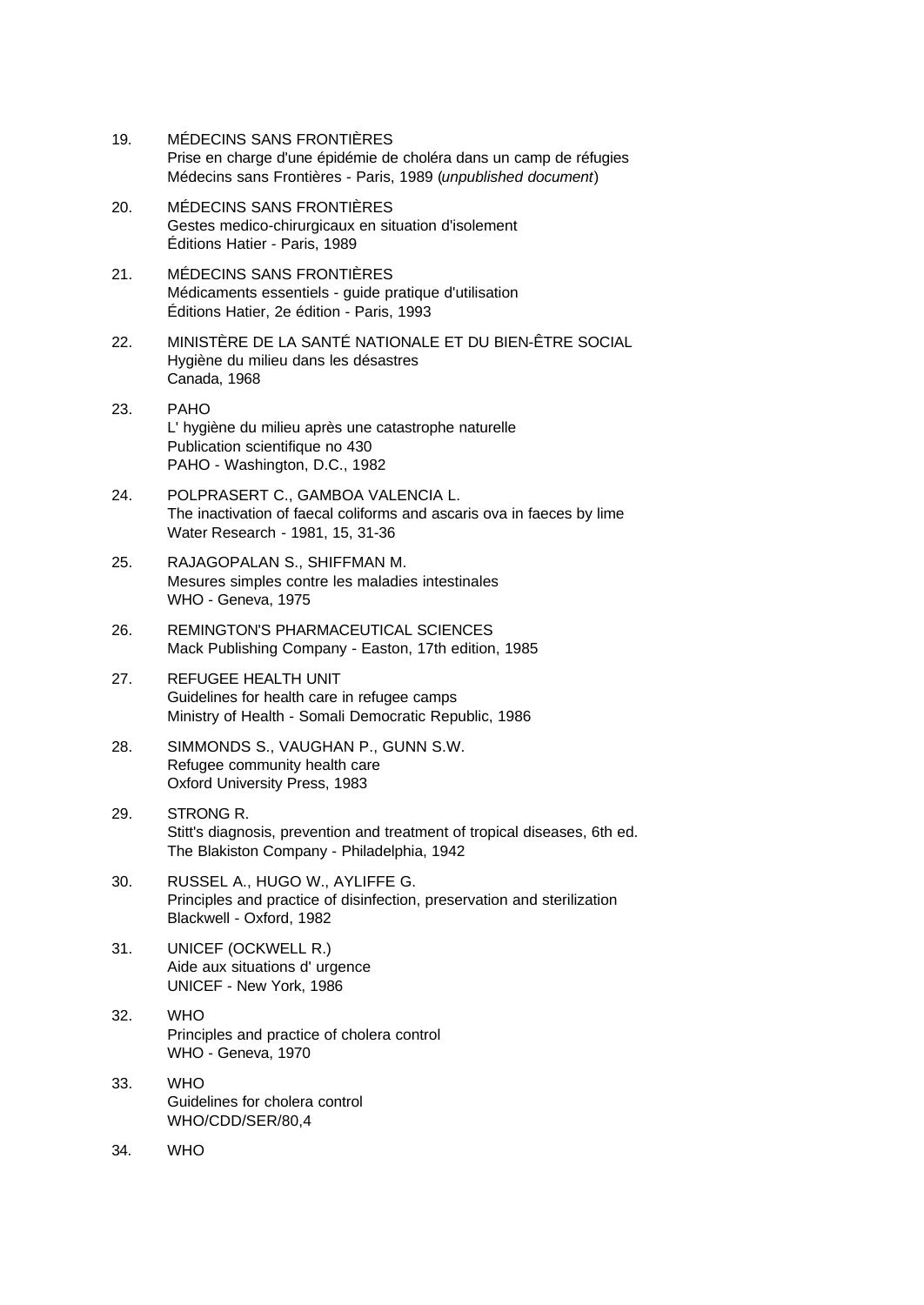Guidelines on sterilization and high level disinfecting methods effective against human immuno-deficiency virus (HIV)

- 35. WHO Guidelines on disinfecting in animal husbandry for prevention and control of zoonotic diseases WHO/VPH/84,4 (*unpublished document)*
- 36. WHO L'utilisation des médicaments essentiels - Rapport technique 796 WHO - Geneva, 1990
- 37. WILLIAMS R., BLOWERS R., GARROD L., SHOOTER R. Hospital infection Lloyd-Luke - London, 1966
- 38. WINBLAD U., KILMA W. Sanitation without water MacMillan, 1985

## **X - Index**

## **A**

| 24                            |
|-------------------------------|
| 15, 16 24, 54                 |
| 52                            |
| 4                             |
| 52                            |
| $\overline{2}$                |
| 12, 22                        |
| 12                            |
| f. Trichloro-isocyanuric acio |
| 9, 13                         |
|                               |
| 26                            |
| 52                            |
| 31                            |
| 24, 54                        |
| 16, 34                        |
| 36                            |
| 16                            |
|                               |
| 24, 54                        |
| 21, 52                        |
| 21, 52                        |
| 52                            |
| cf Cetrimide                  |
| 16, 23, 25, 54                |
| cf. Chloramine                |
| 26, 54                        |
| 16, 27, 53                    |
| 24, 54                        |
|                               |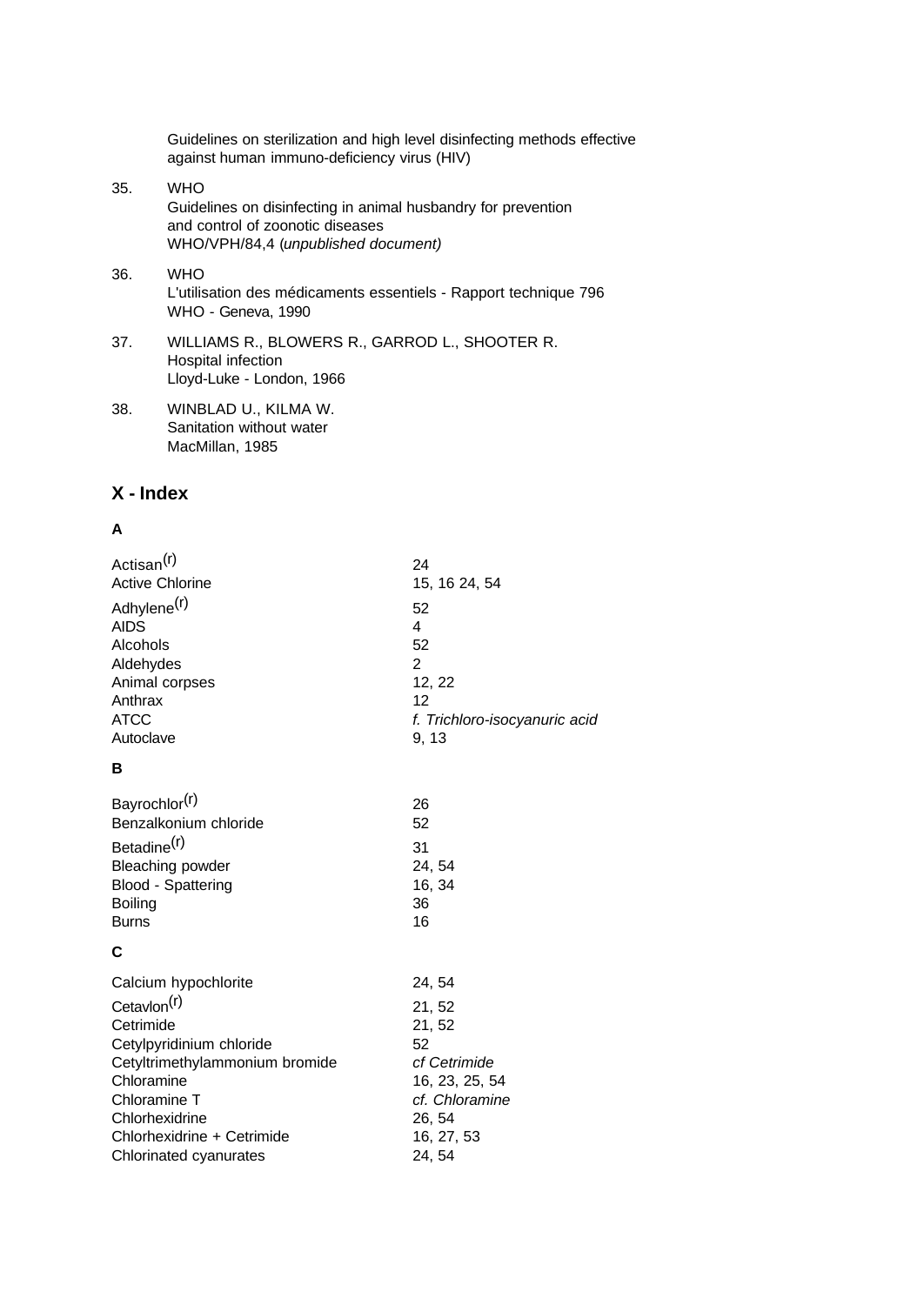| 22, 24, 54         |
|--------------------|
| 24, 54             |
| 24, 54             |
| 28, 56             |
| 11, 12, 47         |
| cf. Glutaldehyde   |
| 35                 |
| 23                 |
| 15                 |
| 15                 |
| 28, 56             |
| 28, 56             |
| 28, 56             |
| 28, 56             |
| cf. Cresol         |
| cf. Cresol         |
| cf. Gentian violet |
|                    |

# **D**

| Dakin<br>Decontamination of soiled equipment<br>Dermatoses   | 23, 25<br>34<br>16                     |
|--------------------------------------------------------------|----------------------------------------|
| Dettol <sup>(r)</sup>                                        | 28, 56                                 |
| Dichloro-s-triazine-trione<br>Disinfecting a water reservoir | cf. sodium dichloro-isocyanurate<br>41 |
| Disinfecting a well                                          | 39                                     |
| Disinfecting instruments<br>Disinfecting medical equipment   | cf. Disinfecting medical equipment     |
| Disinfecting water                                           | 16, 34<br>11, 42                       |

# **E**

| Eczema                     | 16         |
|----------------------------|------------|
| Eosine                     | 56         |
| Essential drugs (WHO list) | 13         |
| Ethanol                    | 36.52      |
| Excreta                    | 10, 22, 42 |

# **F**

| г.              |                      |
|-----------------|----------------------|
| Faecal matter   | cf. Excreta          |
| Flies           | 10, 22 53            |
| <b>Floors</b>   | 15                   |
| Formaldehyde    | 36, 52               |
| Formaline       | 36, 52               |
| Formol solution | cf. Formaline        |
| Formol tablets  | cf. Paraformaldehyde |
| Furniture       | 16                   |
| G               |                      |
| Glutaraldehyde  | 36, 52               |
| GV              | cf. Gentian violet   |
| н               |                      |
|                 | 26, 55               |
|                 |                      |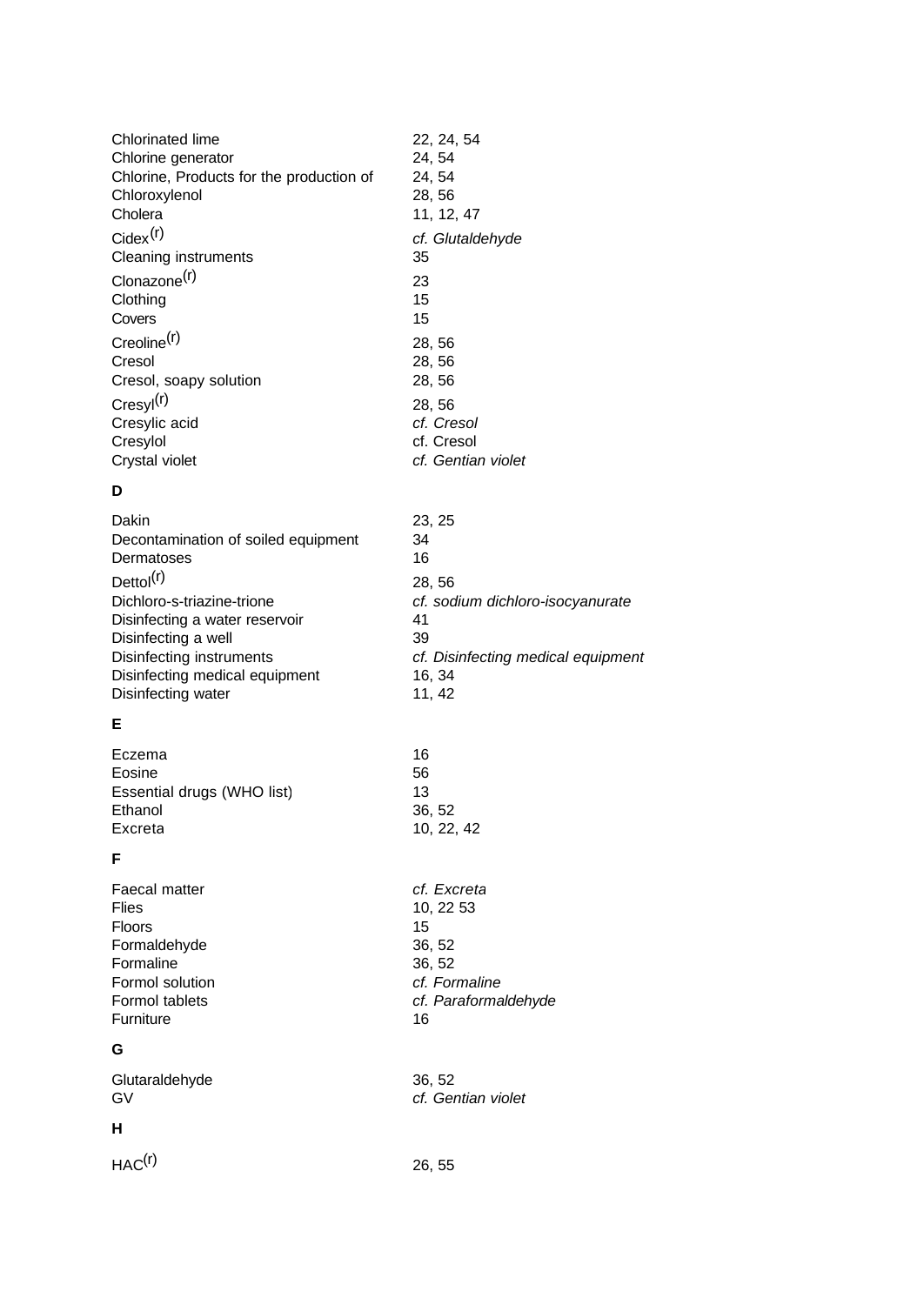| Hands                         | 16                       |
|-------------------------------|--------------------------|
| Hexachlorophene               | 56                       |
| Hibitane <sup>(r)</sup>       | 26, 55                   |
| <b>HIV</b>                    | cf. AIDS                 |
| <b>HTH</b>                    | cf. Calcium hypochlorite |
| Human corpses                 | 11, 22                   |
| Hydraulic lime                | 22, 53                   |
| Hydroclonazone <sup>(r)</sup> | 23                       |
| Hydrogen peroxide             | 56                       |
| Hydrogen peroxide             | 56                       |
| ı                             |                          |
| Impetigo                      | 16                       |
| Injection site / IV drip site | 34                       |
| Instruments, Cleaning of      | 16, 34                   |
| Instruments, Disinfecting of  | 16, 34                   |
| Instruments, Sterilising of   | 6, 34                    |
| lodine                        | 29, 55                   |
| lodised alcohol               | 29, 55                   |
| lodised polyvidone            | 16, 31, 55               |
| lodised polyvinylpyrolidone   | cf. lodised polyvidone   |
| <b>Iodised Povidone</b>       | cf. lodised polyvidone   |
| Iso-Betadine <sup>(r)</sup>   | cf. lodised polyvidone   |
| Isopropanol                   | 36, 52                   |
| Isopropyl alcohol             |                          |

# **J**

Javel solid<sup>(r)</sup>

# **L**

| 10, 11, 15     |
|----------------|
| 10, 12, 22, 53 |
| 15.25          |
| 24, 25, 54     |
| 28, 56         |
| 15, 16, 28, 56 |
|                |

<u>24 and 24</u>

# **M**

| Merbromine                  | 55                      |
|-----------------------------|-------------------------|
| Mercuresceine               | 55                      |
| Mercurial derivatives       | 55                      |
| Mercurochrome               | 55                      |
| Mercury derivatives         | 55                      |
| Merfen <sup>(r)</sup>       | 55                      |
| Merthiolate <sup>(r)</sup>  | 55                      |
| Methylrosanilinium          | cf. Gentian violet      |
| Methylrosanilinium chloride | cf. Gentian violet      |
| Milk of lime                | cf. Lime                |
| Milton <sup>(r)</sup>       | cf. Sodium hypochlorite |
| Mosquitoes                  | 10                      |
| Mucosa                      | 16                      |
| Mycoses                     | 16                      |
|                             |                         |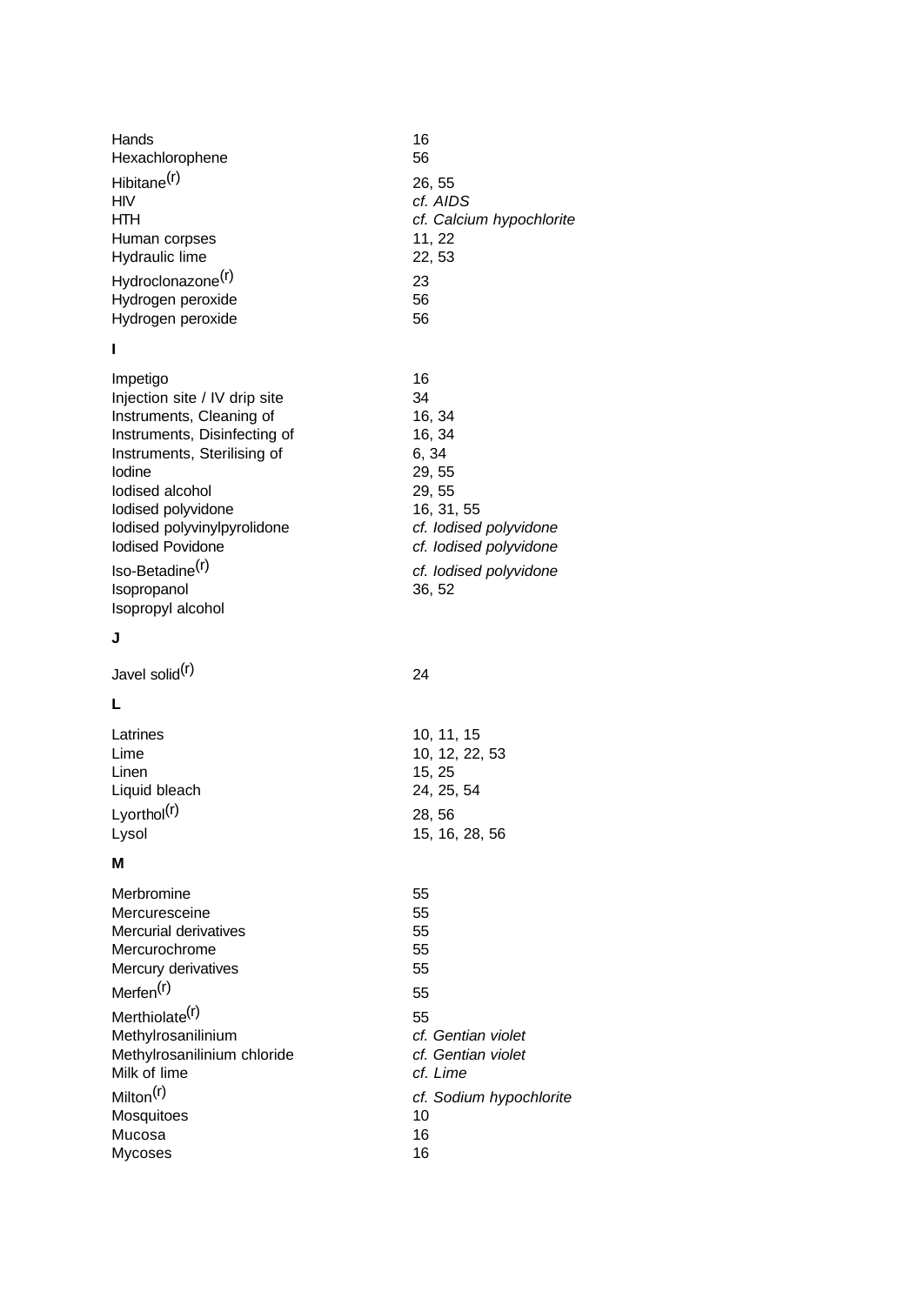# **N**

| NaDCC       | cf. Sodium dichloro-isocyanurate |
|-------------|----------------------------------|
| Nitromersal | 55                               |
| P           |                                  |

| Paraformaldehyde                    | 52                     |
|-------------------------------------|------------------------|
| Phenol                              | 56                     |
| Phenylmercure                       | 55                     |
| Plague                              | 11                     |
| Potassium permanganate              | 30, 55                 |
| Poupinel                            | 36                     |
| Preparation of antiseptic solutions | 36                     |
| Price of disinfectants              | 57                     |
| PVI                                 | cf. lodised polyvidone |
|                                     |                        |

# **Q**

| Quaternary ammonia | 52       |
|--------------------|----------|
| Quicklime          | cf. Lime |

# **R**

| <b>Rabies</b> | 12     |
|---------------|--------|
| Refuse dumps  | -22    |
| Reservoirs    | 15, 41 |

# **S**

| Savlon <sup>(r)</sup>              | 27, 55         |
|------------------------------------|----------------|
| Silver nitrate                     | 56             |
| Skin                               | 16             |
| Slaked lime                        | cf. Lime       |
| Soap                               | 13, 16         |
| Sodium cresylol                    | 28, 56         |
| Sodium dichloro-isocyanurate       | 24, 42, 54     |
| Sodium hypochlorite                | 24, 54         |
| Sodium tosylchloramide             | cf. Chloramide |
| Sterilisation of medical equipment | 9, 34          |
| Storing antiseptic solutions       | 38             |
| Sudol(r)                           | 56             |

# **T**

| Tank                       | 15, 41                         |
|----------------------------|--------------------------------|
| Thiomersal                 | 55                             |
| Thorough disinfecting      | 7, 36                          |
| Tincture of iodine         | 29, 55                         |
| Trichloro-isocyanuric acid | 25,42,46,54                    |
| Trichloro-s-trizine-trione | cf. Trichloro-isocyanuric acid |
| Trioxymethylene            | cf. Paraformaldehyde           |
| Typhoid                    | 11                             |
| <b>Typhus</b>              | 11                             |
| U                          |                                |

Umbilical cord 16, 31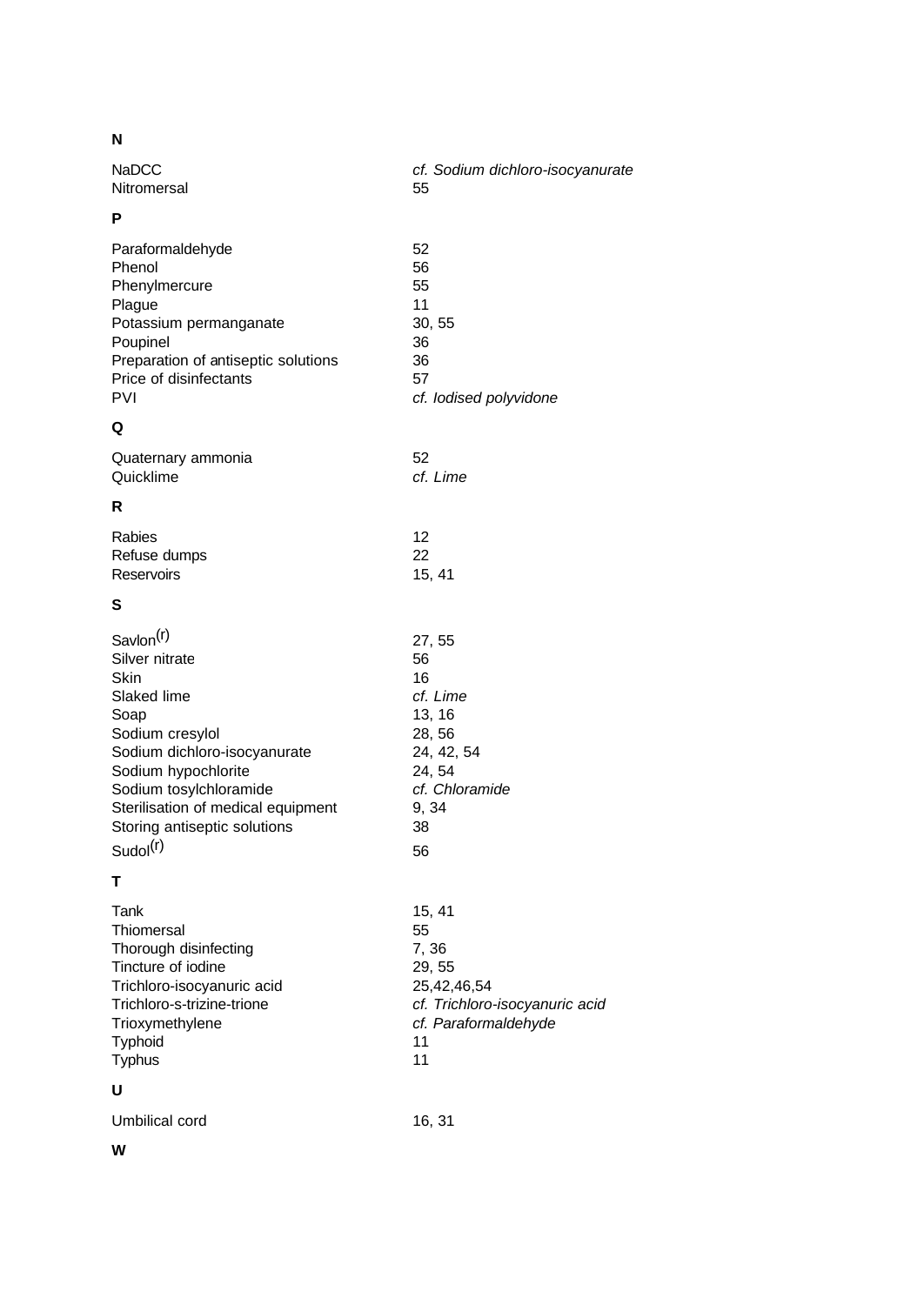| 11, 39, 41, 42, 49 |
|--------------------|
| 11.42              |
| 56                 |
| 13                 |
| 16                 |
| 16                 |
|                    |